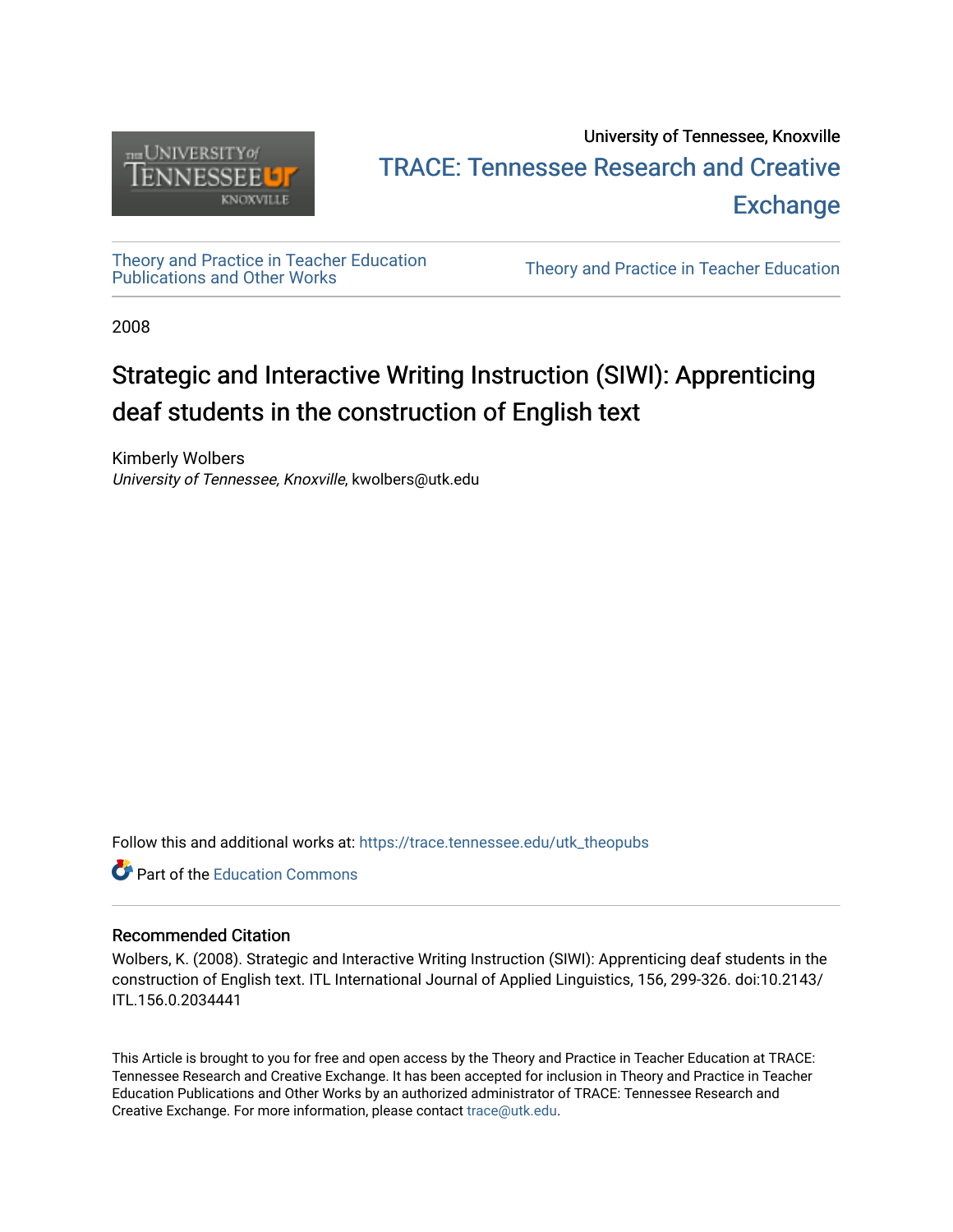#### Running head: STRATEGIC AND INTERACTIVE WRITING INSTRUCTION

Strategic and Interactive Writing Instruction (SIWI): Apprenticing deaf students in the construction of English text

Kimberly A. Wolbers, Ph.D.

University of Tennessee

#### Author Note

Kimberly A. Wolbers, Department of Theory and Practice in Teacher Education, University of Tennessee

Special acknowledgement and appreciation goes to Dr. Lisa Dimling for her assistance with scoring data and Dr. Troy Mariage for his thoughtful feedback on earlier versions. Preliminary findings of this research were presented at the meeting of the Association of College Educators of the Deaf and Hard of Hearing (ACE-D/HH), Pittsburgh, PA.

Correspondence should be sent to Kimberly A. Wolbers, Department of Theory & Practice in Teacher Education, University of Tennessee, A214 Bailey Education Complex, 1126 Volunteer Blvd, Knoxville, TN 37996-3442. E-mail: kwolbers@utk.edu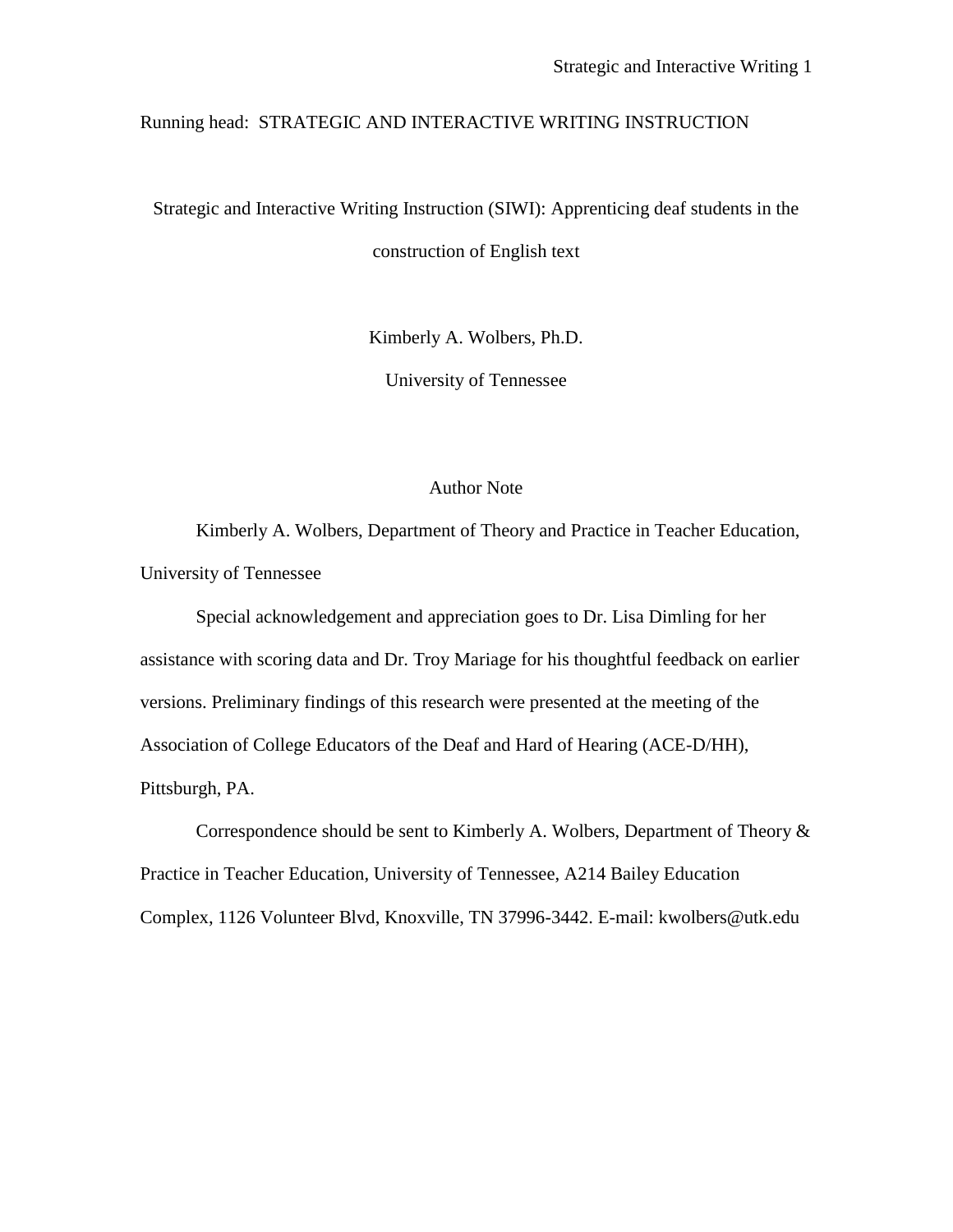#### Abstract

This study investigates the effects of using Strategic and Interactive Writing Instruction (SIWI) with deaf, middle school students who use American Sign Language as their L1 and written English as L2. Using a pretest-posttest control group design, the research explores whether students receiving SIWI made significantly greater gains compared to those not receiving SIWI on a number of variables. There are 33 total students, 16 in the treatment group and 17 in the comparison group. The intervention lasted a total of 8 weeks, during which time the treatment group collaboratively constructed two report papers using SIWI components, and the comparison group continued with their typical literacy instruction. The pre and posttest measures were scored, according to rubrics, for evidence of primary traits, contextual language, and conventions. The multivariate analysis of variance (MANOVA) and follow-up univariate analyses were statistically significant. Furthermore, effect sizes (d) were large to very large, ranging from 1.27 to 2.65, indicating SIWI to be an effective approach with deaf L<sub>2</sub> writers.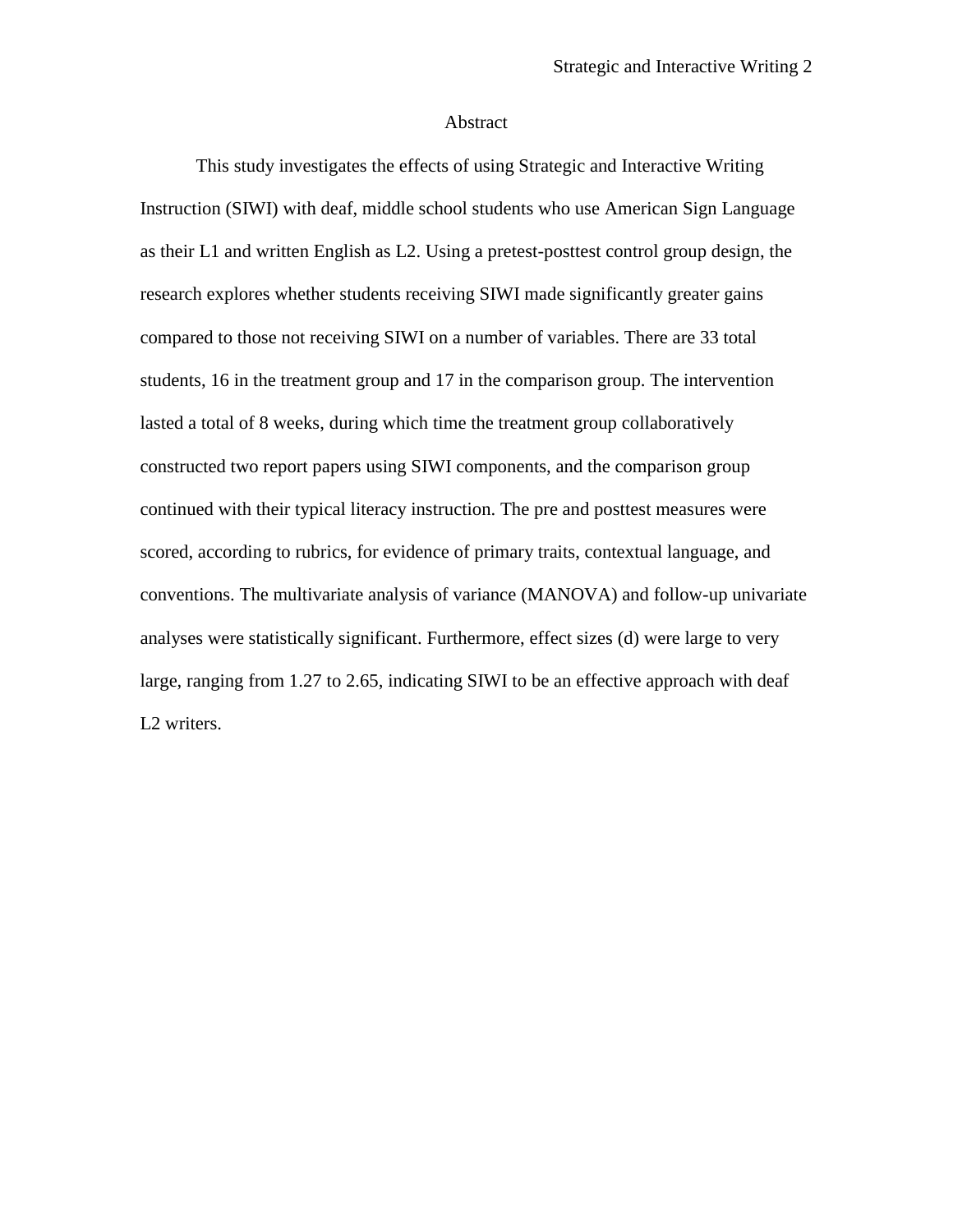Strategic and Interactive Writing Instruction (SIWI): Apprenticing deaf students in the construction of English text

Deaf and hard of hearing students form a unique subpopulation of writers, one that exhibits great challenges in learning to write English effectively and fluently. For this population, there are linguistic barriers to making sufficient writing progress (Albertini & Schley, 2003). One unfamiliar with sign language might assume that students using American Sign Language (ASL) are simply expressing English manually and visually. ASL is, however, a language in its own right with a unique grammar reliant on movement in space, body language/ facial expressions, and a visual, non-linear organization of concepts (Jackendoff, 1994; Pinker 1995). For instance, a person speaking English might use the following sentence to describe their recent flight: My flight from Chicago to New York was extremely turbulent. A person using ASL might sign: CHICAGO (set in space on the left of the body) NEW YORK (set in space on the right of the body) I FLY (movement begins in the space designated for Chicago and moves across the body to New York) HAPPEN PLANE-BUMP. The concept "extremely turbulent" is shown by moving the plane classifier in a way that demonstrates uneven action and is accompanied by facial grammar to express the extent of the movement. There is conceptual accuracy in the translation, yet there is also a lack of correspondence between ASL and English syntaxes. Ultimately, because ASL and English are two separate languages with distinct ways of expression, those who use sign language as their primary language develop written English as their L2 or second language (Enns, 2006). Yet, the process of developing written English is different from other L2 learners because many deaf students do not simultaneously develop oral fluency with English.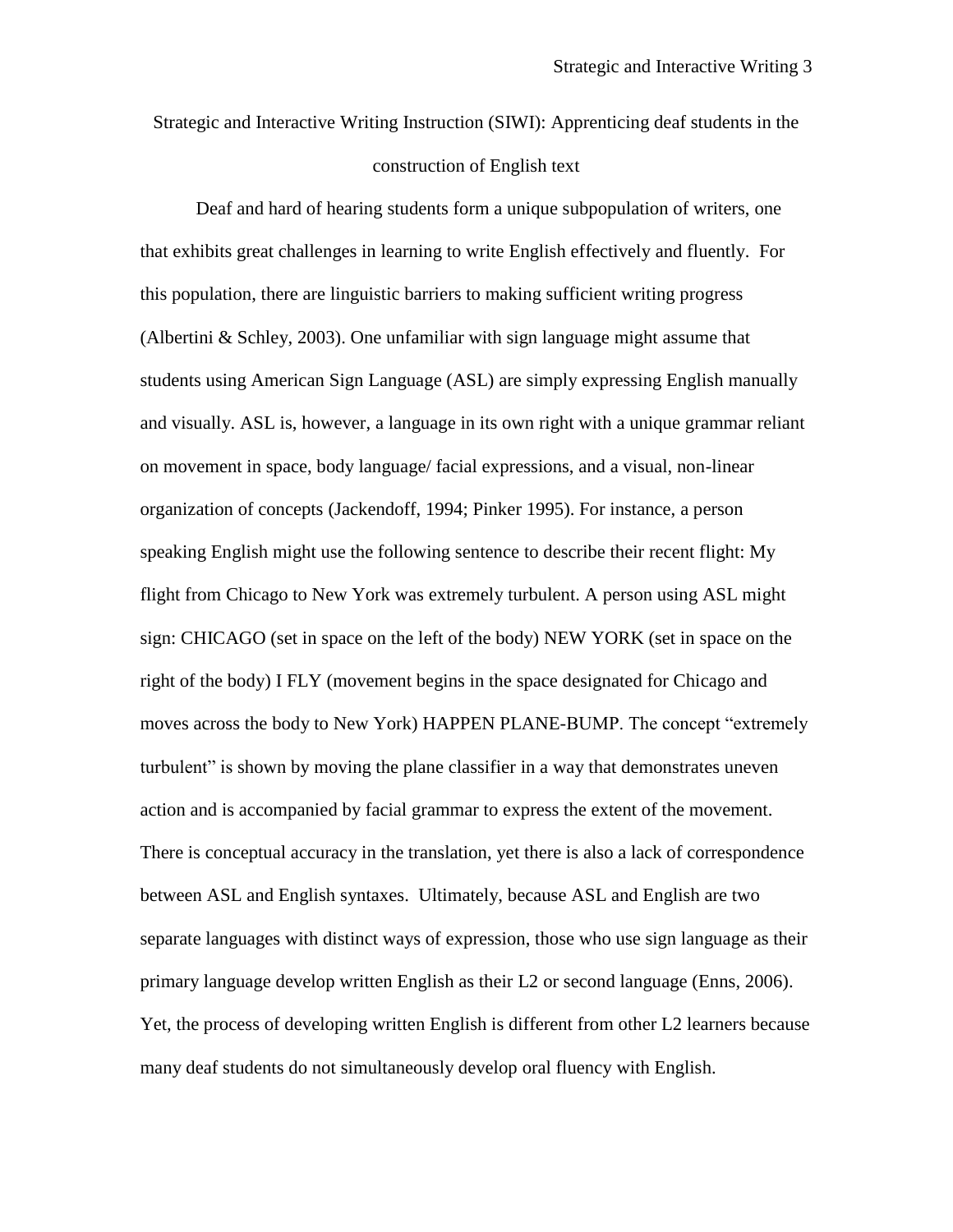Additionally unique to the deaf is that many children have not fully developed a primary language prior to the start of school. With the exception of deaf children of deaf parents who may be exposed to ASL in early childhood, the majority of children do not have adequate quantity (i.e., due to lack of opportunities for communication via ASL) or quality exposure to ASL (i.e., due to lack of fluent models) to acquire it like any other language. Therefore, development of a primary language, if sign, is often delayed and/or incomplete. Similarly, due to the physical barriers of hearing spoken language and the difficulties of lipreading, deaf children have, at best, partial exposure to the English language. Often a reality is that deaf children are learning English and sign simultaneously in the schools through a multi-modal approach. This experience is contrary to typical L2 students who have fluency in a primary language at school-age. In this regard, deaf and hard of hearing students face specific and particular challenges—the impact of incomplete acquisition of a primary language.

At the same time, there are parallels that can be found in the writing of deaf students and the writing of other ESL students. Both populations of writers evidence struggle with the mechanics or grammatical features of English, have features of L1 that surface in their writing, and have longstanding syntactical, phonological, morphological or pragmatic problems even after years of English use and after reaching a level of expressive fluency (Valdes, 2006). Likewise, deaf education teachers have traditionally relied on instructional techniques (e.g., error correction) that are widely used in the field of L2 writing when it comes to addressing a-grammatical elements of student work.

The field of L2 writing has advanced instructional approaches with noticing and reformulating errors by involving students in the construction of language knowledge.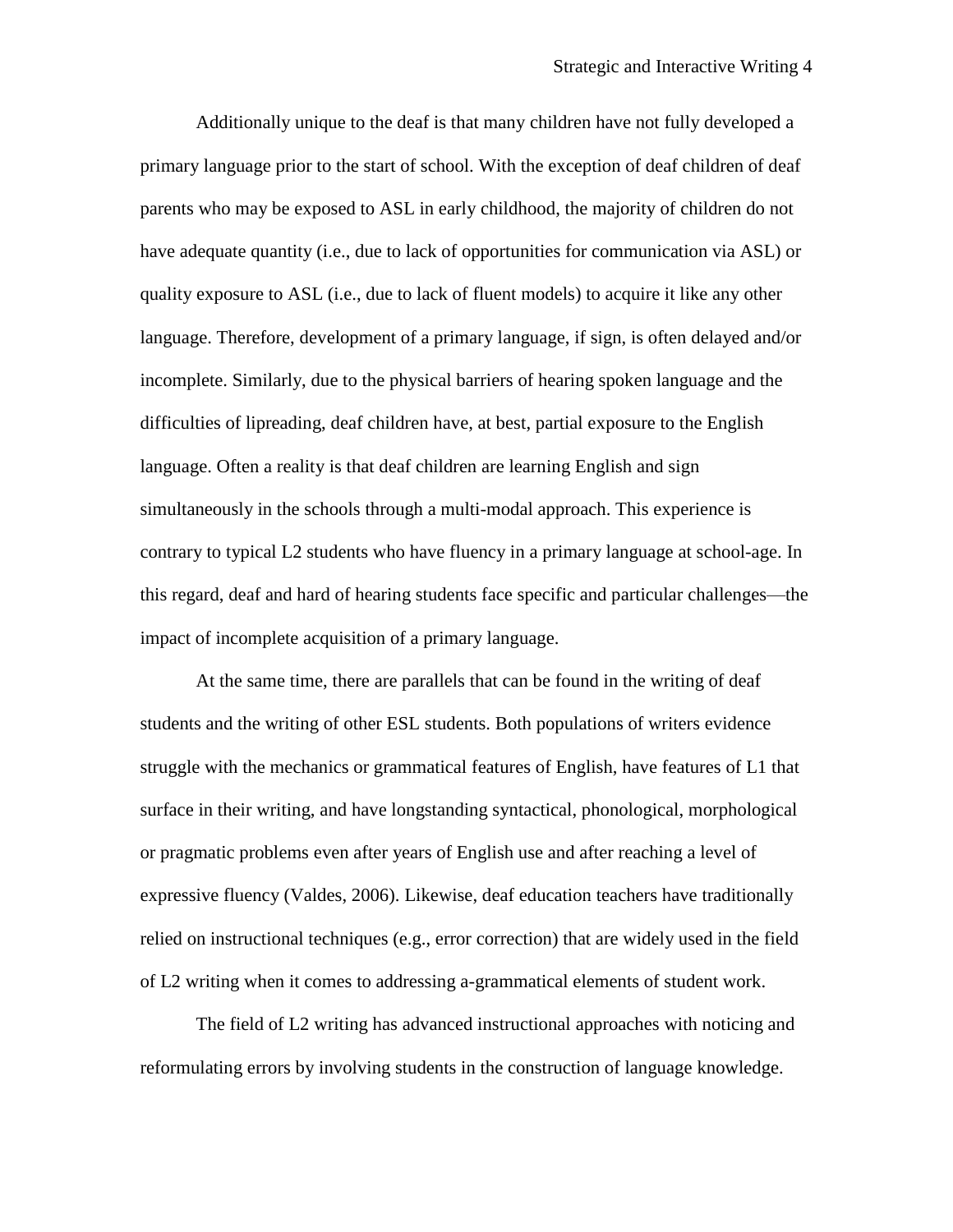Students build a meaningful understanding of language forms when they talk about them—explaining, reasoning, questioning and even disagreeing with others (Tocalli-Beller & Swain, 2005). Likewise, using open-ended questions that prompt discussions and encourage student reflection on language form in context has proven to be more effective than an explicit emphasis on decontextualized language pieces (Pessoa, Hendry, Donato, Tucker & Lee, 2007). Discursive or interactive instruction is a promising way of approaching language forms with L2 writers. With respect to deaf education, these ideas remain largely untapped but potentially effective.

L2 writing research also recognizes the extent to which instruction with heavy focus on decontextualized language elements may steal time and attention from other writing skills. For example, practice with lower-level writing skills such as grammar and conventions can supersede writing as a whole to communicate meaning. Teachers who drill isolated language structures because students are not proficient in the L2 may find their students display difficulties writing text with a real purpose and audience (De La Piedra, 2006). Yet, students can and do write in their L2 before they have achieved proficiency if given experience with writing as a process (Reyes, 1991). For all levels of L2 writers, beginner through advanced, writing all-at-once in a non-linear process has resulted in greater writing fluency and quality (Ransdell, Lavelle & Levy, 2002). With traditional writing instruction of deaf students, it is the case that linguistic constructions are taught sequentially and in isolation from higher-level writing skills such as coherence, text structure and organization (McAnally, Rose & Quigley, 1994). However, when language and grammar instruction is situated in real writing activity, students effectively make progress with both lower-level and higher-level writing skills (Wolbers, 2007).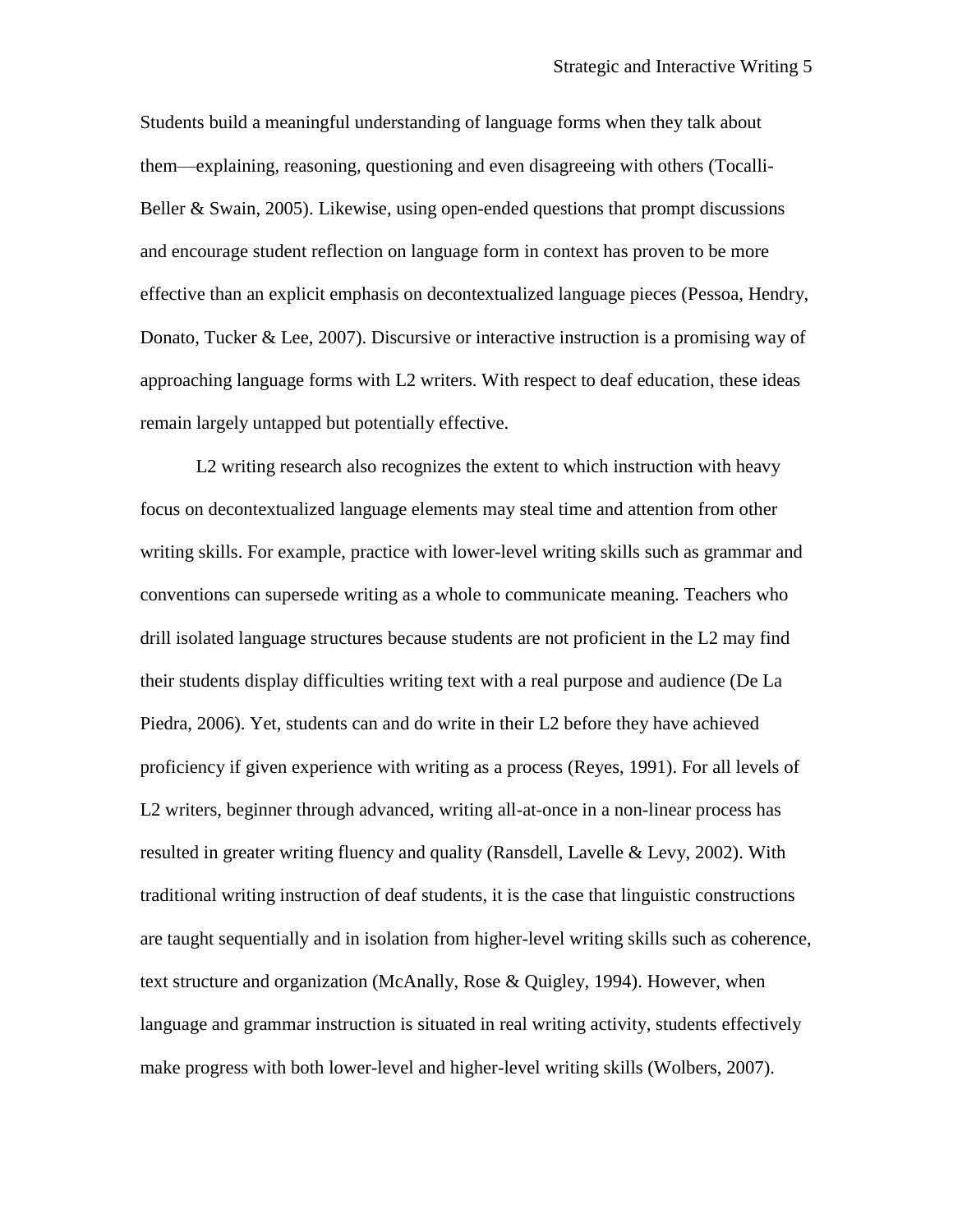The purpose of the present study is to investigate the effects of writing instruction that interactively and strategically guides the simultaneous development of lower-level and higher-level writing skills among deaf L2 writers. Instruction of grammar elements, for example, happens while writing authentic pieces of text and while using the higherlevel skills that support such a task during the writing process. The instructional approach, termed Strategic and Interactive Writing Instruction (SIWI), intends to mediate student learning through skillful use of discourse and writing strategies. Furthermore, SIWI acknowledges the specific linguistic challenges of deaf L2 students and, therefore, contains instructional elements to support further language development of ASL and English, to build metalinguistic knowledge of both languages and to arm students with translation strategies. It offers a comprehensive and inclusive approach to teaching writing to students who are dealing with two or more languages.

#### *Strategic and Interactive Writing Instruction (SIWI)*

SIWI largely involves guided and collaborative writing. Students work along with the teacher to co-construct, monitor and edit a piece of text. When the group reaches a consensus to add a phrase or a sentence to the text, the teacher writes the students' wordfor-word expressions (including grammar and meaning errors as they are communicated) on an easel. She then opens the floor for further generation of ideas, or the beginning of revising or editing dialogue. Writing as a recursive process is demonstrated, for participants fluidly move back and forth between idea/ text generation, revising and editing. The teacher provides scaffolding and support to students in performing tasks beyond their current levels, with the expectation that students will gradually appropriate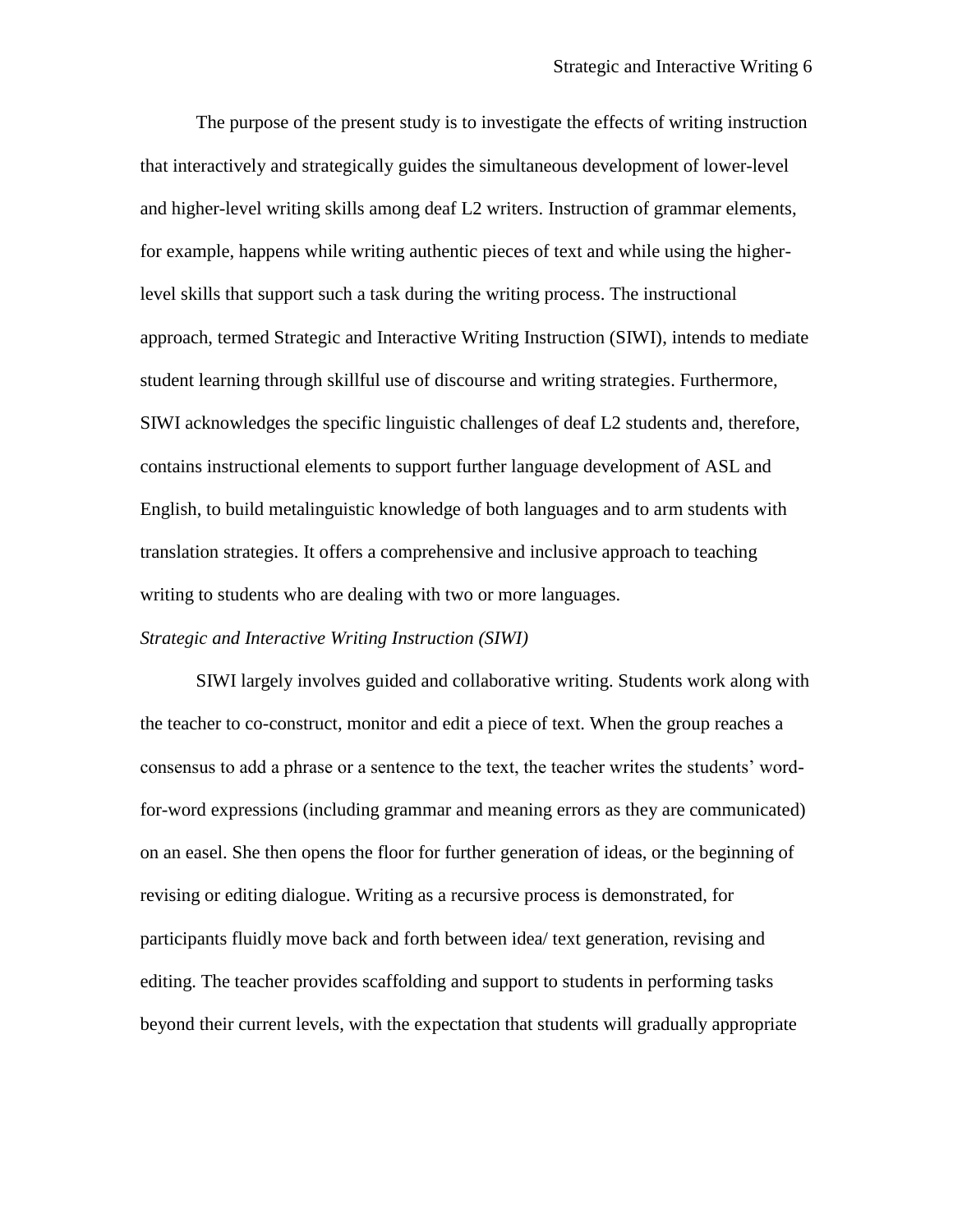these skills and strategies for independent use. As students grow in confidence, the teacher will move to paired or small group writing and then independent writing.

All writing is published for a predetermined and authentic audience. The use of authentic audiences establishes real-world purpose for writing. Writing is seen as a skill that is necessary and functional, rather than just an activity done in school (McAnally, Rose & Quigley, 1994). And, because students are publishing whole pieces of text, it is less likely that language or grammar aspects dominate the writing instruction; rather, students additionally must practice higher-level skills such as planning, organizing, formulating the text structure, etc.

In this particular study, SIWI was used to teach expository or informative writing to deaf middle school students. SIWI consists of two major instructional components: (a) the use of writing process strategies or *strategic writing instruction* and (b) apprenticeship in writing through guided and interactive practice or *interactive writing instruction*. In addition to these two elements, the SIWI curriculum has four minor instructional procedures that support the process of writing and the overall objective of increasing higher-level and lower-level writing skills: (a) use of writing examples and non-examples; (b) metalinguistic knowledge building of ASL and English; (c) use of visual scaffolds; and (d) *NIP*-it lessons (i.e., contextualized mini-lessons involving *N*oticing, *I*nstructing, and *P*racticing).

*Strategic writing instruction.* SIWI is strategic in the sense that students are introduced to the approaches of expert writers through the use of word or symbol procedural facilitators. These are temporary supports in place to guide students' planning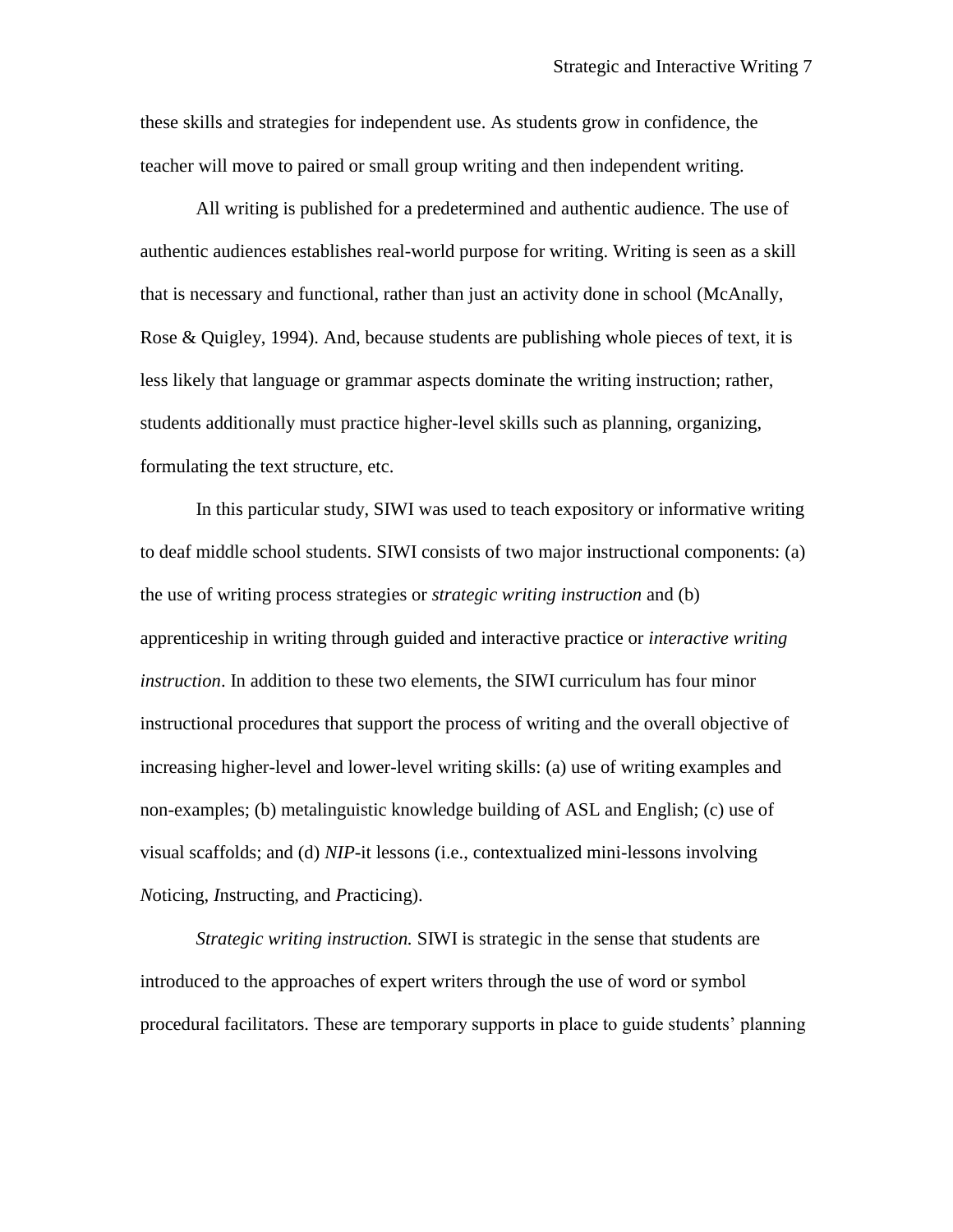of successful action around writing processes. It is intended that students become deliberate writers during all parts of the writing process.

The mnemonic, POSTER, is an adapted version of the acronym POWER from the Cognitive Strategy Instruction in Writing (CSIW) Curriculum (Englert, Raphael, Anderson, 1989). POSTER (*plan, organize, scribe, translate, edit, revise*) is very similar to POWER (*plan, organize, write, edit, revise*) in that it represents the subprocesses of the writing process, yet it recognizes an additional practice encountered by linguistically diverse or L2 students, that of translation from a primary language to a secondary one. Each subprocess is accompanied by a set of instructional statements and questions that cue writers to action. These scaffolds are removed once the writer has gained control over the strategies and can employ them independently.

During *planning*, writers are prompted to consider who the audience is, in order to determine the purpose of writing and to brainstorm what they already know about the topic. If there is a need to access additional resources, students are asked to consider what they want to know and how they could find this information. *Organize* signals for students to group their ideas into categories of information and then sequence them according to an order of presentation for writing. In this study, students preferred conceptually mapping their main ideas and details using *Inspiration 8.0* (Helfgott & Westhaver, 2007); once finished with mapping, they changed the format to an outline that better supported their writing. *Scribe* instructs students to move from their conceptual maps or outlines to text generation by expanding or elaborating ideas, in the order they determined. The subprocess, *translate*, encourages students to become more aware of their language expressions by asking whether their ideas were produced in English, ASL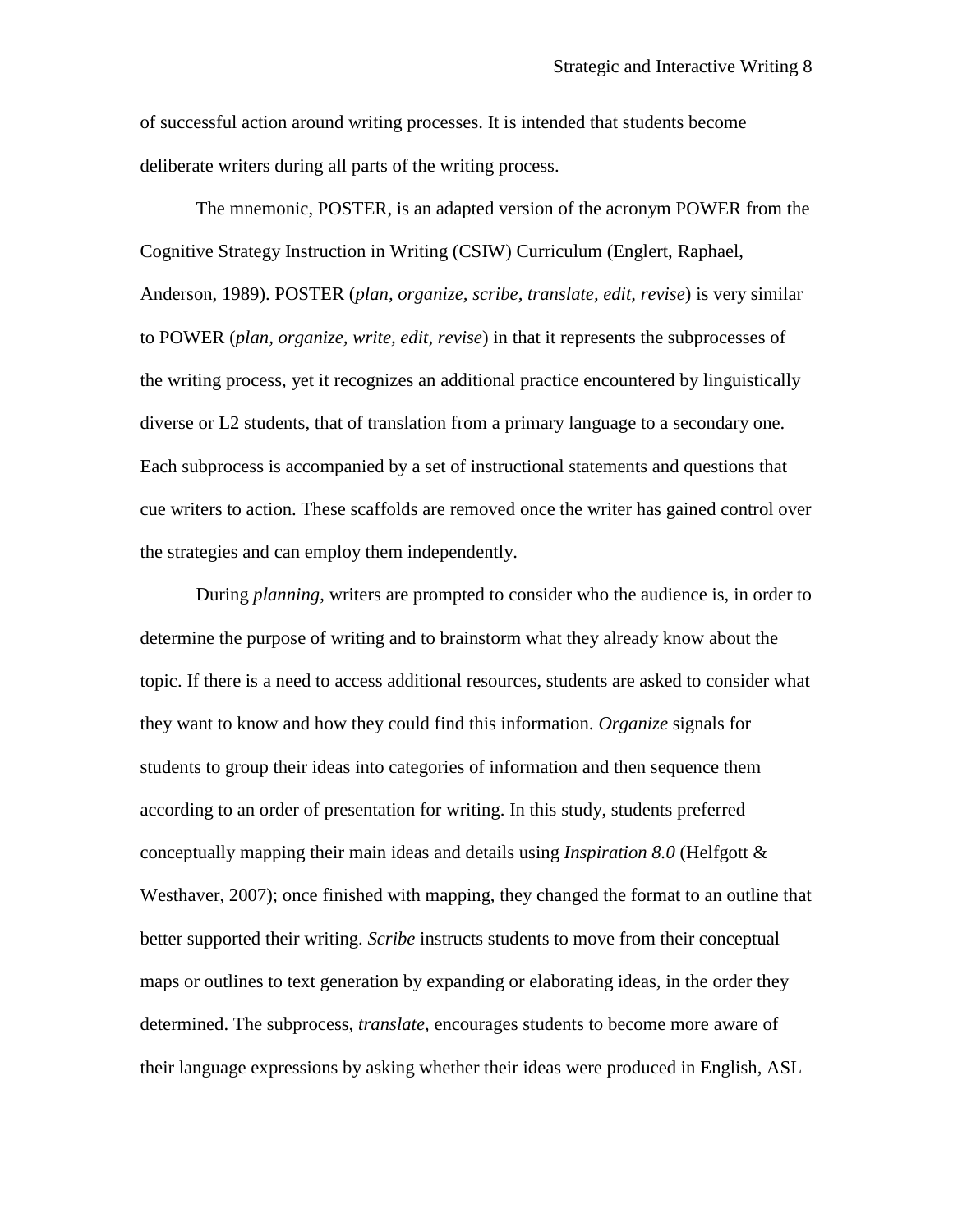or some mixture of languages. Once one recognizes when non-English expressions enter the conversation or one's text, techniques for translation can be administered. *Edit* prompts students to reread and monitor their written text for ideas that need to be clarified and for any language or grammatical troubles that need to be addressed. *Revise* cues students to produce a clean copy of their work and publish. The POSTER mnemonic is not meant to be a linear set of procedures. Rather, writing is viewed as a recursive process, with fluid movement back and forth between the subprocesses. Consider for instance how *translation* may happen before writing during a class discussion, or it may happen after non-English linguistic features surface in one's text.

In the intervention classroom, the POSTER acronym was written on a large piece of posterboard and hung on the wall. Therefore, reference to the writing processes was easily made at any time during instruction. Additionally, each student had a laminated copy of the instructional statements and questions that accompanied each process. This scaffold, referred to as the student cue card, can be viewed in Figure 1. Each writing subprocess on the cue card was given a different color that coordinated with the colors of the classroom posterboard, and each subprocess was enhanced with a visual aid that represented the process.

*Interactive writing instruction.* With the exception of the direct instruction that is necessary for introducing POSTER and conducting NIP-it lessons, SIWI is designed to apprentice students in the construction of text through interactive or discursive instruction using an activity format comparable to the adapted version of Morning Message (See Wolbers, 2007 for further details). The collaborative format of SIWI provides a way for teachers to transfer the control of writing processes and strategies over to students.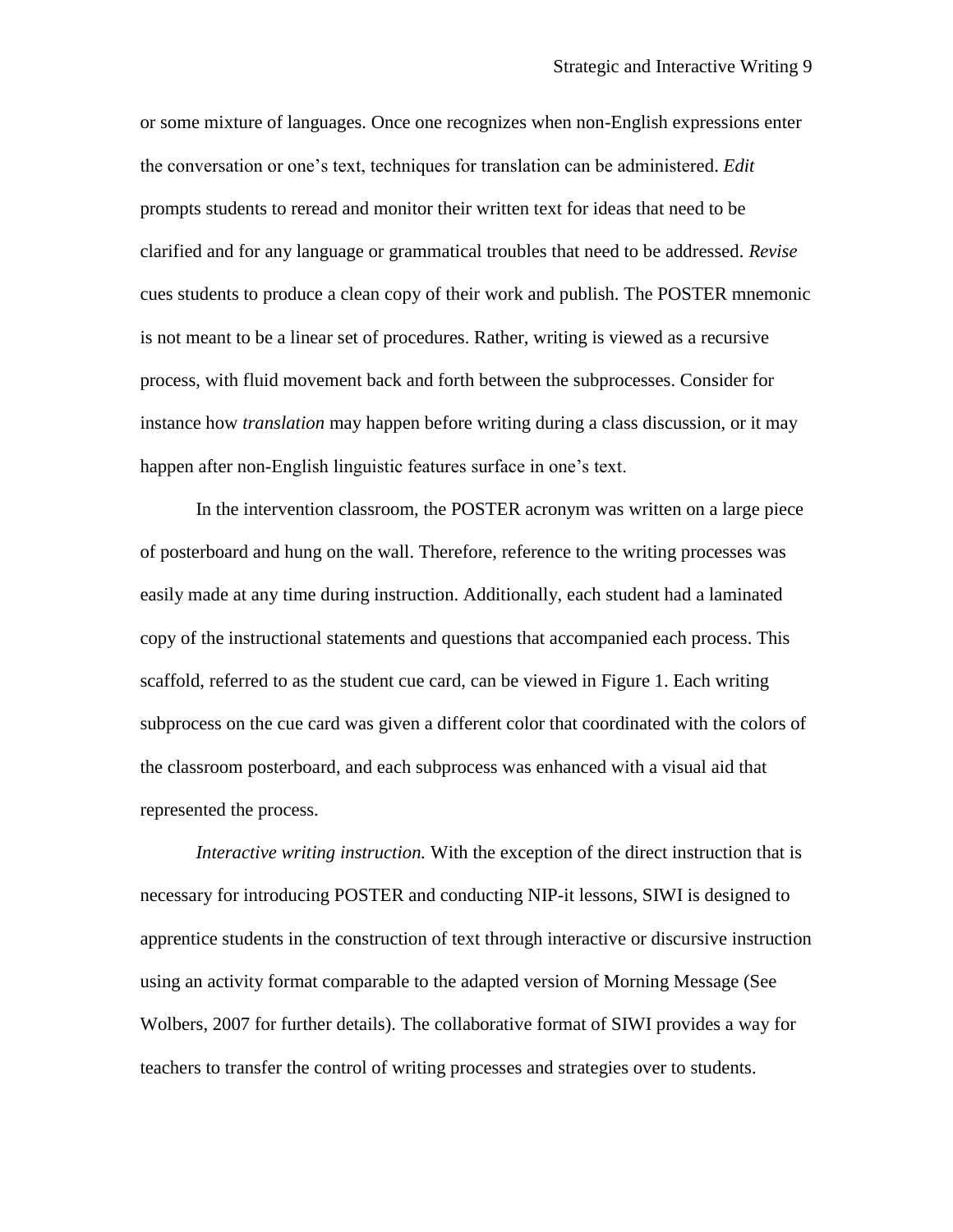Students are exposed to the thinking, words and actions of more-knowledgeable-writers in the context of activity and, over time, appropriate these for their own. Student participants may begin SIWI by relying heavily on the more-expert-others to create effective text and may only contribute as peripheral members. Yet, just as in Morning Message (Englert & Dunsmore, 2002; Mariage, 2001), the interactive nature of the writing space makes others' thinking visible and accessible. A teacher, for instance, may purposely model, think-aloud, or prompt particular strategies in front of the group to give them access to her thinking and approach. Or, when students offer suggestions, the teacher may ask them to explain why, when or how, thereby encouraging externalization of thought accessible to and adoptable by peers.

With a gradual transfer of knowledge—as more writing strategies, skills (higherand lower-level) and processes are appropriated—participants move from guided and shared practice to independent writing of effective text. A skillful teacher helps facilitate this transfer to independence by using a series of "step back" and "step in" moves; stepping back to position the students as the expert decision-makers and evaluators of the quality of text, and stepping in to provide supports or instructional guidance only as necessary (Englert & Dunsmore, 2002). Students, through the use of guided and interactive practice, are apprenticed in ways of talking and thinking about writing.

*Use of writing examples and non-examples.* Students are presented with example papers, some good and some poor examples of the type of writing that is the focus of instruction. They analyze the components that either exist or do not exist to the benefit or disadvantage of the author. For instance, when reviewing a low quality example of informative writing, students examine the text critically, suggesting where the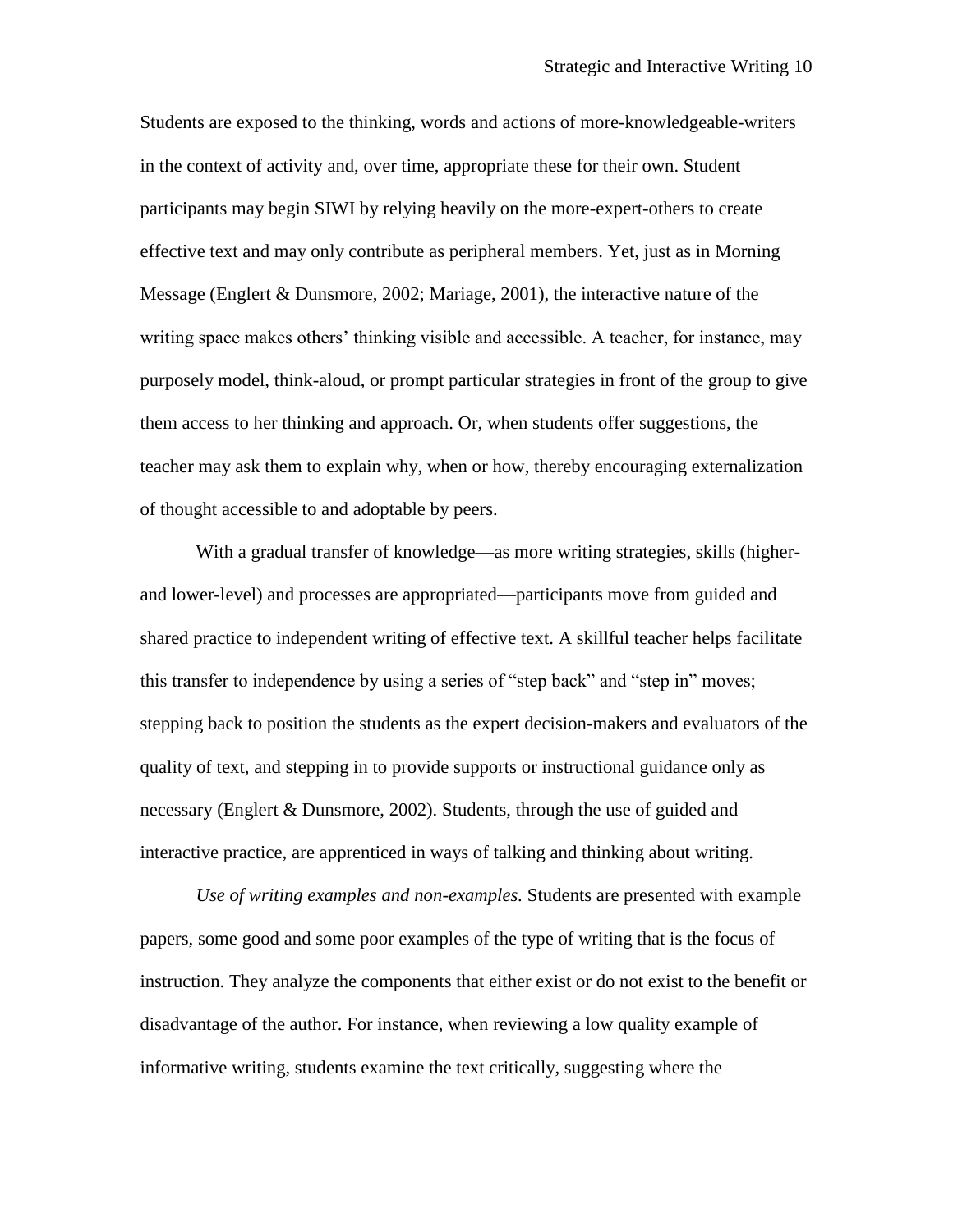weaknesses exist and how the author might make the text stronger. By examining a high quality example, students discuss and focus on elements of the paper that contribute to its effectiveness. This process of studying examples so students can decompose and emulate models of good writing is vetted in the literature on adolescent writing instruction (Graham & Perin, 2007) and has been utilized in L2 writing instruction (Huang, 2004).

*Metalinguistic knowledge building of ASL and English*. Metalinguistic knowledge building involves developing an awareness of the nature and structure of language (both written and visually expressed). By comparing and juxtaposing ASL and English, students become more conscious about the language particulars that make them unique from each other. As their knowledge of the languages grow, they may be more likely to identify them as distinct languages and produce them separately and purely.

In addition, knowing more about how expressions are equivalently represented in English and ASL can result in more accurate and complete translations for those students who conceive an idea in ASL and then translate to written English. For instance, consider the following sentence: "she cleaned the kitchen meticulously". In ASL, one might sign KITCHEN SHE FINISH CLEAN and then show that it was meticulously done with use of facial expressions to accompany the signs and through movement of the sign CLEAN to show the great care and precision involved (cf. Howeverton, 2006). Without consideration of how body and facial expressions relay meaning, one's translation from ideas to English words is deficient. Class discussions of adverbs use in each language, for instance, deepens metalinguistic knowledge. Students become cognizant of the nuances of ASL and how slight changes in position, location, movement or expression may change the equivalent in English words.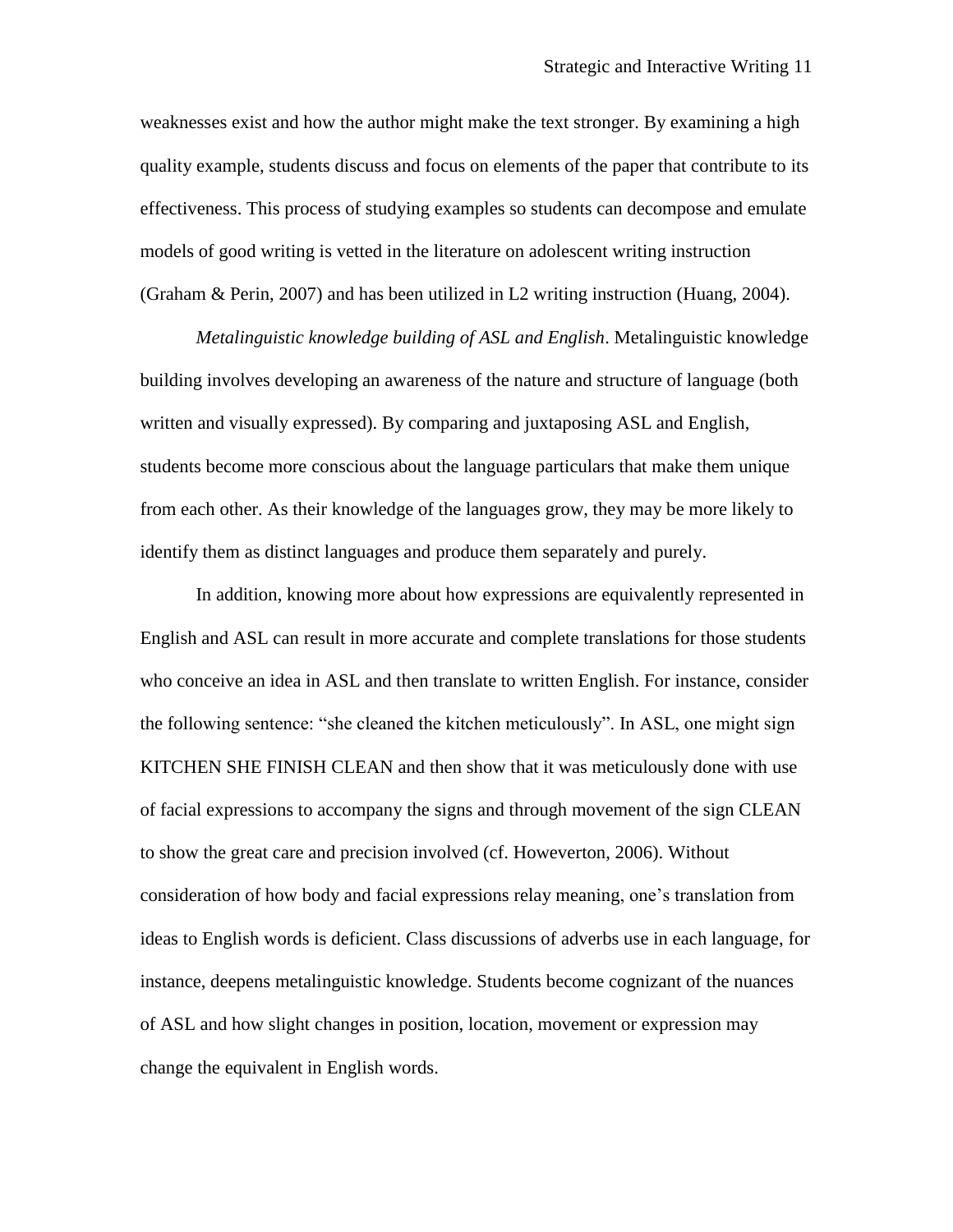The SIWI intervention uses a "two easel" approach during co-construction of text which is necessary to keep the languages separate and help make distinctions between ASL and English features (Wolbers, 2007). When a student generates an idea during collaborative writing and the group has agreed to add it to the text, a discussion first ensues regarding the language of the expressed idea—whether it was offered in ASL or a form of English-based sign. If it is produced in English-based sign, and therefore is capable of being written, the teacher scribes the student's idea word-for-word on the English easel. If however, the expression is ASL, the teacher utilizes the ASL easel as an idea holding place while translation discussions take place. She may capture the idea given in ASL the best she can using gloss words, symbols, pictures or any other mechanism, making sure to note movements, facial grammar, and use of space.

*Visual scaffolds.* SIWI incorporates iconic or visually informative scaffolds to aid writing, for pictorial materials have been shown to improve the learning of deaf children (Fung, Chow & McBride-Chang, 2005) and other L2 writers (Dunbar, 1992). The scaffolds include but are not limited to the following: representative images, conceptual maps, and different colors (e.g., markers, paper) for different purposes. They are intended to support students in remembering and applying the writing skills or strategies of expert writers.

*NIP-it lessons.* NIP-it lessons are necessary when students are not making complex enough contributions to the collaborative writing. Because the teacher scribes students' exact ideas and offerings during the co-construction of text, it can be difficult to advance student writing when remaining at the level of student input. Advanced concepts can be introduced and incorporated into practice when a teacher models, explains or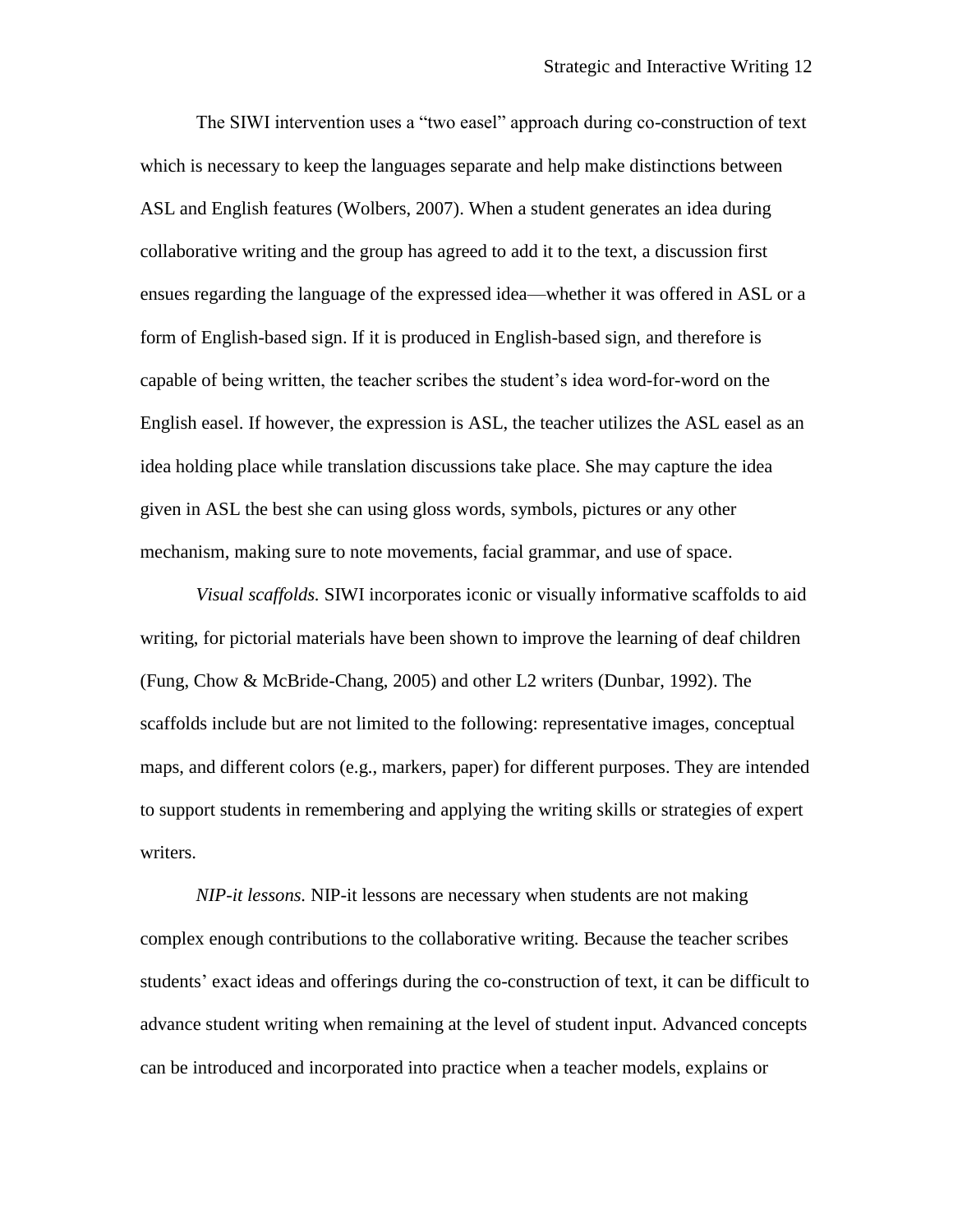thinks-aloud at a higher level. However, in order to introduce new constructions, for example, the teacher must first recognize that there is a void in a particular area and then make a conscious effort to bring this to the forefront of the activity. Because teachers may miss opportunities during the co-construction of text due to juggling multiple responsibilities, occasional teacher reflection becomes necessary.

The teacher must first *notice* what is missing in student writing or contributions. *Noticing* requires the teacher to step back from the guided writing activity and critically examine student progress or lack of progress with both higher-level skills and lower-level objectives. This can be done at the end of the day, or perhaps when observing students work in small groups or independently. Next, there must be *instruction* that directly and explicitly addresses the area in need. Lastly, *practice* is contextualized—students again participate in guided writing activity whereby the new material is incorporated. This is the point at which NIP-it lessons depart from the traditional writing mini-lessons. Whereas mini-lessons do require *noticing* and *instructing* (Atwell, 1998), they typically fall short of integrating *practice* into authentic contexts and guided writing.

If students are still not readily making contributions regarding the taught aspect during the co-construction of text, the teacher will need to initially guide usage through think-alouds and modeling until students gain more independence. The teacher may also create a classroom artifact—one that represents the skills and/or strategies addressed by the NIP-it lesson—and refer to it during guided practice, thereby scaffolding, reminding or prompting as needed.

Design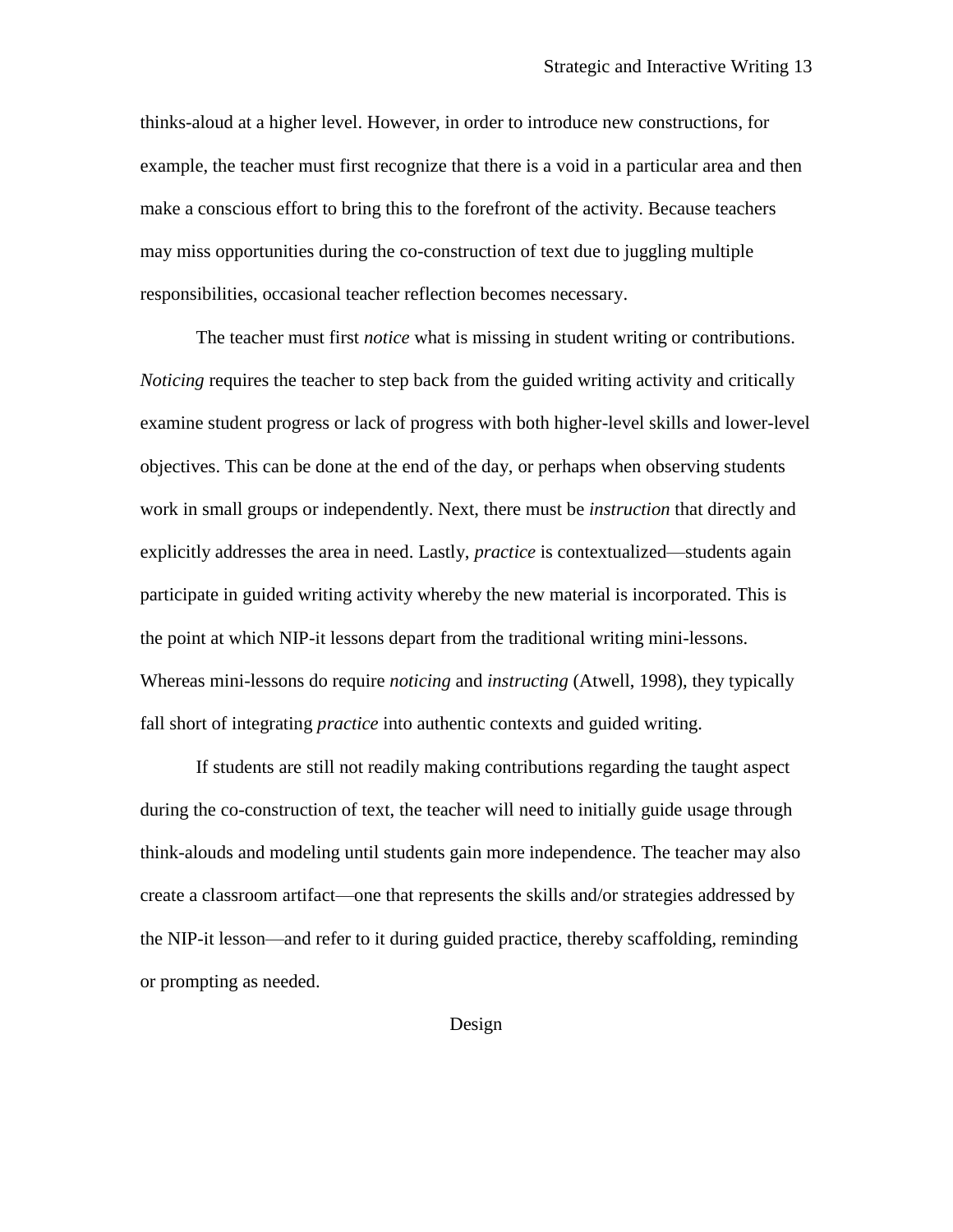This study uses a non-equivalent, pretest-posttest control group design. It is quasiexperimental in nature, for participants and contexts were matched but not randomized. *Research Questions*

(a). Do students receiving the SIWI intervention make significantly greater gains with high-level skills (e.g., organization, coherence, evidence of appropriate text structure) when writing expository/ informative text compared to those students not receiving SIWI?

(b). Do students receiving the SIWI intervention make significantly greater gains with high-level skills when writing an untaught genre compared to those students not receiving SIWI?

(c). Do students receiving the SIWI intervention make significantly greater gains with low-level writing skills (e.g., contextual language, grammar, punctuation) compared to those students not receiving SIWI?

#### *Participants and School Contexts*

The participants of the study were two teachers of the deaf and their respective middle school students. There were 33 total middle school students, 16 in the treatment group and 17 in the comparison group. A power analysis using previous data similar in nature (Wolbers, 2007) indicated a moderate-high to high probability that the statistical analysis would detect an effect that is present, justifying the current sample size. Each of the experimental and comparison groups consisted of three classrooms of students who were categorized by language and literacy levels, low, mid and high. Students demonstrated varied levels of proficiency in ASL, yet all utilized ASL as their primary means of communication and expression. There were no significant differences between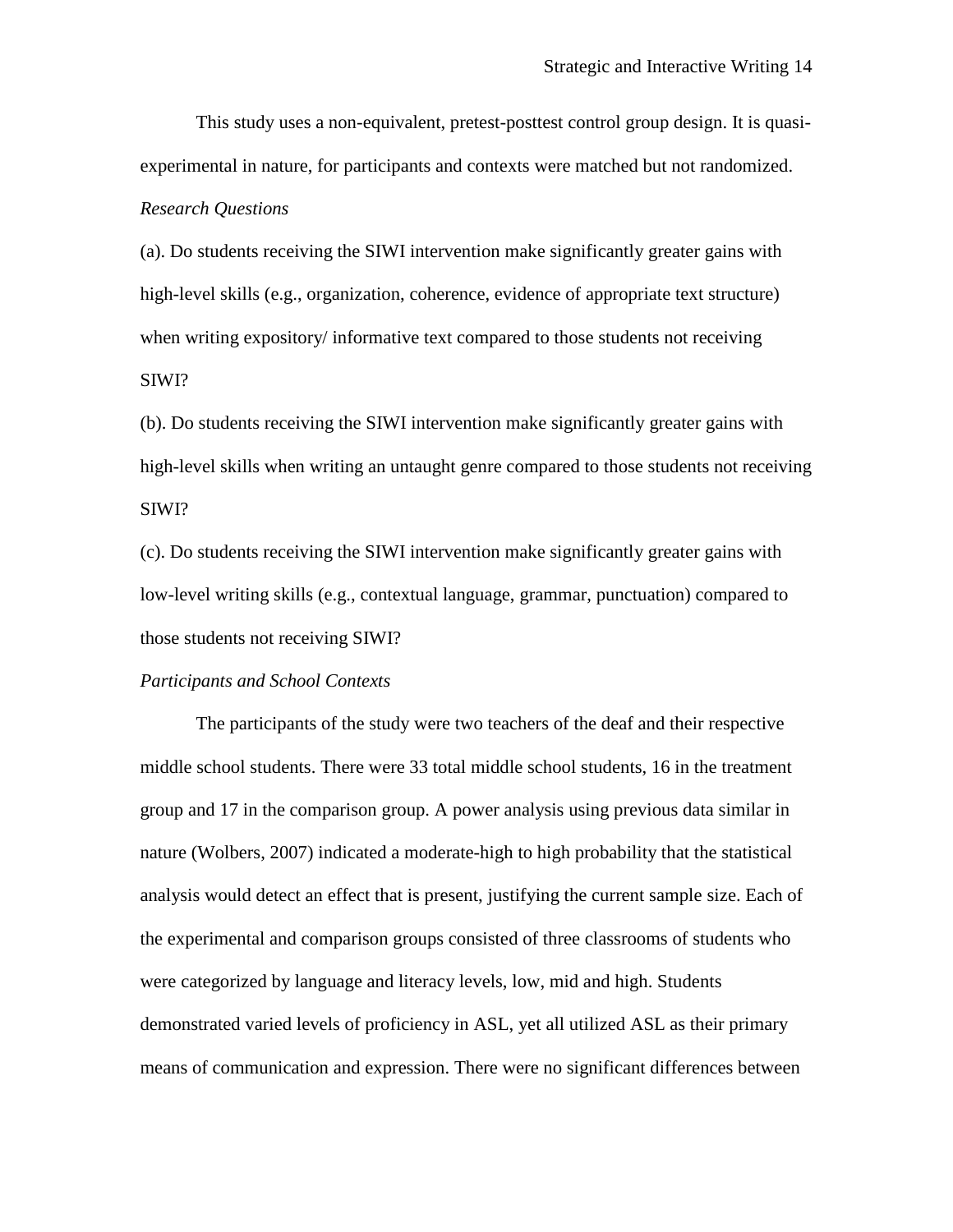students in each group regarding age ( $M = 12$  years), level of hearing loss ( $M = 93dB$ ), and initial reading level  $(M = 2.77)$ .

The treatment and comparison group teachers were matched based on proficiency of sign communication, type of sign communication, educational backgrounds and teaching histories. The schools were matched based on the number of deaf education students, location of schools, and philosophy of educational and communicative practices. Socioeconomic factors favored the comparison group school district. *Procedure*

The SIWI intervention applied to the treatment group lasted a total of 8 weeks, during which the teacher guided the collaborative construction of two expository or informative papers. Also during this time, students in the treatment group were exposed to two NIP-it lessons.

There were four videotaped observations during the intervention for the purpose of rating the implementer's fidelity to the instructional principles, and scores indicated high degrees of faithfulness (i.e. scores ranged from 4.32 to 4.93 on a 5-point scale).

The comparison classroom continued with their typical writing instruction which involved the use of authentic writing experiences such as mailing letters to penpals, the use of multimedia and hands-on activities during writing instruction (e.g., using Microsoft word track changes and classroom smartboard), vocabulary-building activities and explicit and structured grammar instruction. The comparison group allotted an equal amount of time to writing instruction as the experimental group, approximately 2.5 hours a week.

#### *Sources of Data*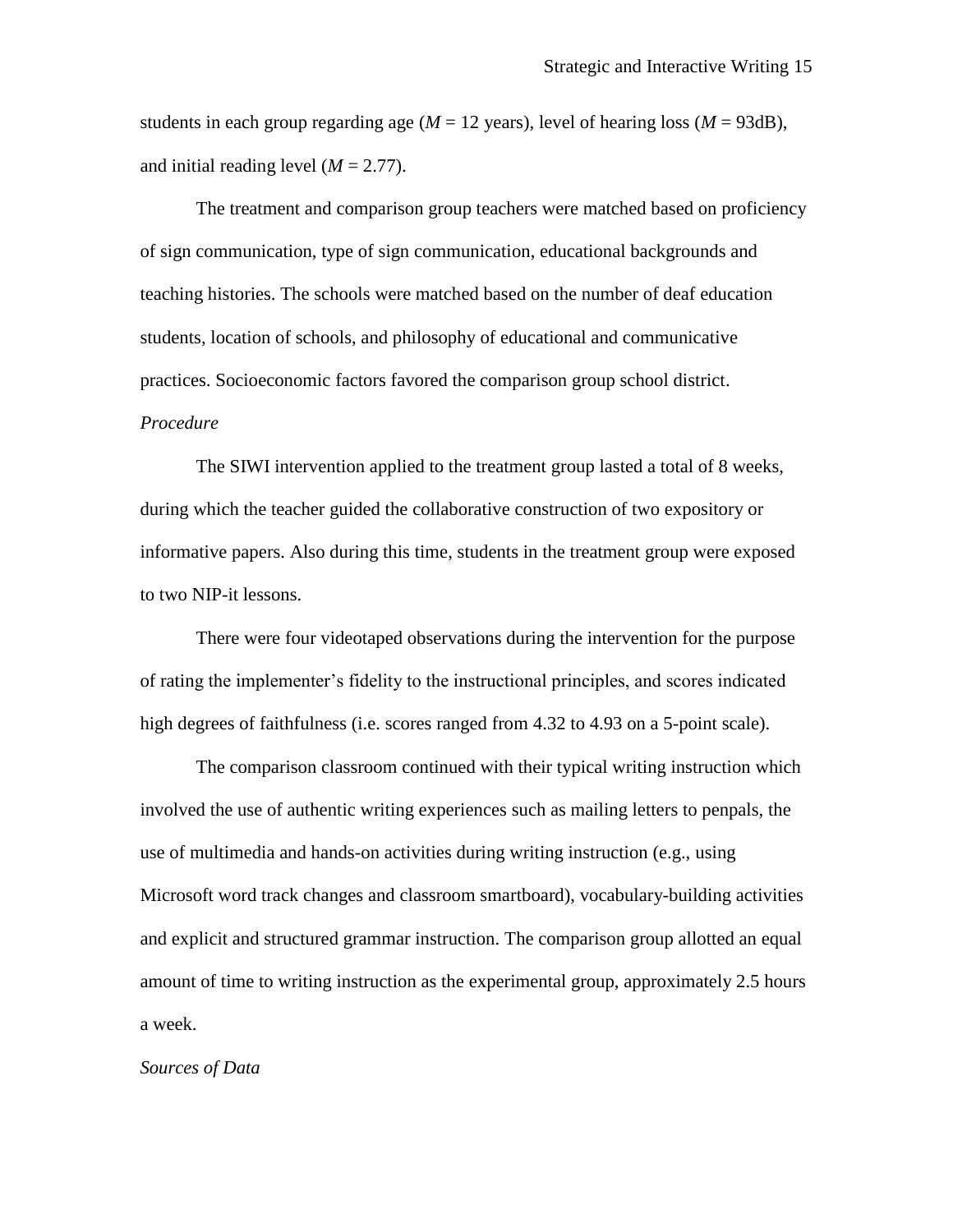Students were given writing assessments prior to and after the intervention to evaluate gains. The measures were scored, according to rubrics, for evidence of higherlevel (i.e., primary traits) and lower-level skills (i.e., contextual language, and conventions). A second rater scored approximately 10 to 20% of the papers and obtained an interrater reliability of 0.93 to 1.0 using calculations on a cell-by-cell basis across subjects. The raters were accurate or within one point of each other 100% of the time.

*Informative writing measure.* There were two different informative writing topics, both of which were wild animals (i.e., the grizzly bear and the gray wolf). To control for content knowledge, half of each group received the grizzly bear topic at pretest and the other half received the gray wolf topic. At posttest, students were given the alternate. Additionally, each student received an animal fact sheet on either the grizzly bear or the gray wolf to control for background knowledge. Typically when writing informative papers, one must first gather resources or data prior to writing. This measure, however, was designed to assess organization and writing skills associated with production of informative text, not students' content knowledge or ability to read and extract information from resources.

The directions asked students to write a paper that informs an audience about the particular animal they were given. The audience consisted of persons from different countries such as New Zealand where grizzly bears or gray wolves are not typically found. Students were told that facts about the animals had already been gathered for them, and their next step should be to organize the information and convey this information through writing.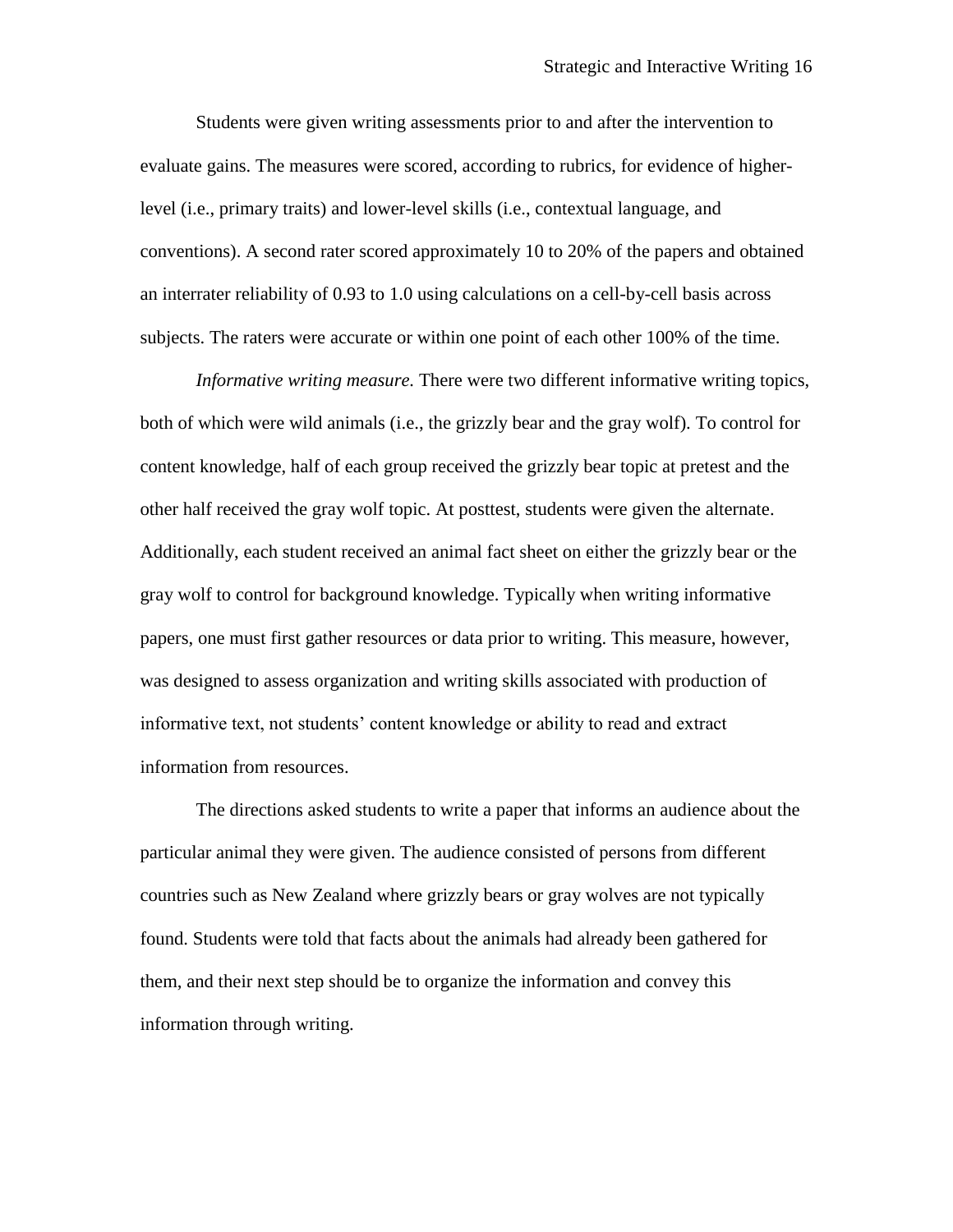*Scoring rubrics.* There are three main components of the evaluation tool: the rubric for the primary traits of informative writing; the rubric for contextual language; the rubric for conventions. The rubrics were further divided into subcategories that were scored; they are listed in Table 1. The primary traits rubric was heavily influenced by the work of Englert (2000) and Warriner (1988). The contextual language and convention rubrics were derived in large part from the TOWL-3 (Hammill & Larsen, 1996). However, the contextual language rubric was further elaborated by drawing on the Test of Syntactic Abilities (Quigley, Steinkamp, Power & Jones, 1978) to capture the typically problematic language use of the deaf. Because many students borrowed language from the fact sheets during writing (making it hard to distinguish students' own language productions from the phrases and constructions provided to them), the informative essays were not rated for contextual language and conventions. Thus, the contextual language and conventions rubrics were only utilized for the generalization writing probe. Skills were rated on a 4-point rubric scale, 3 points indicating fluency in the skill or trait and 0 points indicating no emergence of the skill or trait at this time. One example from each of the three main rubrics is illustrated in Table 2. The internal reliability coefficient for the primary traits subcomponent ranged from .788 to .836. The internal reliability coefficients for contextual language and conventions were .802 and .717 respectively.

*Generalized writing measure.* Students were additionally administered a generalization probe at pre and posttest to examine their ability to transfer knowledge of informative writing to a different type of writing, namely personal narrative or personal experience writing. The test prompts were purposefully designed to mirror previous state standardized writing assessments given at the  $7<sup>th</sup>$  grade level (See Michigan Educational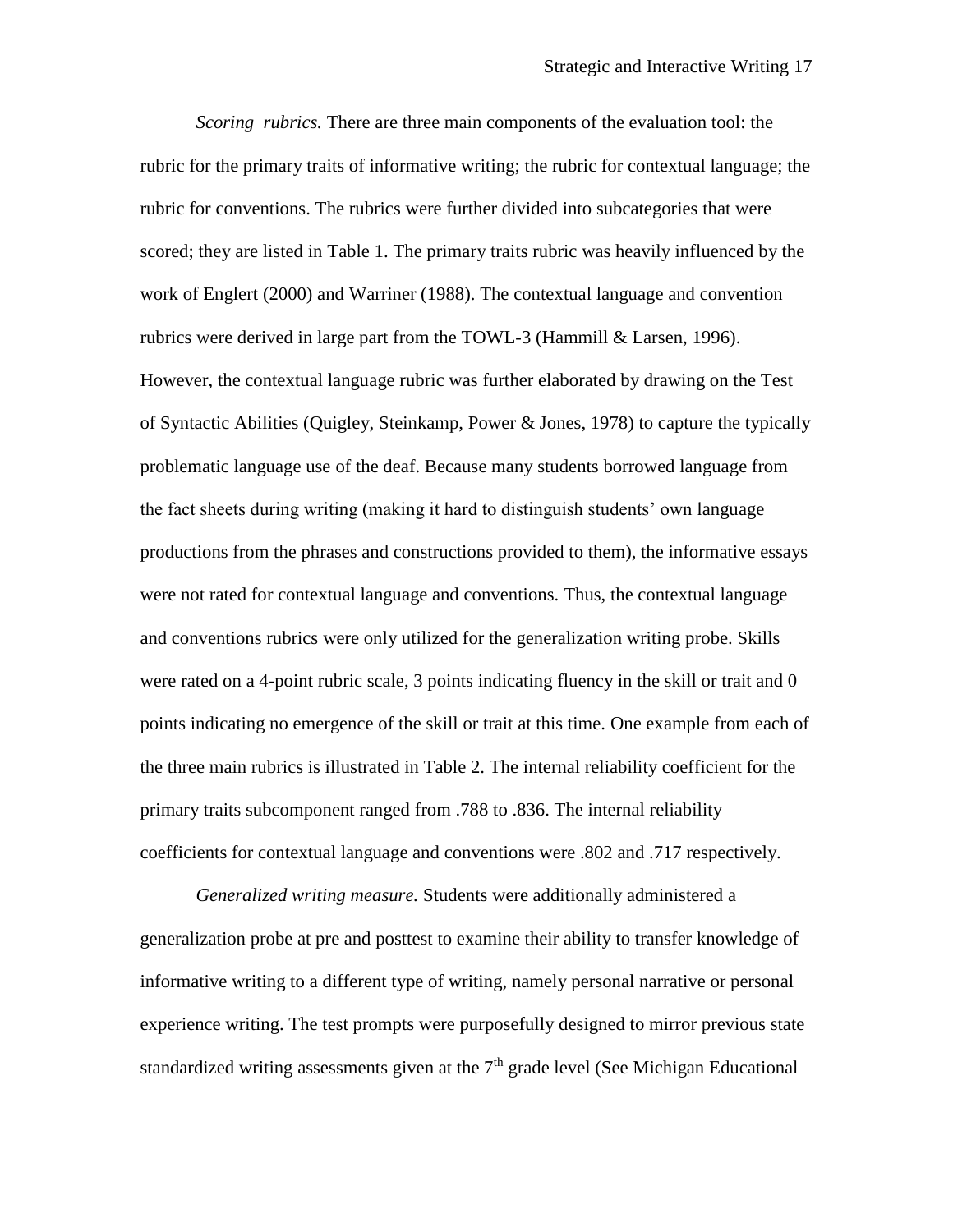Assessment Program, 2004). It was hypothesized that students exposed to SIWI would simultaneously make gains on the state standardized test, extending and applying the skills and strategies they have learned from informative writing to personal narrative/experience writing.

As with the informative writing measure, there were two paper themes. The themes were divided among students in each group at pretest and posttest in order to control for any differences in writing that might be influenced by the topic itself.

#### Analysis and Results

A one-way MANOVA was calculated to examine the effect of Strategic and Interactive Writing Instruction (SIWI) on dependent variables: primary traits of informative writing, primary traits of generalized writing, contextual language, and conventions. A significant effect was found, *Wilks' Lambda* F(6,26) = 21.26, *p* < .000, *partial-eta squared* = .83. Follow-up univariate ANOVAs were calculated for each of the dependent variables and are presented according to research question.

Research question A asked: Do students receiving the SIWI intervention make significantly greater gains with high-level informative writing skills compared to those students not receiving SIWI? To answer this question, a one-way ANOVA was calculated, using the total primary traits score of informative writing as the dependent variable. The univariate statistic indicated that high-level informative writing skills were influenced by instruction,  $F(1,31) = 34.44$ ,  $p < .000$ , *partial-eta squared* = .53, d = 2.65.

Research question B asked: Do students receiving the SIWI intervention make significantly greater gains with high-level generalized writing skills compared to those students not receiving SIWI? Again, the univariate statistic indicated that high-level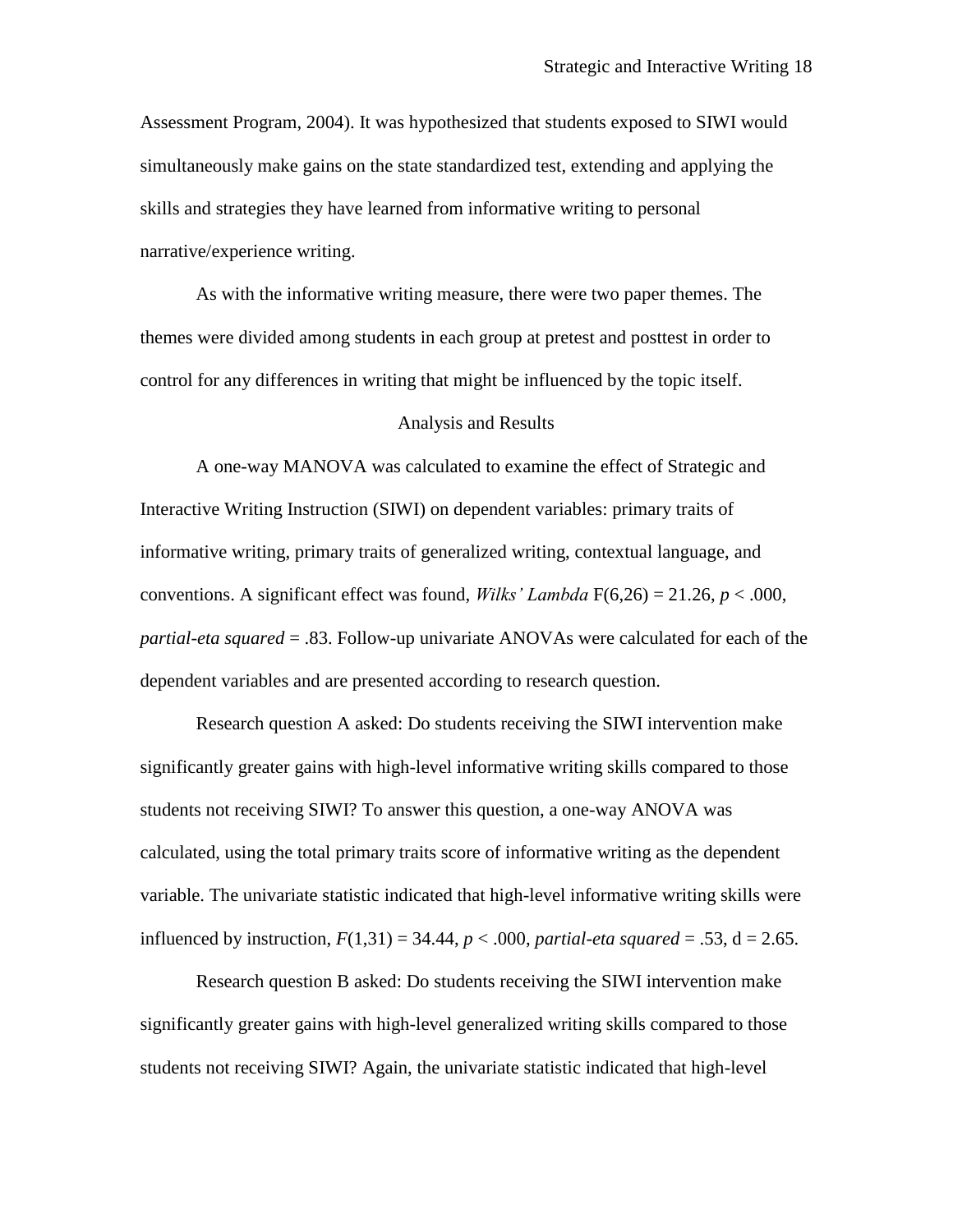generalized writing skills were influenced by instruction,  $F(1,31) = 77.002$ ,  $p < .000$ , *partial-eta squared* =  $.71$ , d =  $2.07$ .

Research question C asked: Do students receiving the SIWI intervention make significantly greater gains with low-level generalized writing skills compared to those students not receiving SIWI? To answer this question, two one-way ANOVAs were calculated, using the gain scores for contextual language and conventions as the dependent variables. The univariate statistic for contextual language indicated that lowlevel generalized writing skills were influenced by instruction,  $F(1,31) = 50.001$ ,  $p <$ .000, *partial-eta squared* = .62,  $d = 1.38$ . Additionally, the univariate statistic for conventions additionally showed that low-level generalized writing skills were influenced by instruction,  $F(1,31) = 41.72$ ,  $p < .000$ , *partial-eta squared* = .57, d = 1.27.

Following Cohen's effect size guidelines, 0.20 is small yet meaningful, 0.50 is a medium effect (i.e., half of a standard deviation difference in means) and 0.80 or above is large (Howell, 2002). The effect sizes (d) for these analyses were large to very large, with numbers ranging from 1.27 to 2.65. SIWI, therefore, had a significant impact on students' lower-order and higher-order writing skills.

Furthermore, students in the treatment group received two NIP-it lessons during the intervention time period that targeted lower-level writing skills. The first class consisted of students having fully developed expressive language skills and average to strong literacy skills. Both NIP-it lessons for this group targeted sentence combining. Pre and posttest differences regarding their production of compound and complex sentences can be viewed in Table 3. On a four-point rubric scale that rated the number of correct productions, student made mean gains of 0.5 on compound sentences and 1.5 on complex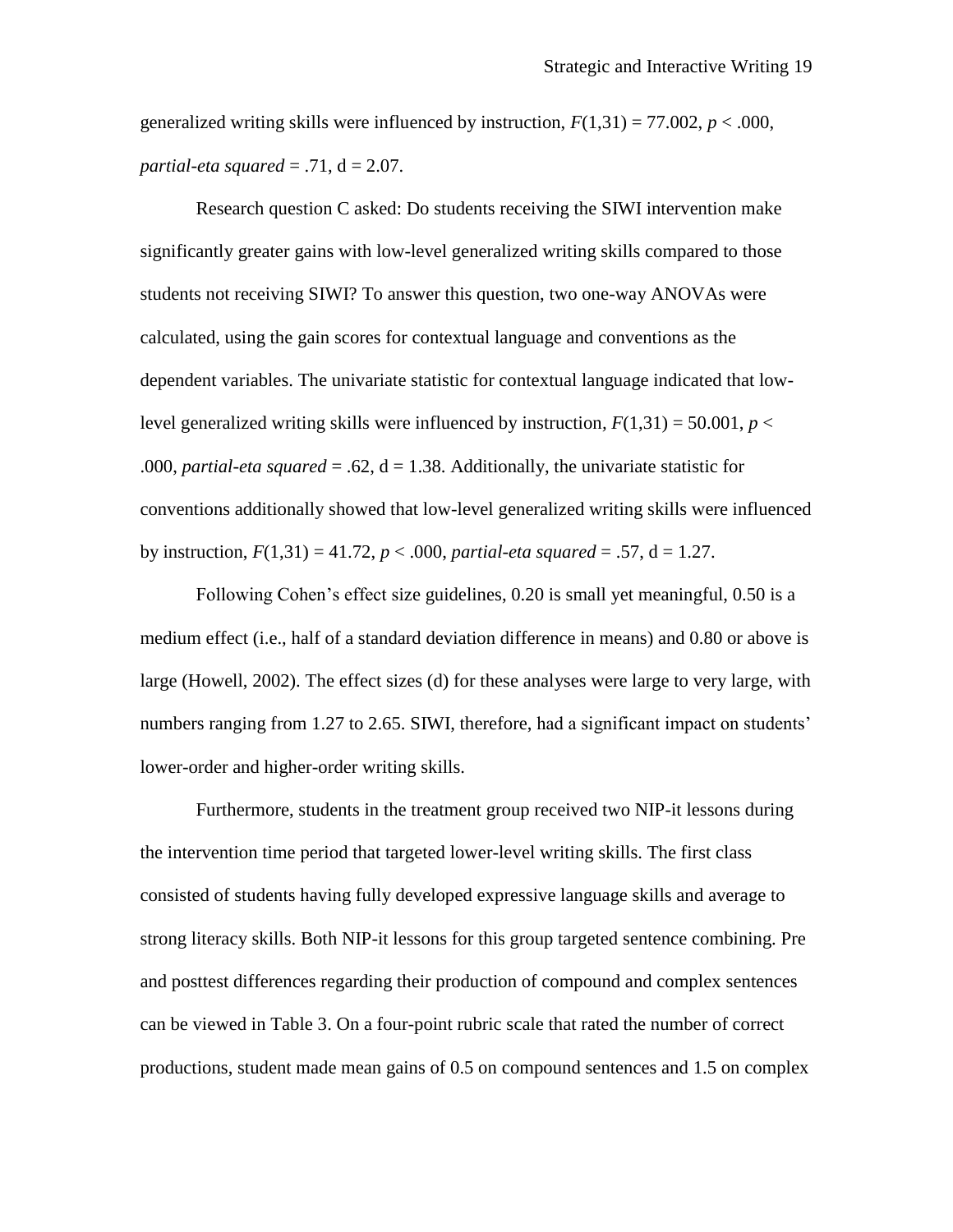sentences. The other two classes mainly consisted of students having minimal language skills and/or low literacy levels. The lower of the groups, class 2, received two NIP-it lessons targeting sentence construction (i.e., recognizing and reducing fragments and runon sentences). The higher of the groups, class 3, received the first NIP-it lesson on sentence construction but a second lesson on the use of determiners. Pre and posttest differences can also be viewed for these classes in Table 3. Both classes reduced their fragment sentences and run-on sentences, thereby showing mean gains of 0.8 to 1.8 points on the 4-point rubric scale. In addition, class 3, showed a positive mean gain on correct use of determiners (i.e., 0.4 on pretest to 1.2 on posttest).

#### Discussion

Strategic and Interactive Writing Instruction proved to be successful with L2 deaf writers, increasing competence and production of both higher-level and lower-level skills. First, students gained in their ability to write informative text after receiving instruction in this area, but they also evidenced an ability to generalize writing skills and strategies to an untaught text structure, that of personal narrative writing. Students entering the middle grades typically have a less developed repertoire for writing expository texts (Applebee, 2000), yet there are increased expectations for students to exhibit content knowledge through writing and to write research papers or argument-based essays. The results of this study indicate that expository writing can be the center of instruction and not simultaneously stall student growth on standardized assessments. In fact, students in the treatment group made similar amounts of gain with each of the text structures; scores tripled on both measures while the scores of control group students stayed the same or slightly declined on both. The effect sizes for both informative and generalized writing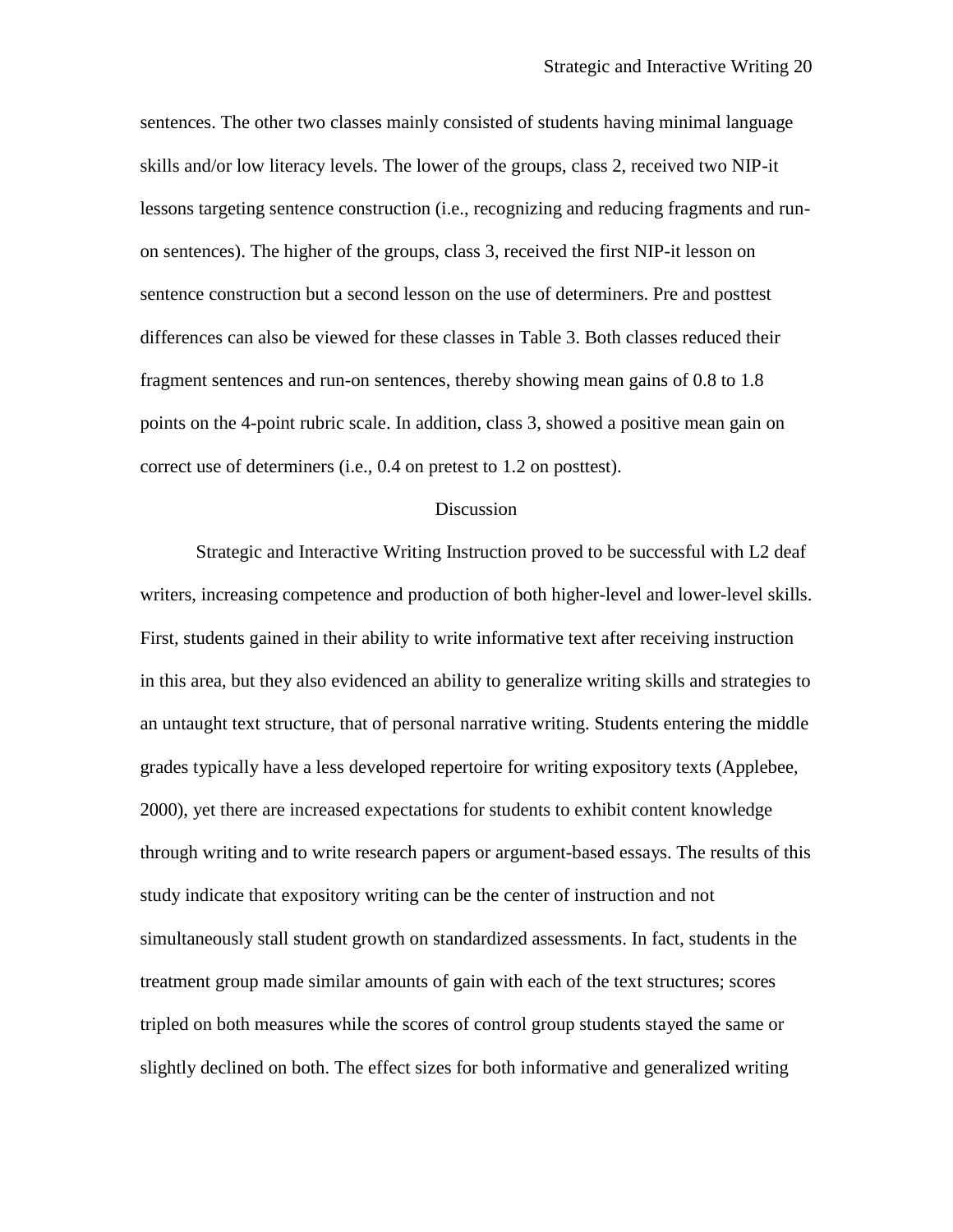were very large (i.e.,  $> 2.0$ ). As can be seen in Appendices A and B, students—although at various pretest levels—showed gains over time with production of text structure, organization of information and coherence of written ideas. Higher-level writing skills such as these were modeled and supported through the POSTER strategies and the use of writing models. Conversation supporting and guiding these skills also occurred frequently in the day to day co-construction of authentic text.

Also noteworthy, these higher-level gains were paired with large gains in contextual language and conventions. SIWI, with its balanced approach, accomplishes what explicit and structured grammar instruction is meant to do for the L2 writer without compromising other high-level writing skills. Even more, the extent of gain with lowerorder skills was a somewhat surprising outcome of the research. The current study allowed for only 15 days of co-constructing text. Many class lessons during the intervention time involved non-writing or prewriting activities such as planning, organizing, and evaluating text models, which allowed for little apprenticeship in the areas of contextual language or conventions. However, students still made significant gains in these areas from pre to posttests. Effect sizes were, in fact, quite large (i.e. 1.38 for contextual language and 1.27 for conventions). At the same time, students in the control group did not show gains, yet their classroom instruction consistently incorporated the explicit teaching of grammar. This further supports the assertion that grammar instruction alone may provide no real benefit (Hillocks, 1984), but contextualized learning of language, on the other hand, has potential to produce meaningful results. In this case, deaf L2 writers made considerable gains in a very short amount of time.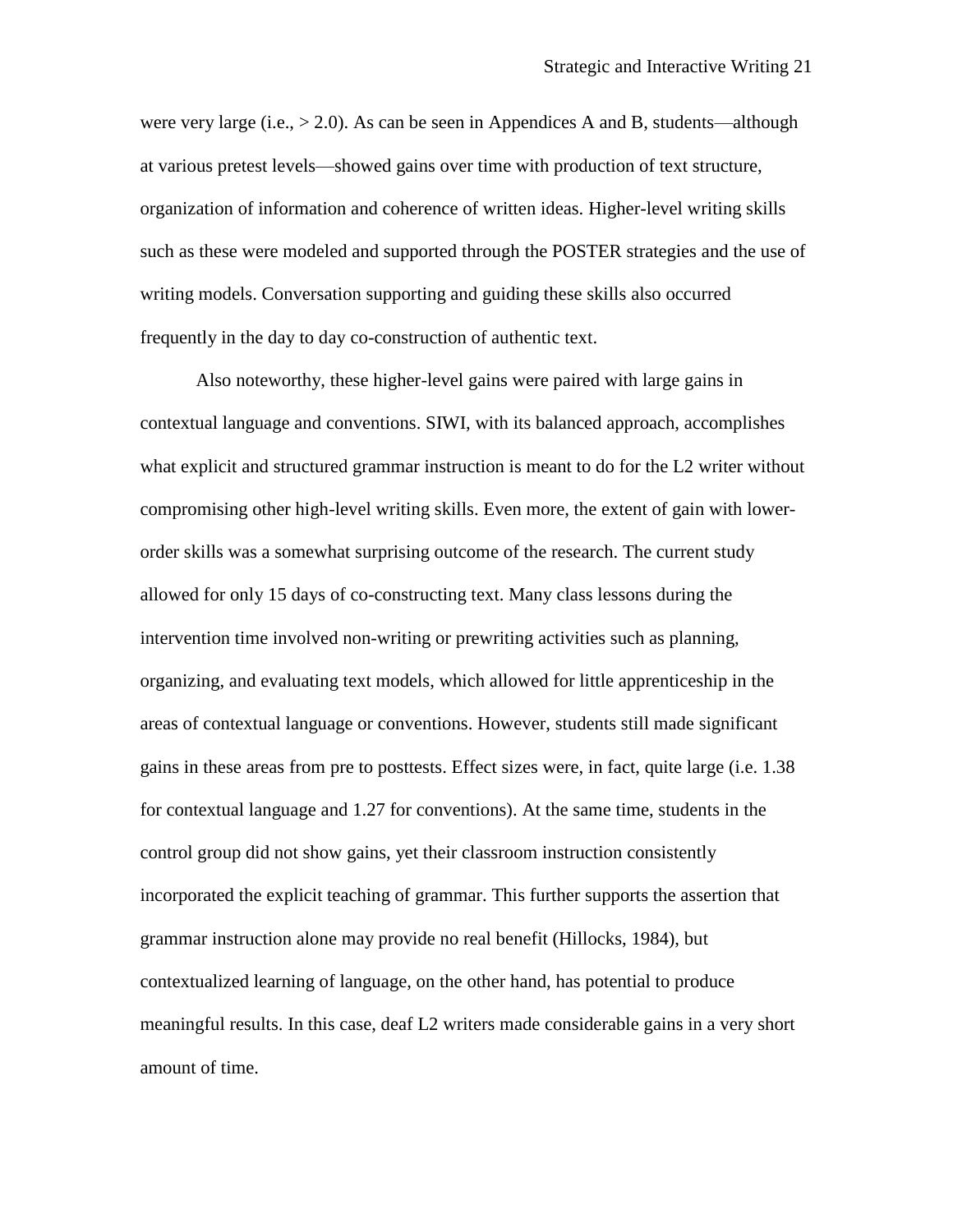The NIP-it lessons proved to be a beneficial way of identifying constructions not readily used by students and then targeting these writing practices or skills through tailored instruction. Students in the first class, consisting of those at near-average or average language and literacy levels, had mastered many basic writing skills but were nonetheless producing simple sentences. This class received NIP-it lessons that targeted sentence combining skills. On posttest, students nearly doubled the amount of compound sentences they were using in their writing and quadrupled the amount of complex sentences. The other classes received different NIP-it lessons (e.g., forming complete sentences, recognizing fragments and run-ons, and distinguishing when to use "a" or "the") and, in response, also showed the ability to double, triple and quadruple the correct production of these constructions.

The key to effective NIP-it lessons, I believe, lies in the "P". With NIP-it lessons, the use of various constructions is practiced in the context of real writing events after the direct instruction occurs. That is, teacher reflection to "Notice" the area in need and the direct "Instruction" of the skill takes place outside the realm of co-constructing text but is later contextualized through "Practice" with authentic writing. Only 2 of the 32 lessons were allocated for direct instruction of contextual language through NIP-it lessons. After a lesson, however, the construction became an infused part of the classroom writing. Posters were hung in the collaborative writing area that represented and supported the NIP-it lessons, and the teacher and students made an increased effort to incorporate discussion and practice of the constructions when writing together.

The results of the analyses are fairly straightforward for the treatment group— SIWI had a significant and positive impact on students' writing outcomes. What is less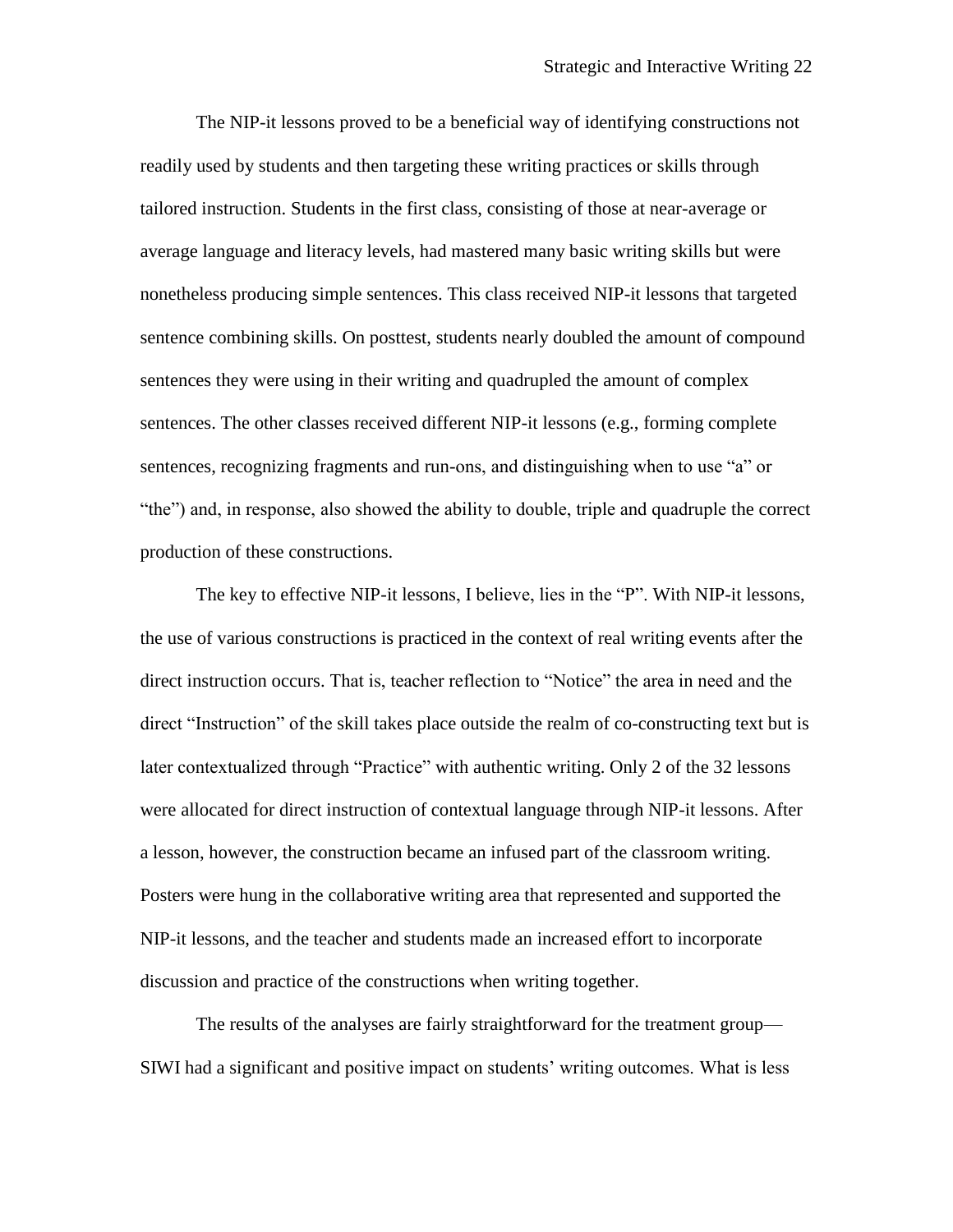understandable is the lack of literacy progress in the comparison group—or in some cases—the decline of literacy skills. During the 8 week intervention period, students in the control group showed little variation between pre and posttest in respect primary traits of writing. While discouraging, a plateau in literacy achievement is characteristic of middle school students in general (Bereiter, 1980). Students, however, showed a decline with contextual language and conventions which is concerning.

In the comparison group, contextual language was one area given considerable time and focus. Such a result could potentially signify student regression instead of progression when the approach to teaching language is largely "part to whole". The language instruction initially focused on parts of speech (i.e., nouns, verbs, adjectives, adverbs) and increasingly added greater complexity (i.e., construction of sentences and paragraphs). In contrast, SIWI engaged students in writing essays, whereby learning about language was embedded. Students learned about subjects and predicates but within a context of revising fragments in the collaborative text. Students discussed adverbs but in the context of how an adverb expressed in ASL translates to written English. Indeed, structured skill building was an instructional element that was present in both groups; however, there were differences in the practice of these skills. SIWI allowed for skills to be embedded in actual writing whereas students taught in the comparison group using a "part to whole" approach studied language and grammar under simplified and decontextualized conditions.

Furthermore, in the treatment group, the teacher dynamically assessed and acknowledged the level of students' current understandings through group dialogue about writing skills, strategies and processes. This became the point of departure, whereby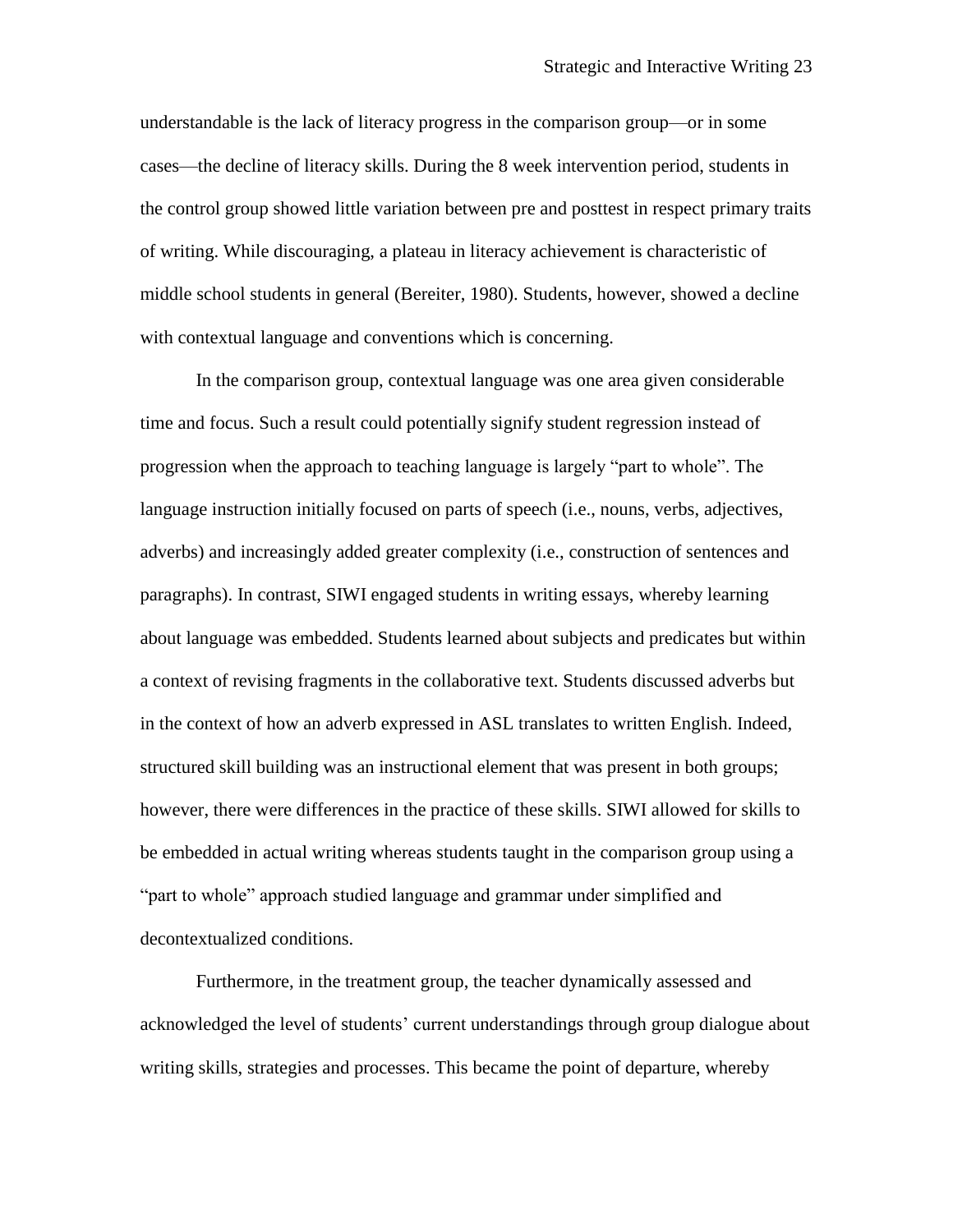instruction is offered at or above this level. In contrast, the comparison group started with very basic language instruction at the beginning of the year, discounting students' previous knowledge. Thus, instruction in the comparison group may have led students to regress back to use of simple and less varied constructions in their posttest writing even though they were capable of more. During SIWI, the co-constructed text, in addition, was written at a level beyond what students could accomplish independently but could achieve through scaffolding and support provisions. Therefore, there was constant exposure to complex and varied usages of grammar, and there was also opportunity to practice language not normally attempted, all within the context of a meaningful activity.

Lastly, during the 8 weeks, it was found that students became more skilled at distinguishing ASL and English expressions, quicker at translating aspects of ASL and more capable with creating grammatical English constructions. There was less use of the ASL easel and fewer instances of guided dialogue related to translation as time progressed. Further, students produced longer texts at posttest by writing an average of 80 words compared to 35 words at pretest. Although further qualitative analysis needs to be conducted to corroborate these claims, it seems the metalinguistic knowledge building component of SIWI aided students in production of more fluent expressions of English. *Educational Implications*

One important implication for instruction is that teachers' knowledge of language is central to the instructional objectives. When working with deaf students similar to those in this study, teachers need a deep understanding of the linguistic principles of both ASL and English in order to model language, build students' metalinguistic knowledge or use explicit contrastive procedures. In particular, this knowledge can aid teachers in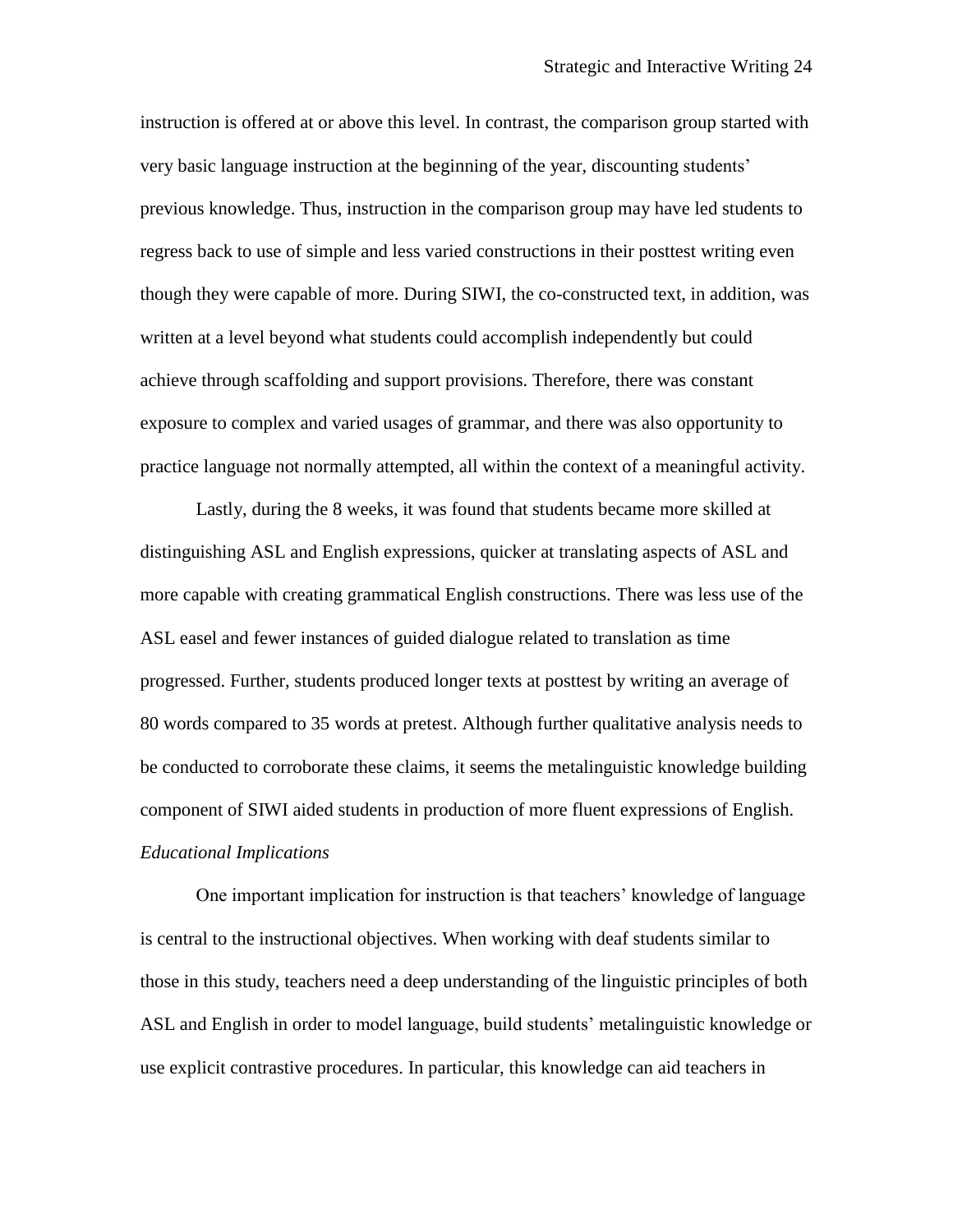direct instruction of language or use of think-alouds during the co-construction of text, for they can emphasize certain principles or distinguish language rules (Enns, 2006).

As fluent and natural users of either English or ASL as a first language, teachers may not have a linguistic-based or rule-governed understanding of their own language. Take for instance a hearing teacher who uses English as his first language. He is a fluent user of the language but may not be able to explain the rules underlying particular constructions; rather, this teacher, like many, operates on sound-based principles (i.e., what sounds correct in English or seems right). This teacher is not likely to have the necessary instructional tools when, for instance, faced with a deaf student who does not understand the difference between writing "interesting" versus "interested" or when another student expresses that the construction "had had" is wrong or mistyped. A teacher committed to the SIWI approach, rather, will continually build his or her own L1 metalinguistic knowledge. And, this is most likely an ongoing endeavor involving the collection of multiple resources—printed-based or person-based experts—one can refer to when in need of furthering language understanding.

Additionally, there are many teachers of the deaf who have yet to reach proficiency in their second language, whether ASL or English. Instruction of language or communication of instruction in general may then be constrained by teachers having limitations in their own language abilities (Stewart, 2006). In order for teachers of the deaf to be responsive to students' specific language and literacy needs, s/he must have a thorough understanding of the students' expressive language as well as English principles.

#### *Limitations and Future Directions*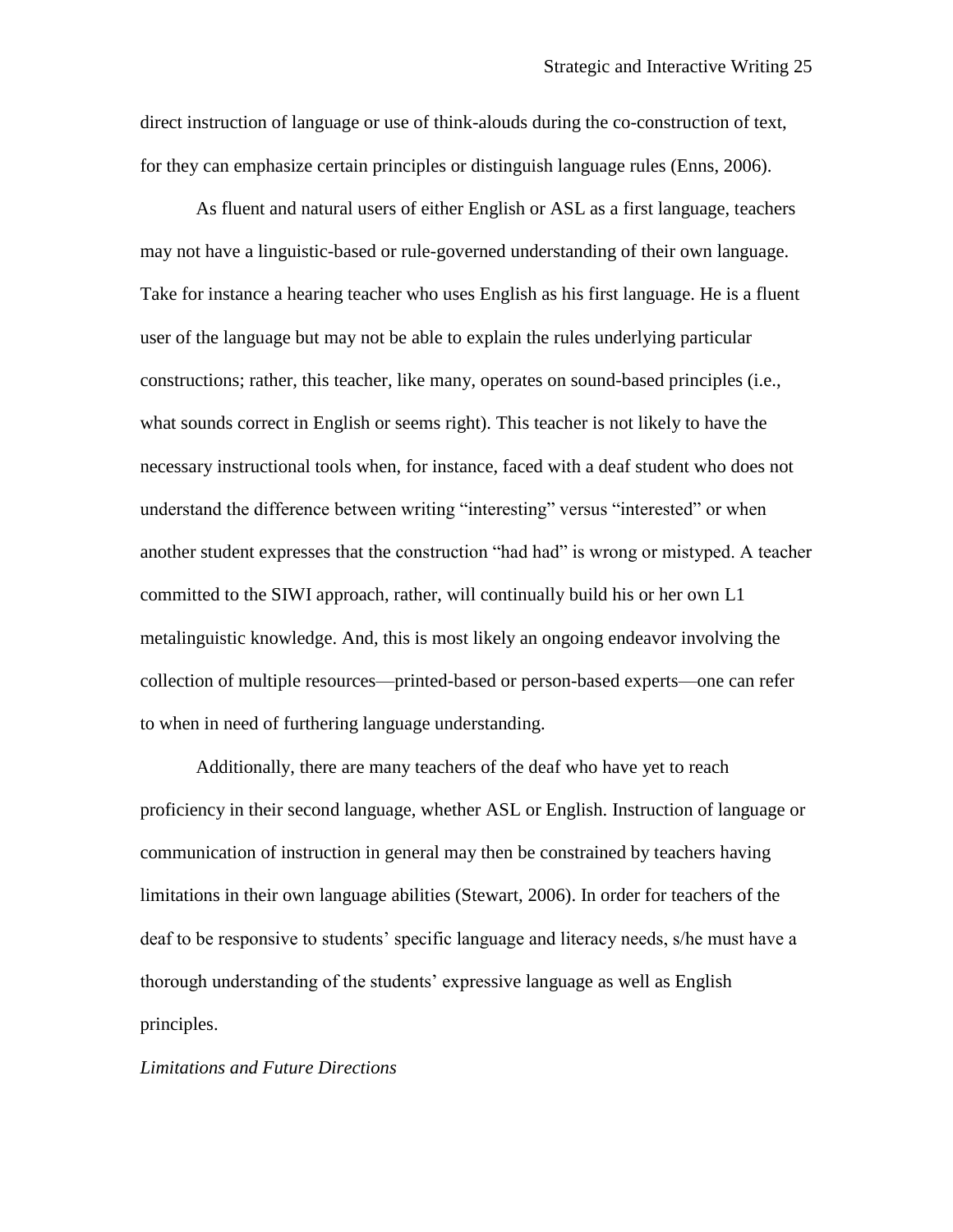The present study has certain limitations that should be taken into consideration with future research. First, there were no measures given to students at pre and posttest that assessed expressive language ability in ASL. In the midst of the intervention, it became apparent that students—especially those starting with minimal language skills were displaying growth with expression using ASL. Because of the interactive and collaborative nature of SIWI, students were frequently participating through the air using ASL or sign-based expressions. Future research might investigate the extent to which involving students as active participants in learning or involving students in dialogic learning supports the language growth of deaf students.

Second, future directions in research might inquire how teachers appropriate an understanding and an ability to use discourse in the classroom as a pedagogical tool. Whereas it has been shown that exemplary teachers of the deaf are skillful users of dialogic inquiry (Mayer, Akamatsu and Stewart, 2002), it is less certain how these teachers have developed such a skill. Working within an interactive environment, such as that of SIWI which values student participation, can be a complicated instructional venture for teachers. Certainly, there is less teacher control over the lesson, for discussion can take learning in unexpected directions or reveal students misconceptions. As Schoenfeld (2002) articulates, such an approach requires a:

. . . substantial amount of understanding and flexibility on the part of the teacher—the willingness to explore ideas as they come up, the ability to make judgments about what might be productive directions or not, and the ability to provide the 'right' level of support for students individually and collectively (p. 157).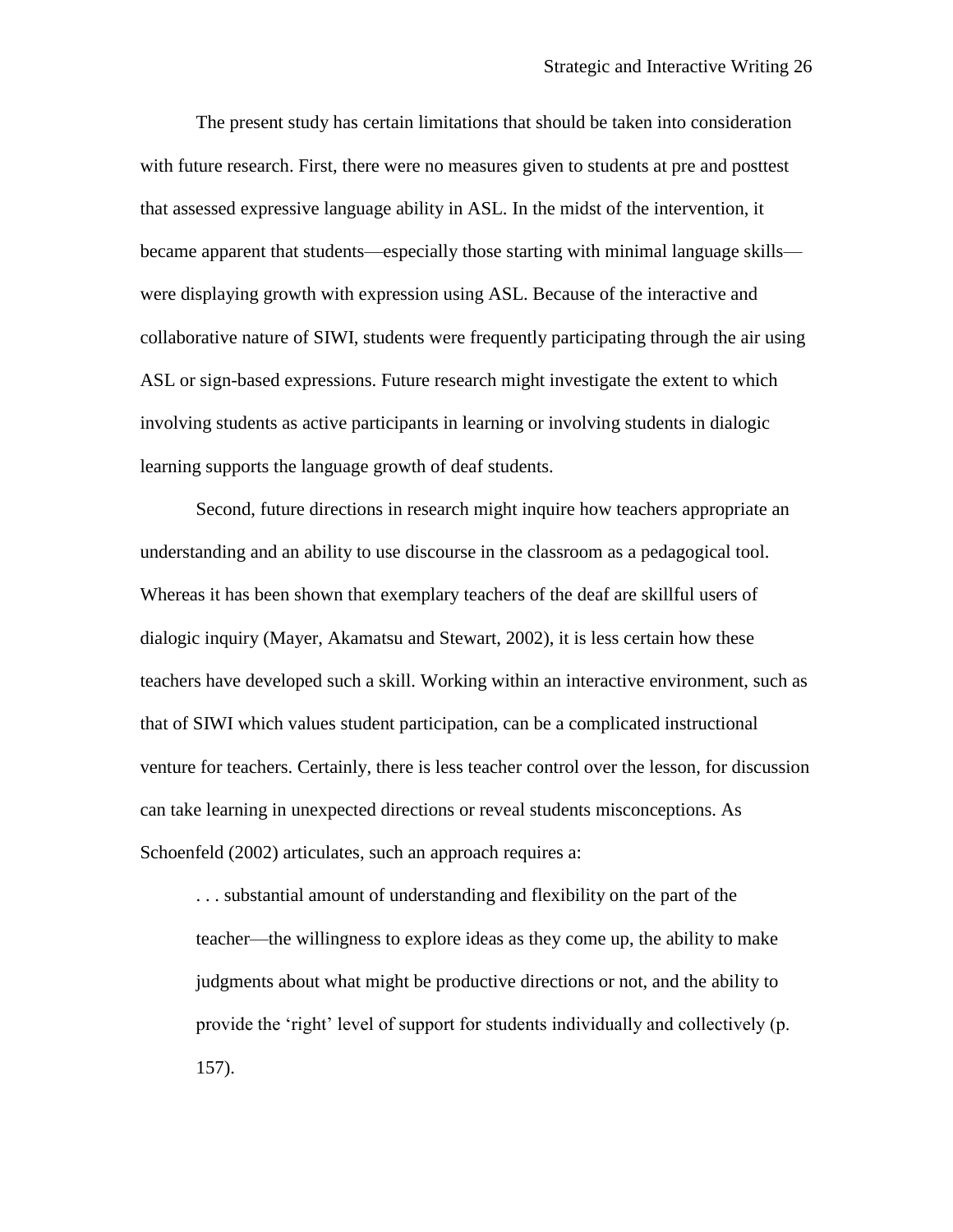Research questions might ask how pre-service teachers or teachers not currently employing much classroom discourse can appropriate the skills of facilitation. SIWI's interactive component is essential, for it serves to aid students' understanding of concepts while also providing students with supported and connected language practice. Thus, it must be investigated how teachers come to appreciate and use dialogic techniques with L<sub>2</sub> writers.

In the current study, the implementer of the intervention was a capable user of the SIWI instructional components, including dialogic inquiry, prior to the onset of the research. It can be reasoned that similar outcomes may not have resulted during the 8 week intervention had the implementer been a teacher who was newly exposed to the instructional principles of SIWI. Prior research investigating teacher learning of literacy practices that are based on sociocultural theories (e.g., instruction that is discursive, scaffolded, purposeful and allows transfer of control to students) has found that full implementation is an ongoing endeavor (Englert, Raphael & Mariage, 1998). Implementation is considerably different after a couple years rather than at the time of learning, for teachers evidence a deeper understanding of the theoretical principles over time. Expert teachers are more able to construct responsive instruction that suits their particular students and contexts, whereas novice teachers merely focus on enacting the activity (Englert, Raphael & Mariage, 1998). Future research may examine the nature of teachers' learning, change over time and its impact on L2 students' outcomes.

#### Conclusion

In summary, the current study investigated the effectiveness of writing instruction used with deaf middle school students that is both strategic and interactive. The positive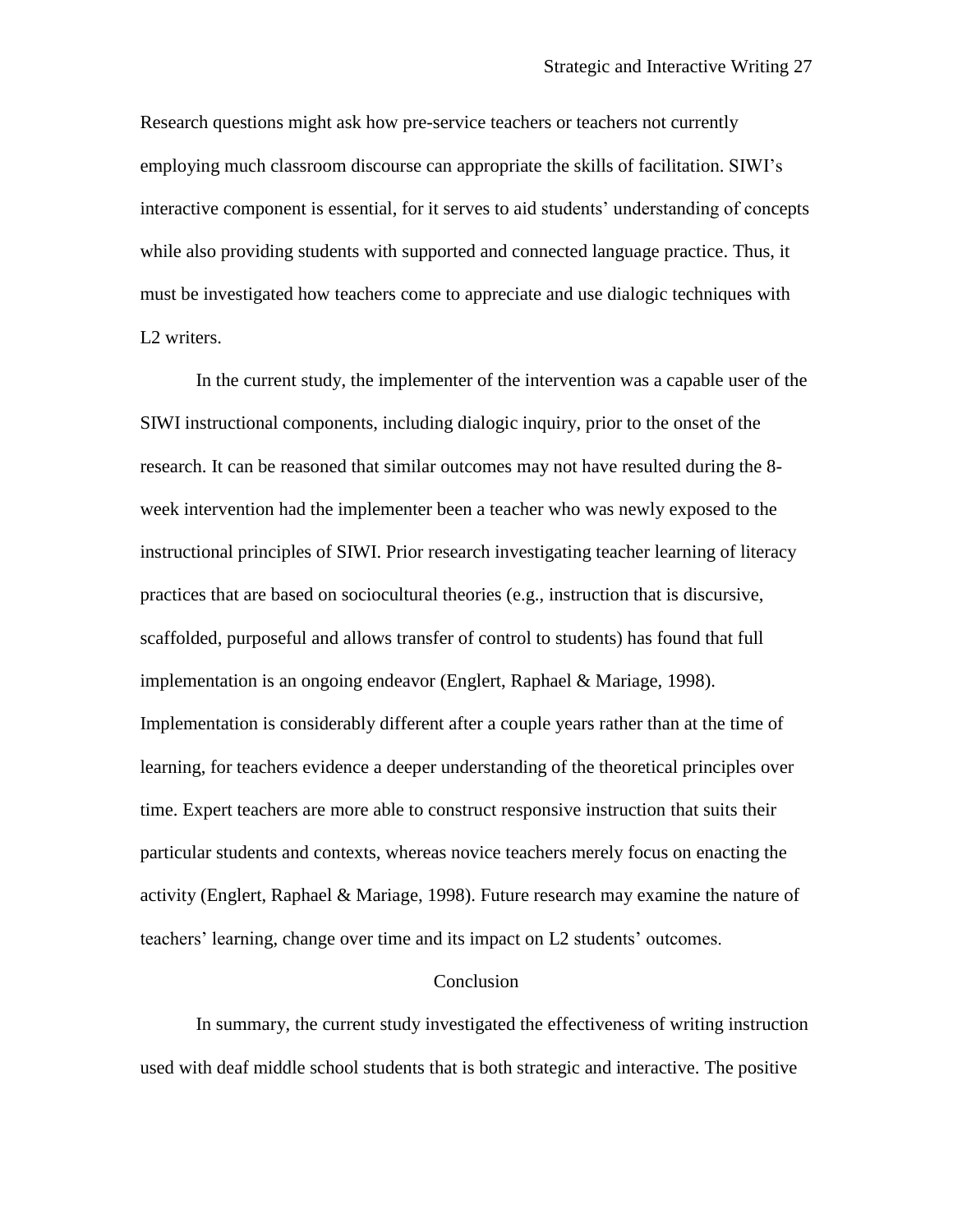results of the study indicate that students in the treatment group made significantly greater gains with writing compared to the control group. Thereby, Strategic and Interactive Writing Instruction (SIWI) may be one productive and comprehensive approach to use with this population of L2 writers--students having severe to profound losses, using ASL as their expressive language and having connections to the Deaf community and culture. For this group, there has been a dearth of research and theorizing supportive of language or literacy learning. Broad application of L2 writing research, however, has proven useful.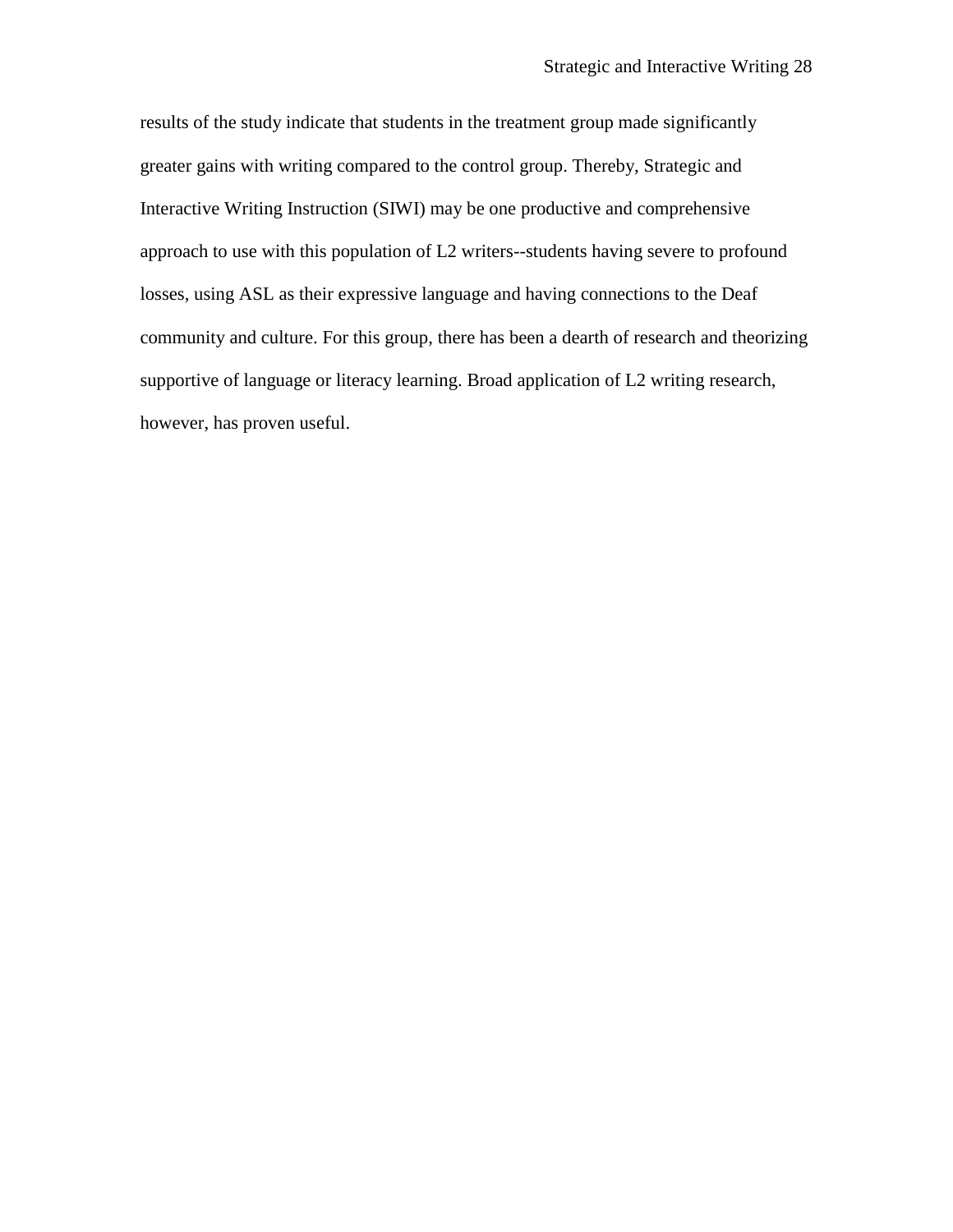#### References

Albertini, J.A. & Schley, S. (2003). Writing: Characteristics, instruction and assessment. In M. Marschark & P.E. Spencer (Eds.). *Oxford handbook of deaf studies, language, and education* (pp. 123-135). New York: Oxford University Press.

Applebee, A. N. (2000). Alternative models of writing development. In R. Indrisano & J. Squire (Eds.). *Perspectives on writing: Research, theory and practice* (pp. 90- 110)*.* Newark, Delaware: International Reading Association.

- Atwell, N. (1998). *In the middle: New understandings about writing, reading, and learning* (2<sup>nd</sup> ed.). Portsmouth, NH: Boynton/Cook Publishers.
- Bereiter, C. (1980). Development in writing. In Gregg, L.Q. & Steinberg, E.R. (Eds.). *Cognitive processes in writing* (pp. 73-93). New Jersey: Lawrence Erlbaum.
- De La Piedra, M.T. (2006). Literacies and Quechua oral language: Connecting sociocultural worlds and linguistic resources for biliteracy development. *Journal of Early Childhood Literacy*, 6(3), 383-406.
- Dunbar, S. (1992). Integrating language and content: A case study. *TESL Canada Journal*, 10 (1), 62-70.
- Englert, C. S., Conway, P., Gover, M., & Dunsmore, K. (2000). Rubric for scoring informative narrative writing. Unpublished report. East Lansing, MI: Michigan State University.
- Englert, C. S., & Dunsmore, K. (2002). A Diversity of teaching and learning paths: Teaching writing in situated activity. In J. Brophy (Ed.), *Social constructivist teaching: Affordances and constraints* (pp. 81-130). Boston: JAI.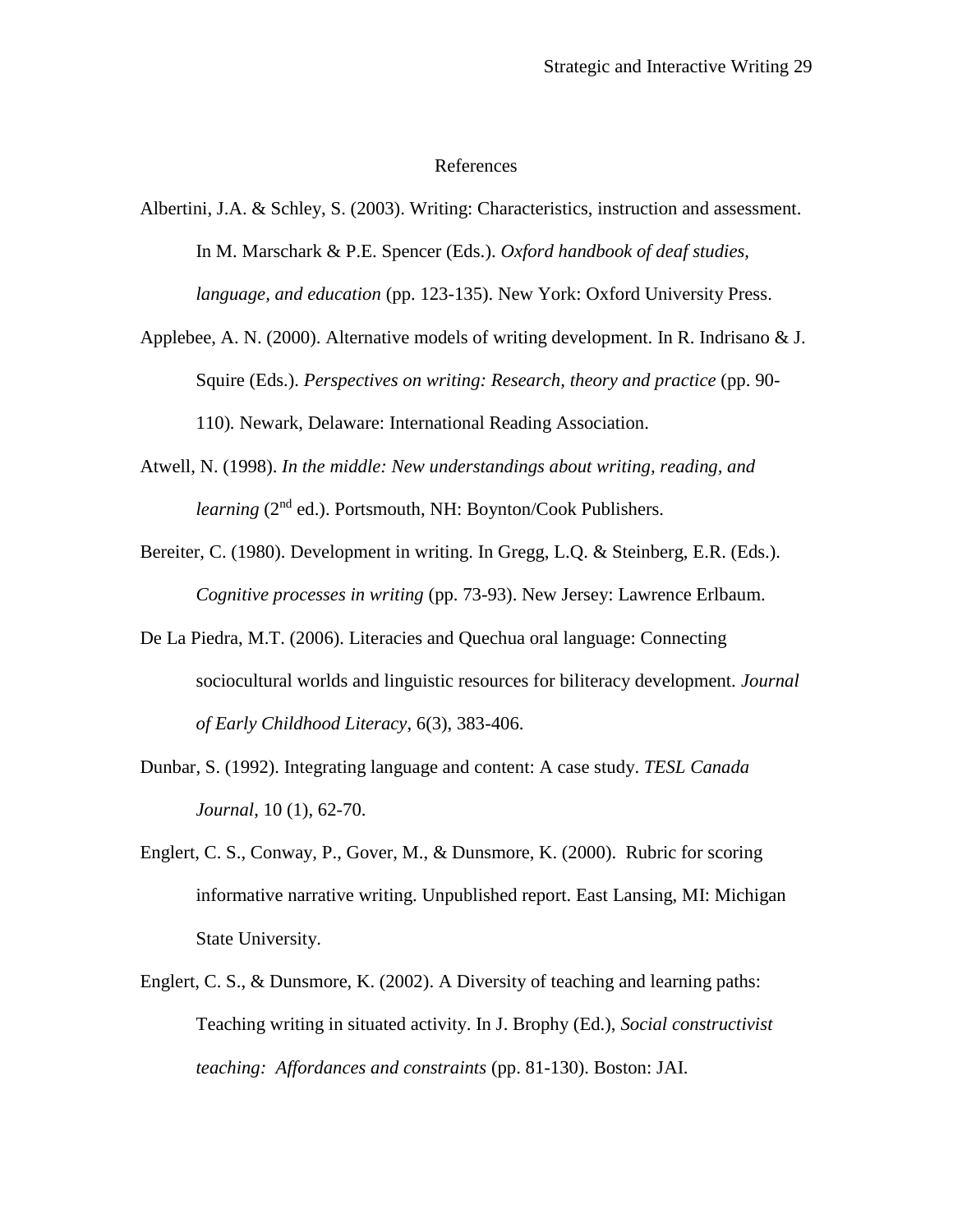- Englert, C.S., Raphael, T.E. & Anderson, L.M. (1989). *Cognitive Strategy Instruction in Writing Project*, East Lansing, MI: Institute for Research on Teaching.
- Englert, C.S., Raphael, T.E. & Mariage, T.V. (1998) A multi-year literacy intervention: Transformation and personal change in the community of the Early Literacy Project. *Teacher Education and Special Education*, 21(4), 255-277.
- Enns, C.J. (2006). *A language and literacy framework for bilingual deaf education.* Selfpublished report. Winnipeg, MB: University of Manitoba.
- Evans, C. (1998). Two languages, one goal: Literacy learning in deaf students. *CAEDHH Journal/La Revue ACESM, 25*(1-3), 6-19.
- Fung, P., Chow, B. & McBride-Chang, C. (2005). The impact of a dialogic reading program on deaf and hard-of-hearing kindergarten and early primary school-aged students in Hong Kong. *Journal of Deaf Studies and Deaf Education*, 10(1), 82- 95.
- Graham, S. & Perin, D. (2007). *Writing next: Effective strategies to improve writing of adolescents in middle and high schools – A report to Carnegie Corporation of New York*. Washington, DC: Alliance for Excellent Education.
- Hammill, D., & Larsen, S. (1996). *Test of written language* (3rd ed.). Austin, TX: PRO-ED.
- Helfgott, D. & Westhaver, M. (2007). Inspiration [Computer software]. Retrieved from http://www.inspiration.com/productinfo/inspiration/index.cfm
- Hillocks, G. (1984). What works in teaching composition: A meta-analysis of experimental treatment studies. *American Journal of Education, 93*(1), 133-170.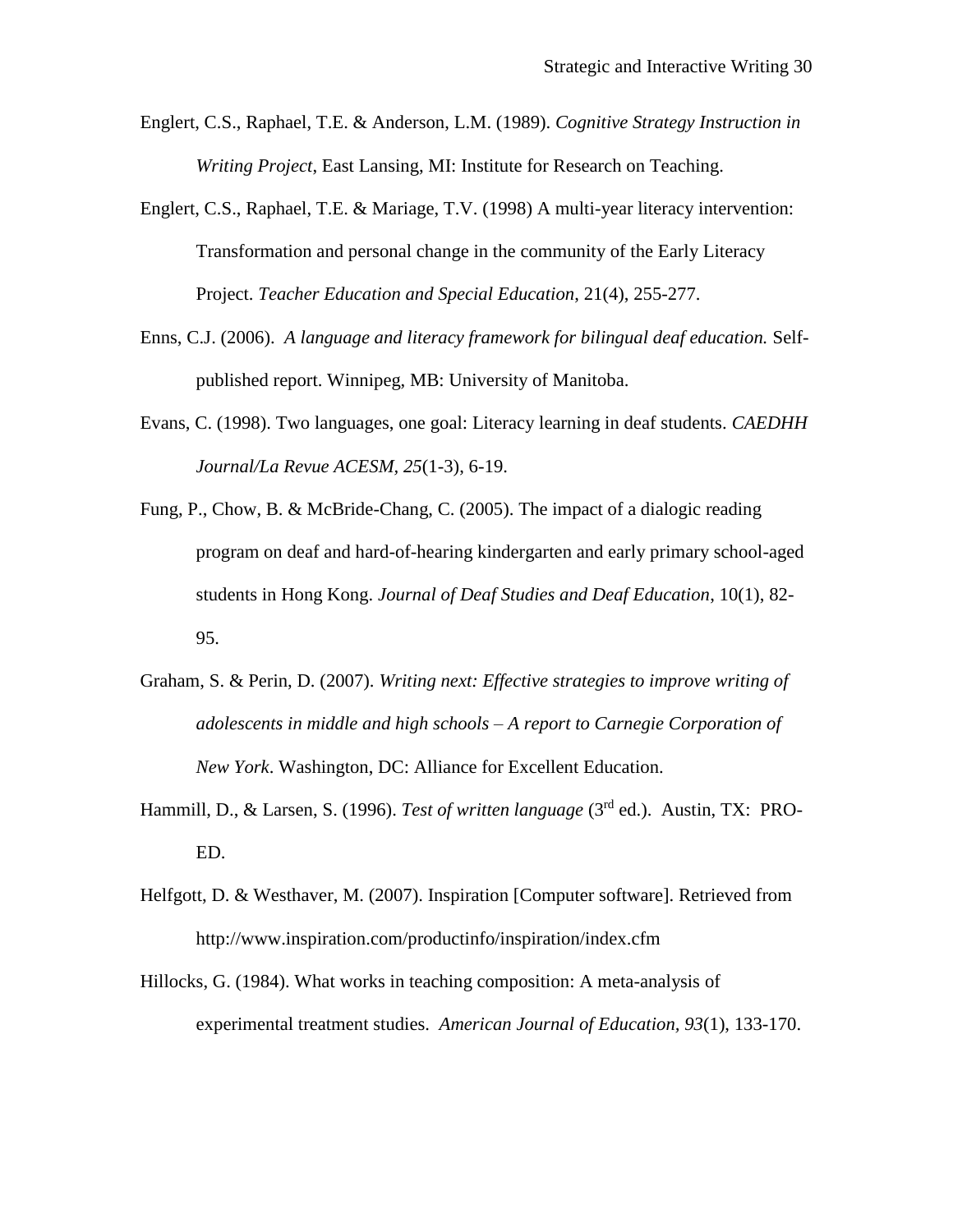- Howell, D. C. (2002). *Statistical methods for psychology* (5<sup>th</sup> ed.). Pacific Grove, CA: Duxbury Thomson Learning, Inc.
- Howerton, A. (2006, February). *The form and position of adverbs in ASL and English: Implications for teachers of the deaf*. Paper presented at the meeting of the Association of College Educators of the Deaf and Hard of Hearing, Denver, CO.
- Huang, J. (2004). Socialising ESL students into the discourse of school science through academic writing. *Language and Education*, 18(2), 97-123.

Jackendoff, R. (1994). *Patterns in the mind*. New York, NY: BasicBooks.

- Mariage, T. V. (2001). Features of an interactive writing discourse: Conversational involvement, conventional knowledge, and internalization in "Morning Message." *Journal of Learning Disabilities, 34*(2), 172-196.
- Mayer, C., Akamatsu, C.T. & Stewart, D. (2002). A model for effective practice: Dialogic inquiry with students who are deaf. *Exceptional children*, 68(4), 485- 502.
- McAnally, P. L., Rose, S., & Quigley, S. P. (1994). *Language learning practices with deaf children* (2nd ed.). Austin, TX: Pro-Ed, Inc.
- Michigan Educational Assessment Program (2004). Grade 7 writing. Retrieved August 11, 2006, from http://www.michigan.gov/documents/W04\_Gr7\_Rel\_Item\_Wrt\_ Scorept\_5\_110881\_7.pdf
- Pessoa, S., Hendry, H., Donato, R., Tucker, R.G. & Lee, H. (2007). Content-based instruction in the foreign language classroom: A discourse perspective. *Foreign Language Annals*, 40(1), 102-121.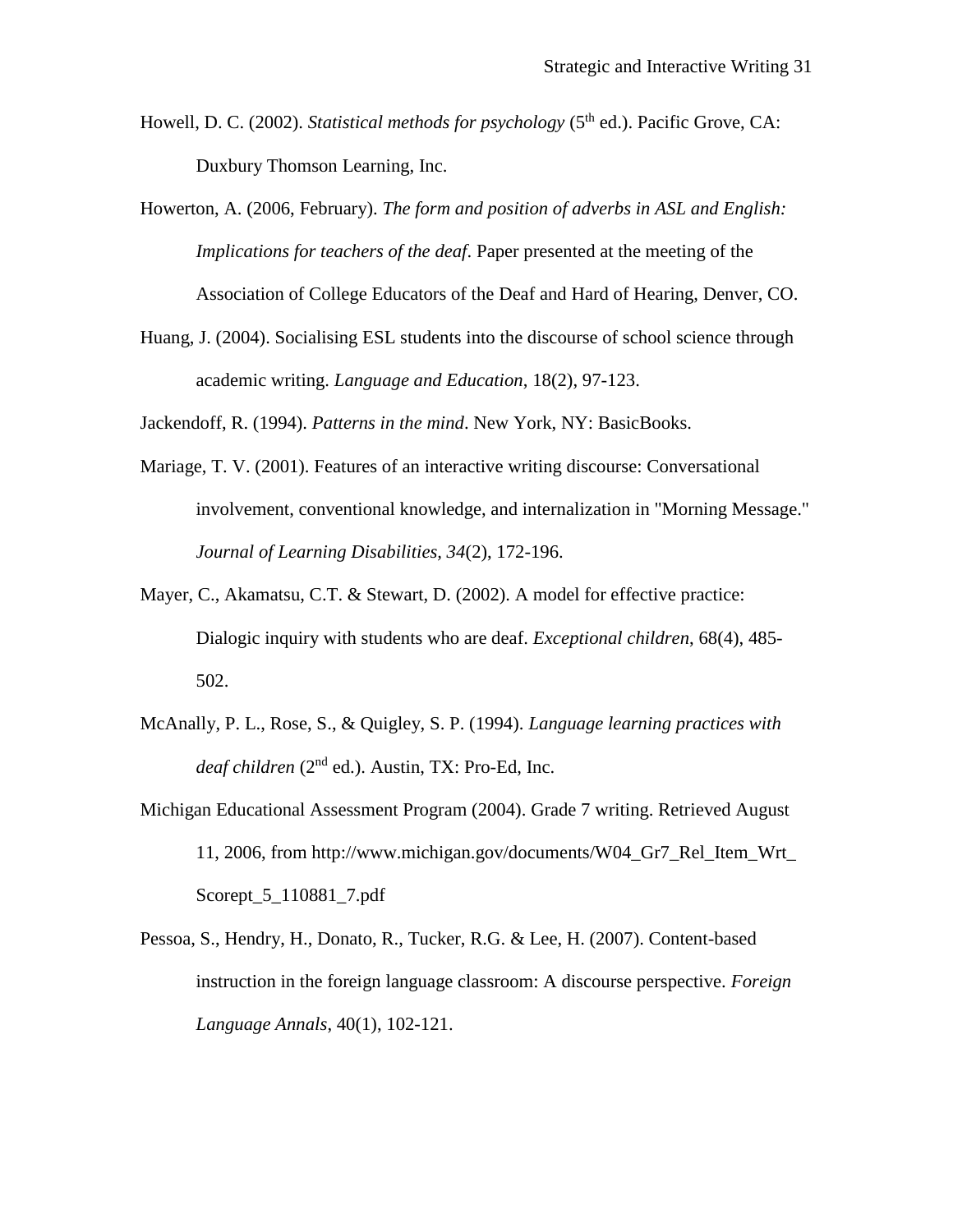- Pinker, S. (1995). *The language instinct: How the mind creates language*. New York: Harper Collins Publishers, Inc.
- Quigley, S. P., Steinkamp, M. W., Power, D. J. & Jones, B. W. (1978). *Test of syntactic abilities*. Beaverton, OR: Dormac, Inc.
- Ransdell, S. Lavelle, B. & Levy, C.M. (2002). The effects of training a good working memory strategy on L1 and L2 writing. In S. Ransdell & M. Barbier (Eds.), *New directions for research in L2 writing* (pp. 133-144)*.* Boston: Kluwer Academic Publishers.
- Reyes, M. (1991). A process approach to literacy using dialogue journals and literature logs with second language learners. *Research in the Teaching of English*, 25(3), 291-313.
- Schoenfeld, A.H. (2002). A highly interactive discourse structure. *Social Constructivist Teaching*, 9, 131-169.
- Singleton, J. L., Morgan, D., DiGello, E., Wiles, J., & Rivers, R. (2004). Vocabulary use by low, moderate, and high ASL-proficient writers compared to hearing ESL and monolingual speakers. *Journal of Deaf Studies and Deaf Education, 9*(1), 86- 103.
- Stewart, D. (2006). Instructional and practical communication: ASL and English-based signing in the classroom. In D. F. Moores & D. S. Martin (Eds.), *Deaf learners: New developments in curriculum and instruction* (pp. 207-220). Washington, D.C.: Gallaudet University Press.
- Tocalli-Beller, A. & Swain, M. (2005). Reformulation: The cognitive conflict and L2 learning it generates. *International Journal of Applied Linguistics*, 15 (1), 5-28.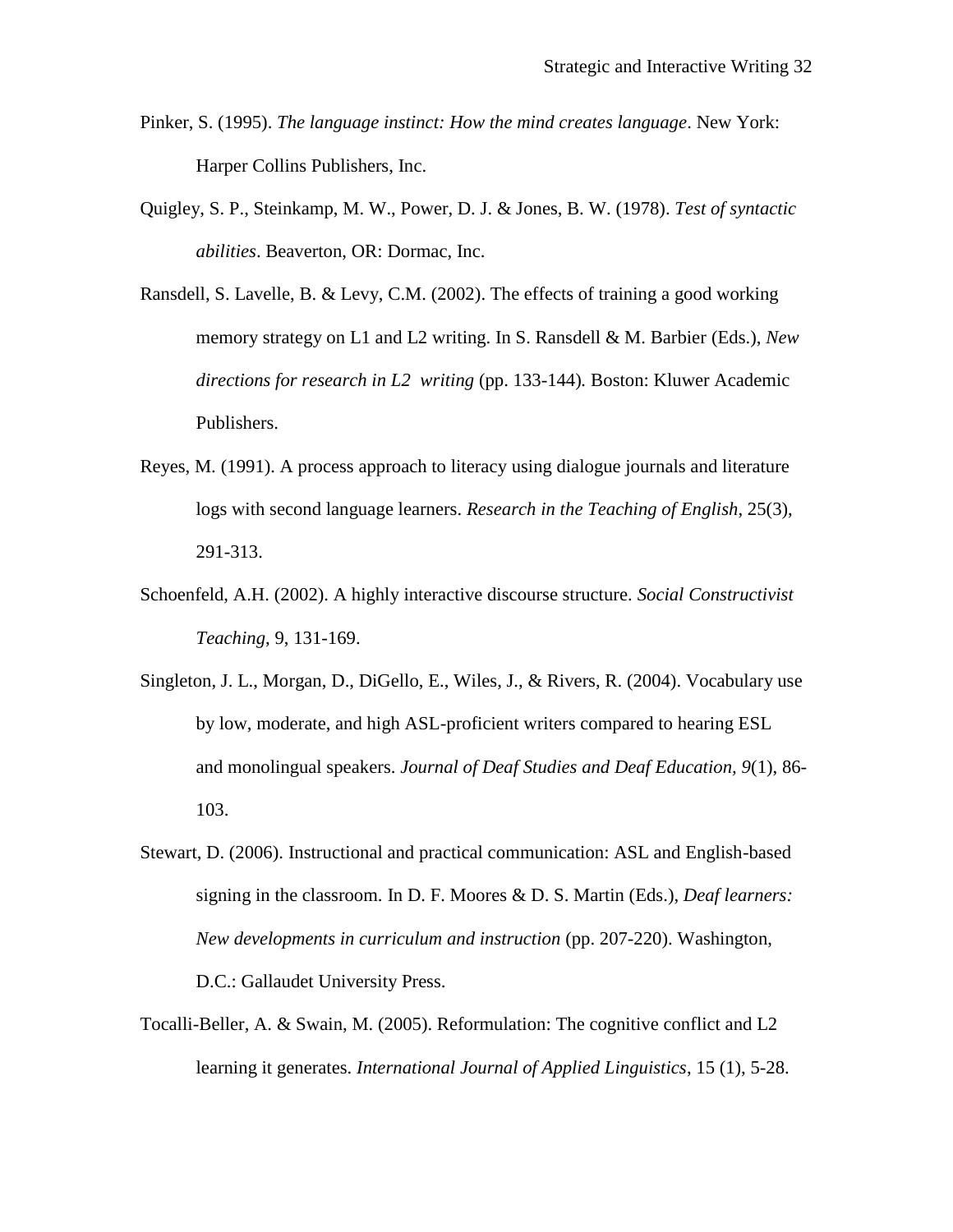Valdes, G. (2006). Bilingual minorities and language issues in writing: Toward professionwide responses to a new challenge. In P.K. Matsuda, M. Cox, J. Jordan & C. Ortmeier-Hooper (Eds.), *Second-language writing in the composition classroom: A critical resource* (pp. 31-70). New York: Bedford/St.Martin's.

- Warriner, J. E. (1988). *English composition and grammar* (Benchmark ed.). Chicago: Harcourt Brace Jovanovich.
- Wolbers, K. (2007). Using balanced and interactive writing instruction to improve the higher order and lower order writing skills of deaf students. *Journal of Deaf Studies and Deaf Education.*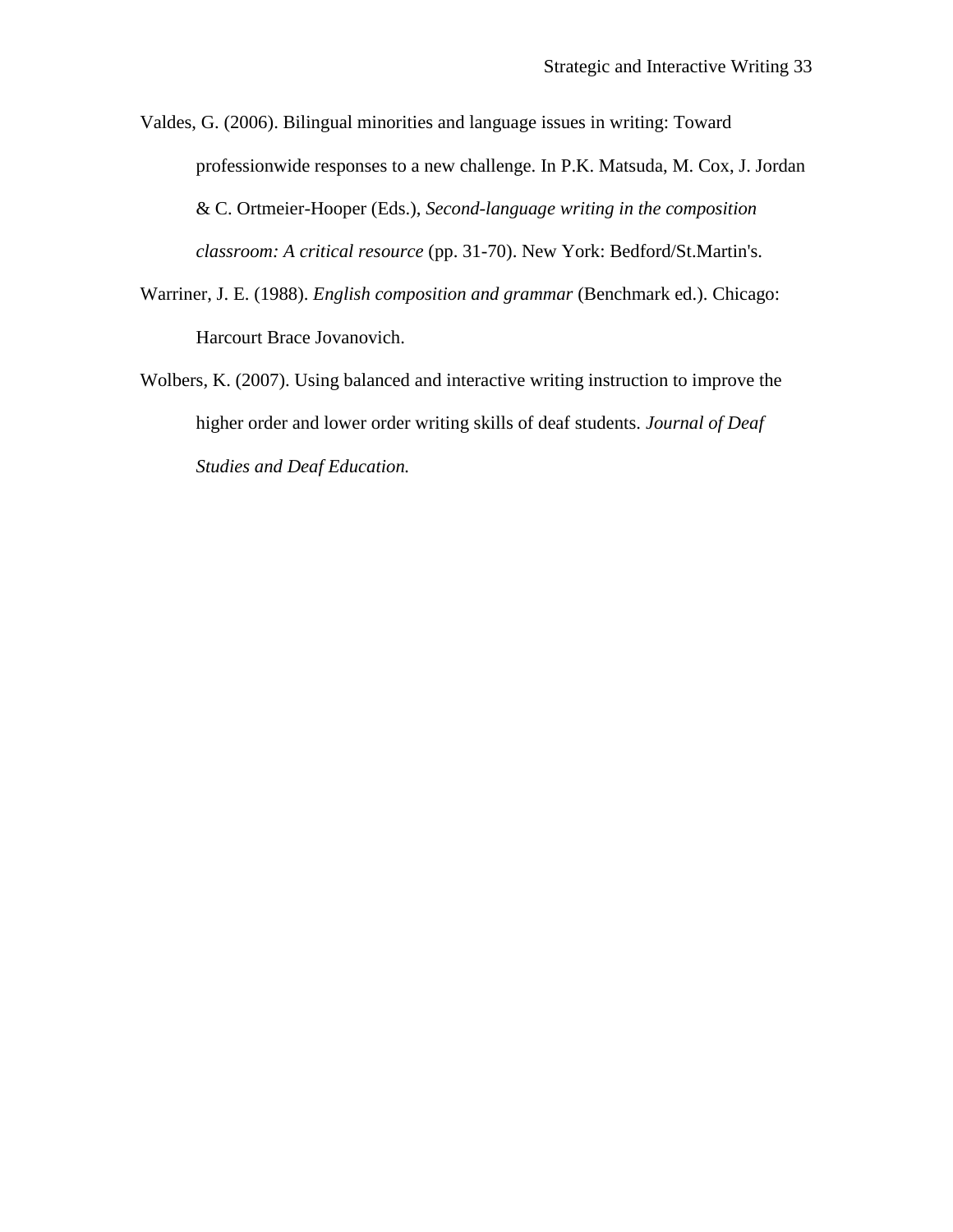### Table 1

 $\overline{a}$ 

*Categories and Subcategories of Writing Measure Rubric*

| <b>Main Categories</b>    | Subcategories                                            |  |  |
|---------------------------|----------------------------------------------------------|--|--|
| 1. Primary Traits         | Introduction to the topic                                |  |  |
|                           | Title                                                    |  |  |
|                           | Topic development (breadth)                              |  |  |
|                           | Paragraph development (depth)                            |  |  |
|                           | Conclusion<br>Coherence                                  |  |  |
|                           |                                                          |  |  |
|                           | Tone                                                     |  |  |
| 2. Contextual Language    | $#$ of fragmentary sentences (high score = no fragments) |  |  |
|                           | # of run-on sentences                                    |  |  |
|                           | # of compound sentences (two independent clauses joined  |  |  |
|                           | by a coordinator)                                        |  |  |
|                           | # of complex sentences (an independent clause joined by  |  |  |
|                           | one or more dependent clauses                            |  |  |
|                           | # of introductory phrases or clauses                     |  |  |
|                           | # of unique prepositional phrases                        |  |  |
|                           | Use and correctness of negation                          |  |  |
|                           | Subject and verb agreement                               |  |  |
|                           | Verb consistency                                         |  |  |
|                           | Use and correctness of infinitives                       |  |  |
|                           | Use and correctness of conjunctions, excluding "and"     |  |  |
|                           | Use and correctness of determiners                       |  |  |
|                           | Appropriateness of prepositions                          |  |  |
|                           | Use of pronominalization                                 |  |  |
|                           | Use of unique vocabulary words <sup>1</sup>              |  |  |
| 3. Contextual Conventions | Use and correctness of contractions                      |  |  |
|                           | Using capital letters to begin sentences                 |  |  |
|                           | Using punctuation at the ends of sentences               |  |  |
|                           | Using capitalization appropriately for proper nouns      |  |  |
|                           | # of unique and correct internal punctuation marks       |  |  |
|                           | Spelling (# of misspelled/total # of words)              |  |  |

<sup>&</sup>lt;sup>1</sup> See Singleton, Morgan, DiGello, Wiles & Rivers (2004) for the list of words considered basic or common. All other words were considered unique, counted and then divided by the total number of words in the paper. This number was then evaluated on a 4-point rubric scale.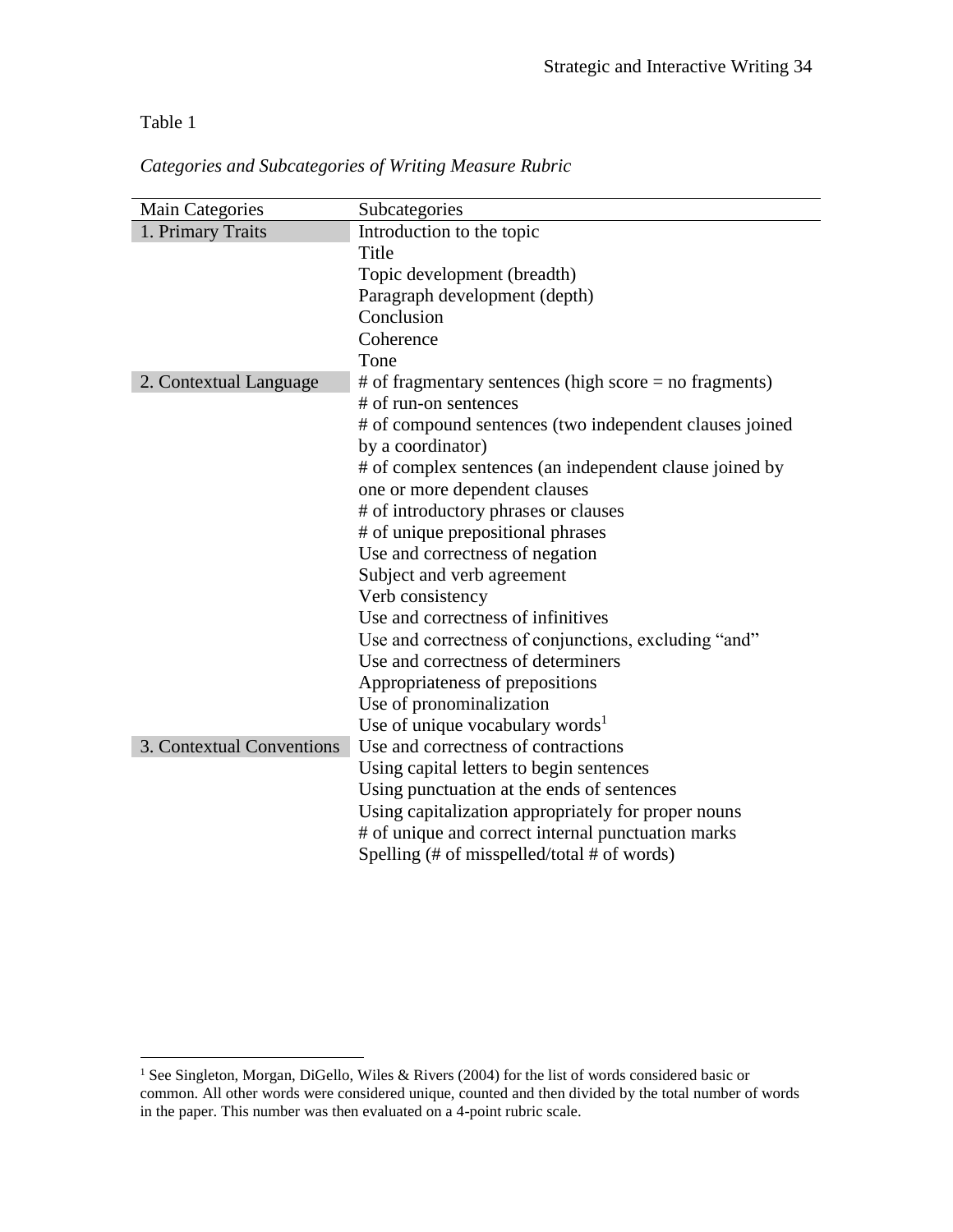Table 2

*Example of Rubrics for Scoring*

|                                                    | <b>Primary Traits: Introduction</b>                                                |  |  |
|----------------------------------------------------|------------------------------------------------------------------------------------|--|--|
| 3                                                  | Fluency of trait                                                                   |  |  |
|                                                    | Accomplishes all of the following: (a) attracts the attention of the reader; (b)   |  |  |
|                                                    | includes a thesis statement that clearly states the direction the paper will take; |  |  |
|                                                    | (c) declares the purpose or intent.                                                |  |  |
| $\overline{2}$                                     | Near fluency of trait                                                              |  |  |
|                                                    | Could accomplish a, $b \& c$ with minor revisions. Thesis statement may be         |  |  |
|                                                    | too vague or general. May not have one well-defined statement of the thesis.       |  |  |
|                                                    | May not make any attempt to engage the reader in the topic.                        |  |  |
| $\mathbf{1}$                                       | Limited fluency of trait                                                           |  |  |
|                                                    | In need of substantial revisions to accomplish a, $b \& c$ . No explicitly stated  |  |  |
|                                                    | thesis, but there is an attempt to open the topic. May have a descript title with  |  |  |
|                                                    | no other introduction.                                                             |  |  |
| $\overline{0}$                                     | No emergence of trait                                                              |  |  |
|                                                    | A topic or purpose of the text cannot be inferred. Writing may be a string of      |  |  |
|                                                    | associative details.                                                               |  |  |
|                                                    | Contextual Language: Subject-Verb Agreement                                        |  |  |
|                                                    | Consider entire verb. Misspelled verbs are not counted as subject-verb             |  |  |
|                                                    | agreements.                                                                        |  |  |
|                                                    | e.g., My group is went in the woods. [No agreement because of second verb.]        |  |  |
|                                                    | e.g., I cont (count) 25 trucks. [No agreement because of a misspelled verb.]       |  |  |
|                                                    | 3   Nearly all $(> 95\%$ of subject-verbs agree)                                   |  |  |
| $\overline{2}$                                     | Mostly subject-verb agreement, and no fragments (>80%)                             |  |  |
| $\mathbf{1}$                                       | Some subject-verb agreement, and may have a fragment (>50%)                        |  |  |
| $\Omega$                                           | Mostly no subject-verb agreement, and may have fragments                           |  |  |
| <b>Conventions: Capitalization of Proper Nouns</b> |                                                                                    |  |  |
| 3                                                  | All proper nouns are capitalized, including "I"                                    |  |  |
| $\overline{2}$                                     | One mistake (Author either doesn't capitalize a noun that should be or s/he        |  |  |
|                                                    | mistakenly capitalizes a common noun in the middle of the sentence.)               |  |  |
| $\mathbf{1}$                                       | Two mistakes                                                                       |  |  |
| $\overline{0}$                                     | Three mistakes or more                                                             |  |  |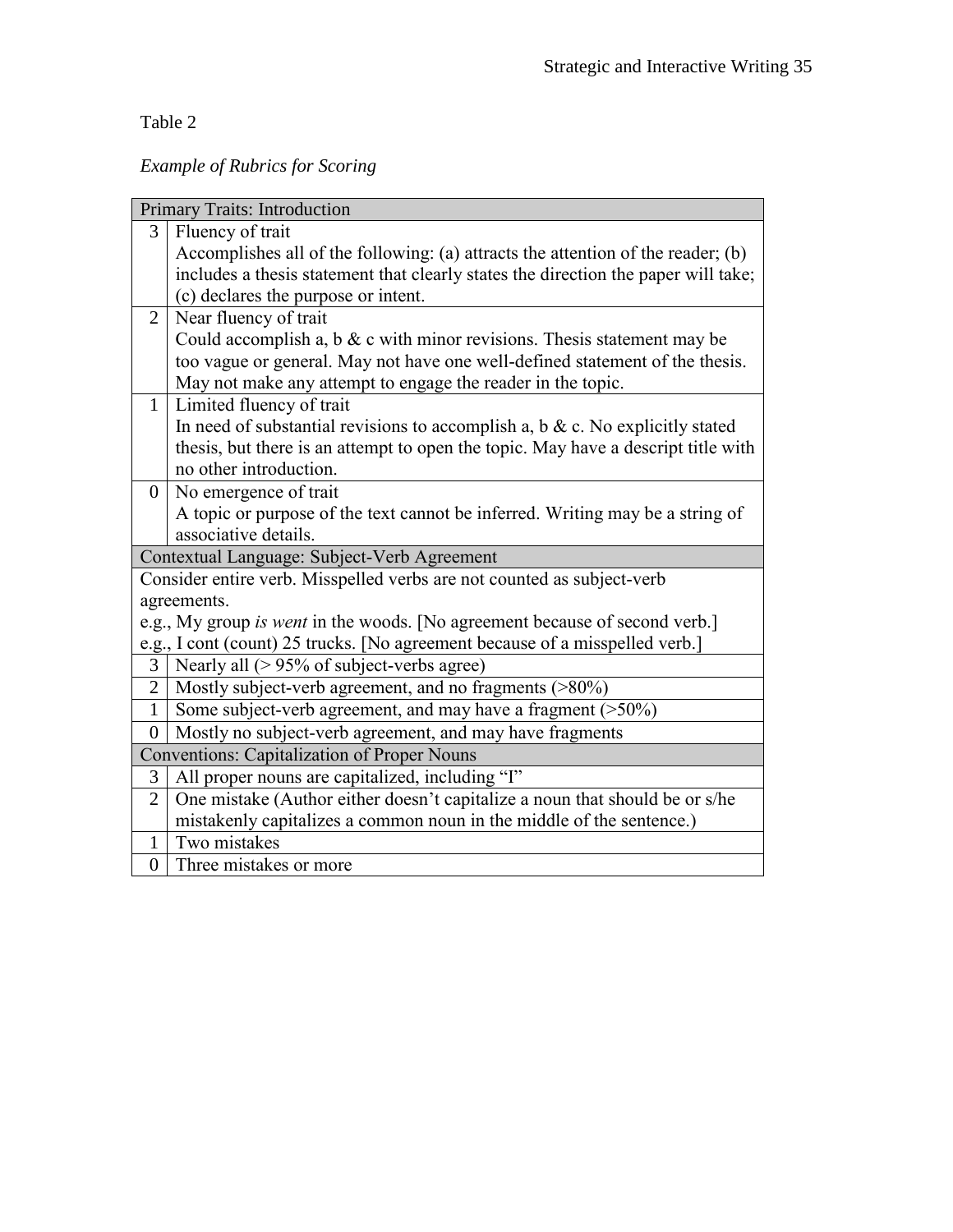## Table 3

|  |  | NIP-it lesson outcomes |
|--|--|------------------------|
|--|--|------------------------|

| Class | Contextual Language Item  | <b>Mean Pretest</b> | <b>Mean Posttest</b> |
|-------|---------------------------|---------------------|----------------------|
|       |                           | Score               | Score                |
|       |                           |                     |                      |
|       | <b>Compound Sentences</b> | 0.75                | 1.25                 |
|       | <b>Complex Sentences</b>  | 0.5                 |                      |
| 2     | <b>Fragment Sentences</b> | 0.8                 |                      |
| 2     | <b>Run-on Sentences</b>   | 0.6                 | 1.4                  |
| 3     | <b>Fragment Sentences</b> |                     |                      |
| 3     | <b>Run-on Sentences</b>   | 0.6                 | 2.4                  |
|       | Determiners               | 0.4                 |                      |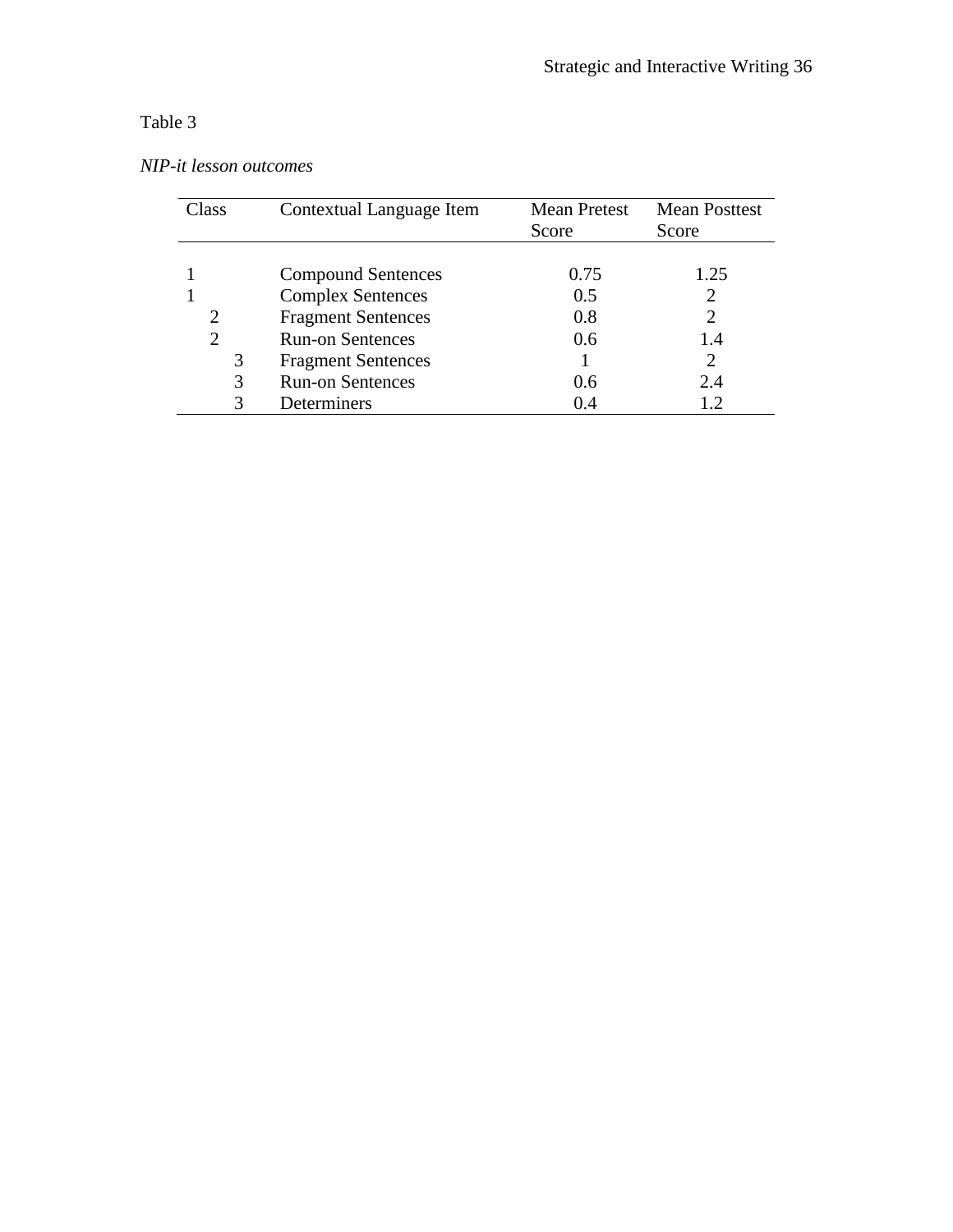*Figure 1.* Student Cue Card

(see landscape page)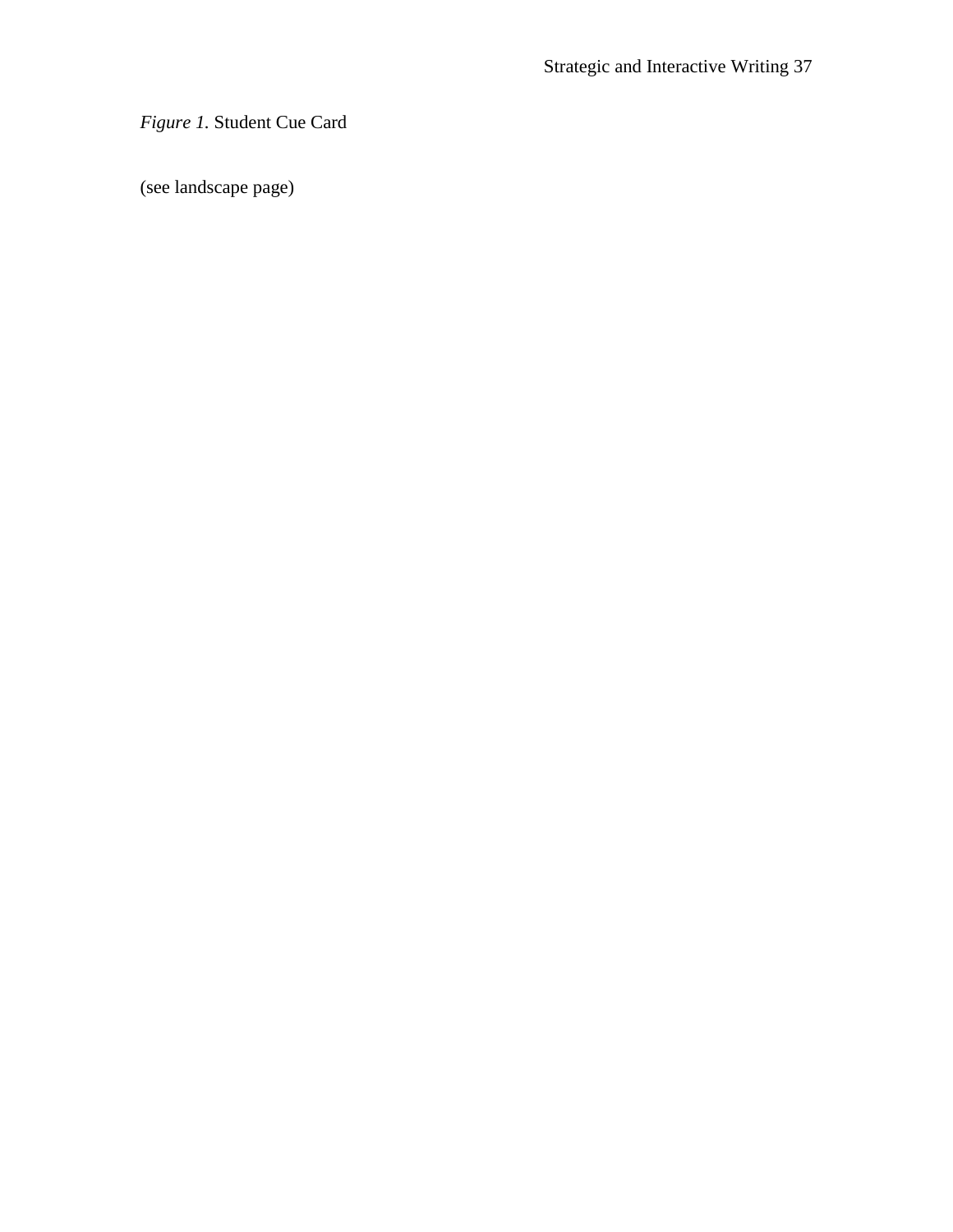## APPENDIX A

## STUDENT EXAMPLES OF INFORMATIVE WRITING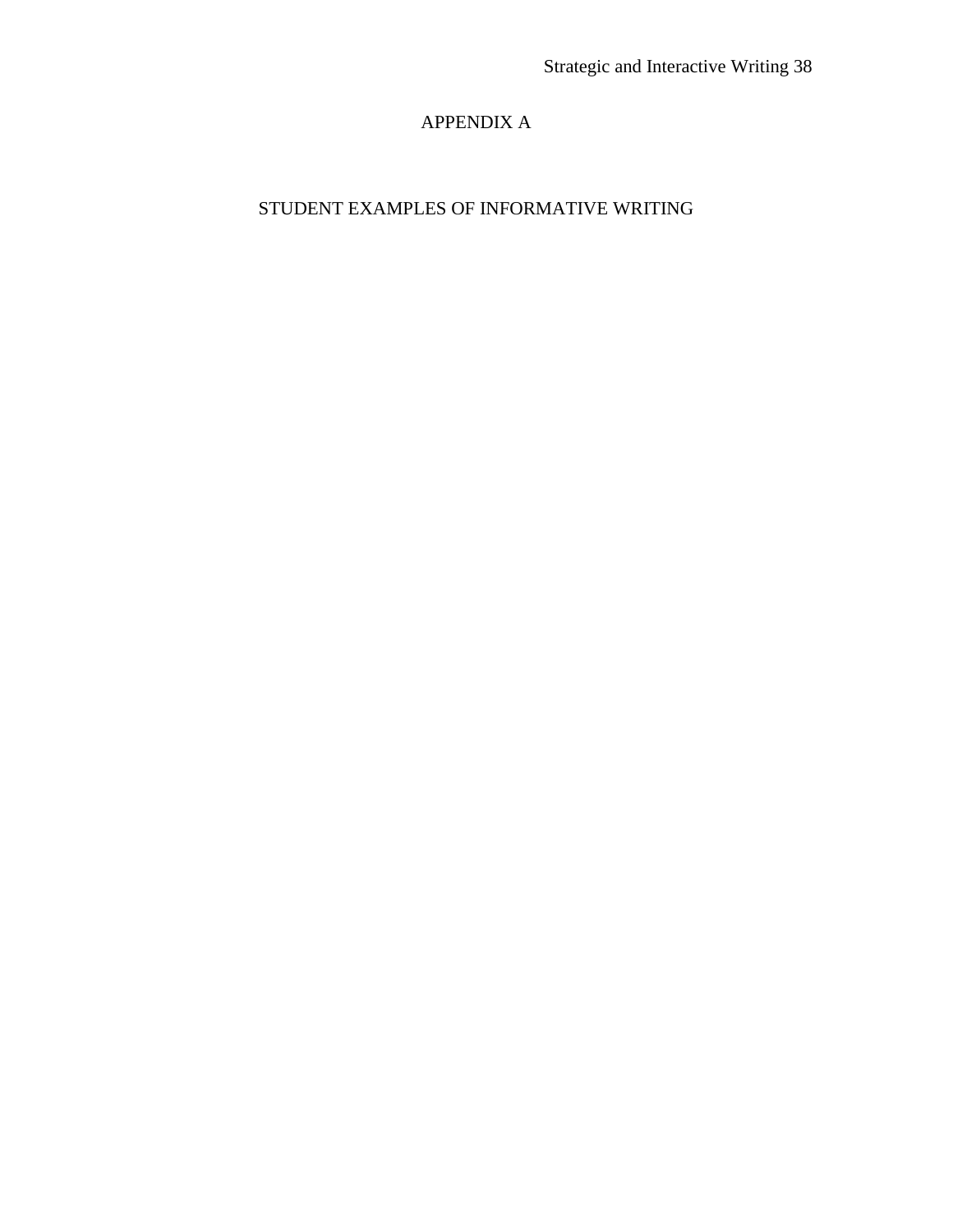Treatment group, Student 8 (age 12, reading, 0.6) Pretest

1. Bear is where live in usa. And have baby too. have a bear 1,000.

Wolver have too Love food what! Meat. And Love moon. Shak have 42 teeth. wolf have

1,000.?

Treatment group, Student 8 (age 12, reading 1.6) Posttest

Information about Gray Wolves.

you know where live wolves?? I know where wolves live in tree and live U.S.A. too. wolves lives 6 to 8 year. 6 to 8 wolves in a wolf pack and tend under in tree. food metaeta deer too. wolves love food meta. now wolve have thick fur warm. Wolves only Holw to moon, and if people look wolves will away run!!! and fun fast How mph? mph 30 wolves can get Deer eta or quiet can get Deer ok. I see wolve pack 10 look Food Deer. many wolves about 2,500. you see bfore wolves? No or yes. you like stoy about wolves.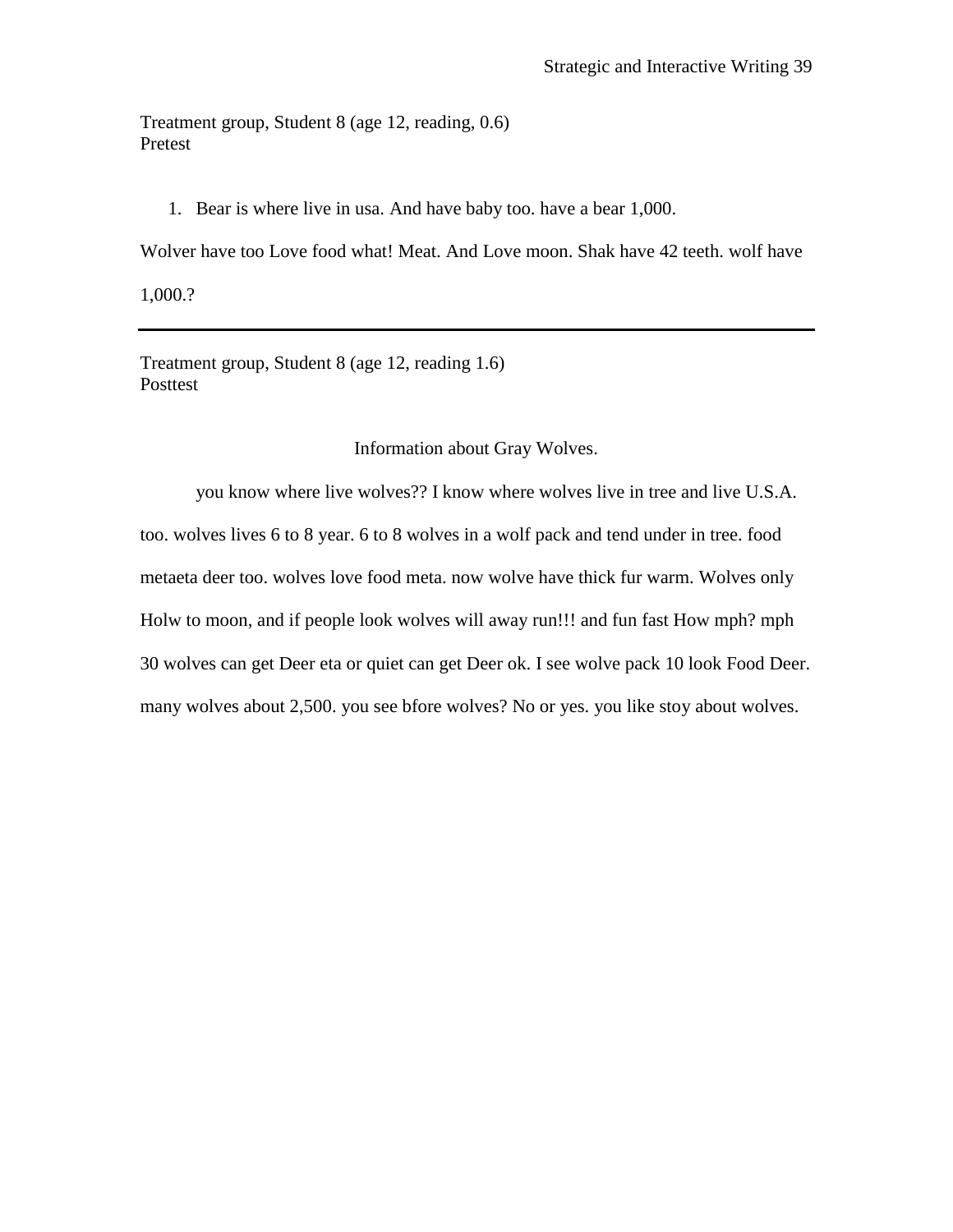Treatment group, Student 13 (age 11, reading 3.7) Pretest

#### Gray Wolves

All wolves loves to prey large, hoofed mammals (white-tailed deer, moose, elk, caribou, bison, Dall sheep, oxen, and mountain goat). Wolves live in areas of the United State (Michigan's Upper Peninsula, northern Minnesota, Wisconsin and Alaska). Gray wolves weights about 50 to 130 pounds (fully grown). Wolves have 42 teeth in their's mouth. Wolve's born wolf pups size about 4 to 6. Wolf looks like a German shepherd or a husky. Wolves may travel 10-30 miles a day prey for food. Wolf can live 6 to 8 years. Wolf is gray, black or all white.

Treatment group, Student 13 (age 11, reading 4.3) Posttest

#### "Information about Grizzly Bears"

The Grizzly bears are very interesting animal ever! They are lovely bears. They live in beautiful places. In addition, sometime they are mean to people its depend if they are hungry.

The Grizzly bear is dark brown. They have hairs on their back and front too. Also, they have long, curved claws. The cubs size is as one litter of bottle. The Grizzly bear weight 270 to 770 pounds (fully grown), and length of up to 7 feet tall. The Grizzly bear are furry.

The Grizzly bear prey on large, hoofed mammals like moose, elk, mountain goats, mountain sheep also their calves. They feed to their calves berries, roots, bulb of plants, and whitebark pine nuts. In addition, they also eat insects such as ants and moth. The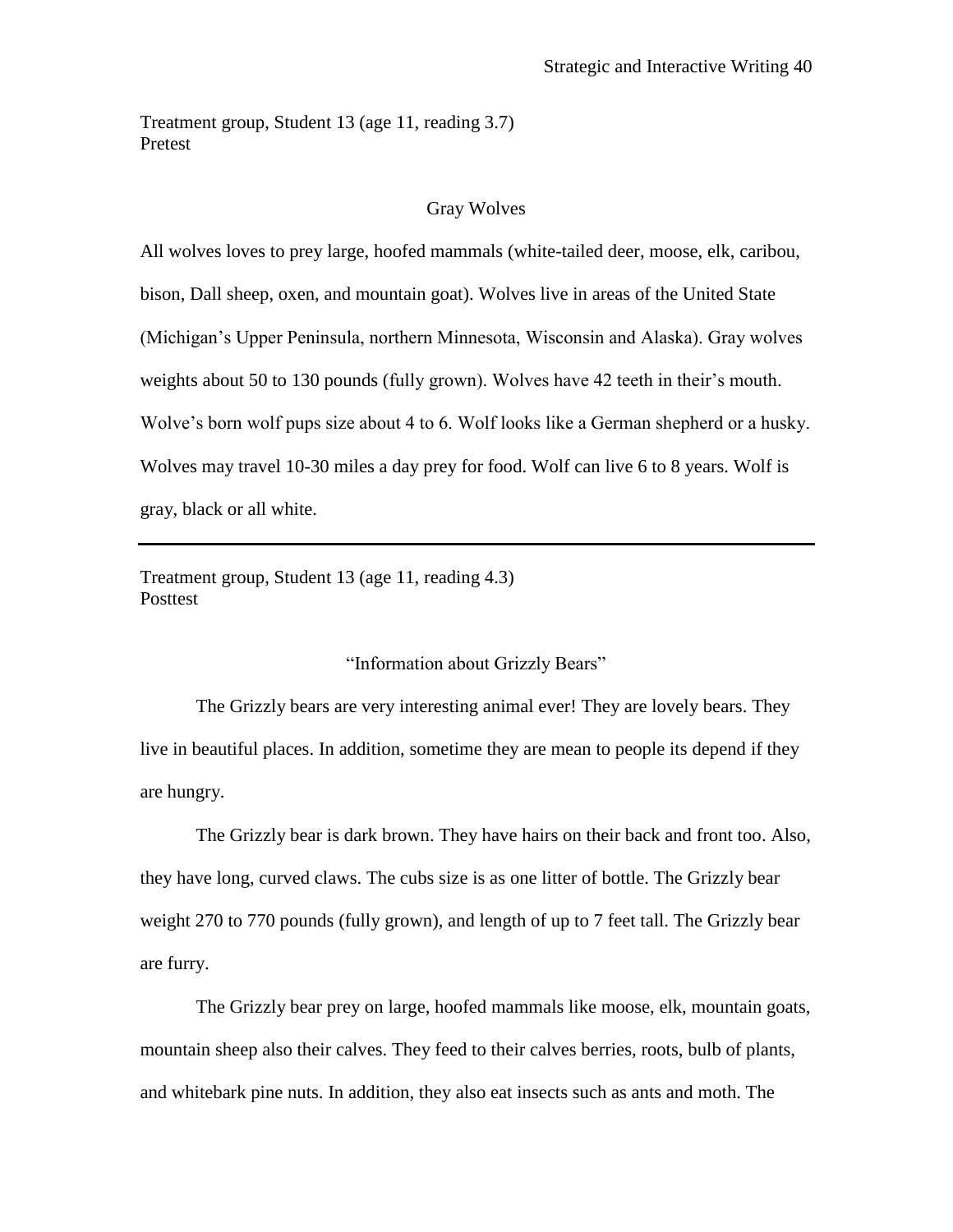Grizzly bears is omnivorous mean they only eat meat and plants. The Grizzly bears eat human too, and its depend if they are very so hungry.

The Grizzly bear lives in areas of United State (Alaska, Idaho, Wyoming, Washington). They lives in subalpine mountain areas. The home range is forested or shrub covered. They lives alone, with the exception of a female with her cubs. They lives 20 to 30 years. They lives in a interesting place.

The Grizzly bear is active during the mornings and evenings. They run up to 35 miles per hour when they are chasing prey.

This story is all about: a) what they look like, b) how they live, c) where do they live in position, and d) what they do. The Grizzly bear are interesting, curious mammal. They eat many different animals plus people.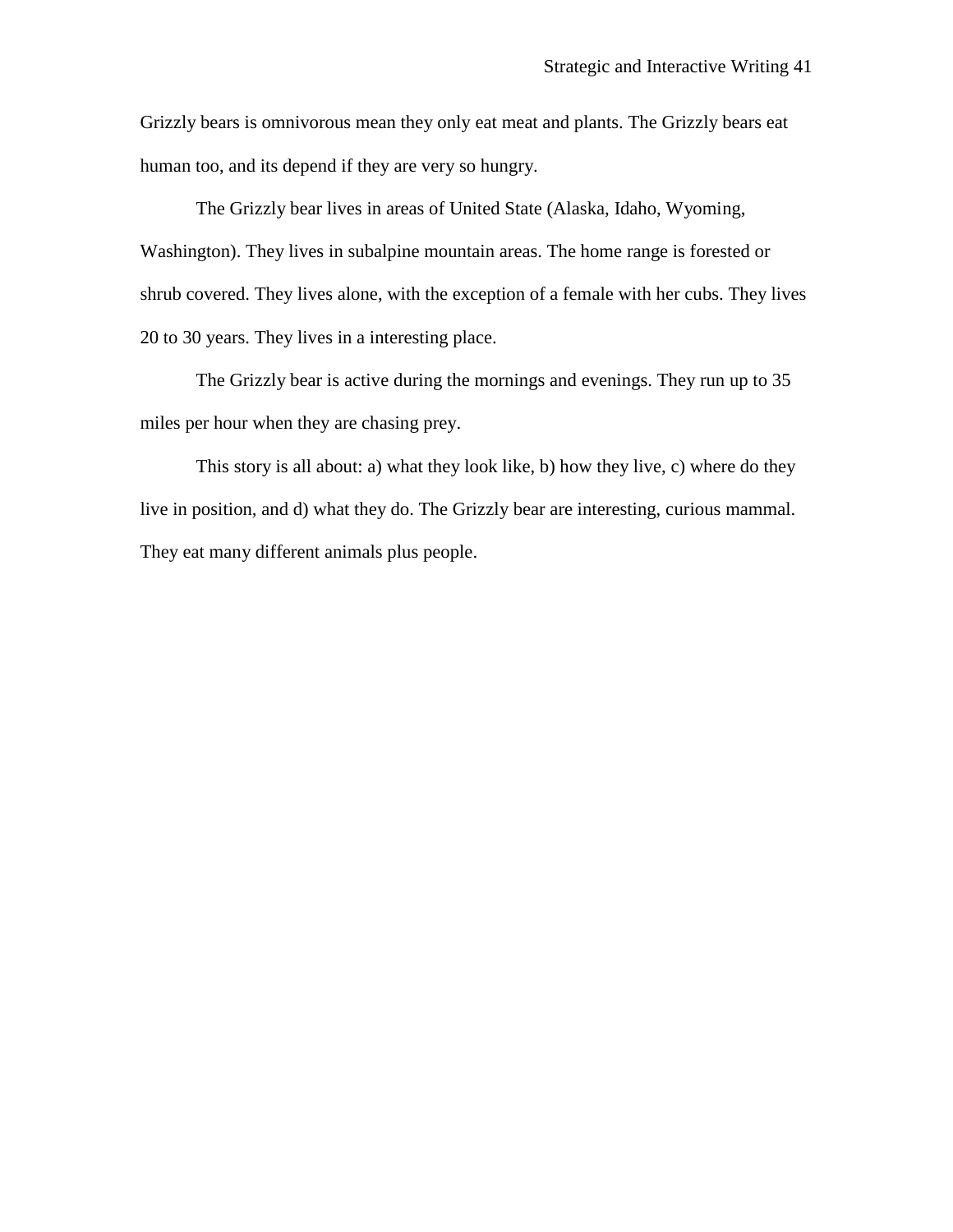Treatment group, Student 3 (age 13, reading 5.1) Pretest

#### Gray Wolves

The gray wolves can live up to 6 to 8 years. They about weight 50 to 130 pounds. The gray wolves are about 4.5 to 6.5 feet long and about 26 to 32 high. They have about 42 teeth. The gray wolves are gray, black or all white and they look like a German Shepherd or a husky. Their tracks are about 4.5 inches long and 3.5 inches wide. They communicates through howling, body language and scent. There are 6 to 8 wolves in a wolf pack. Their litter size is 4 to 6 wolf pup.

The gray wolves live in Canada, Europe, Middle East, Asia, and United States. Their home range is in the forested areas. Their territory size can range from 25 to 150 square miles in Minnesota, and 300 to 1,000 square miles in Alaska and Canada. They marks its territory with urine and feces.

The gray wolves are carnivorous. Their preys are large, hoofed mammals or medium sized mammals. They can eat up to 22.5 pounds in one sitting. They can run up to 25 to 35 miles per hour chasing a prey or travel 10 to 30 miles a day searching for food.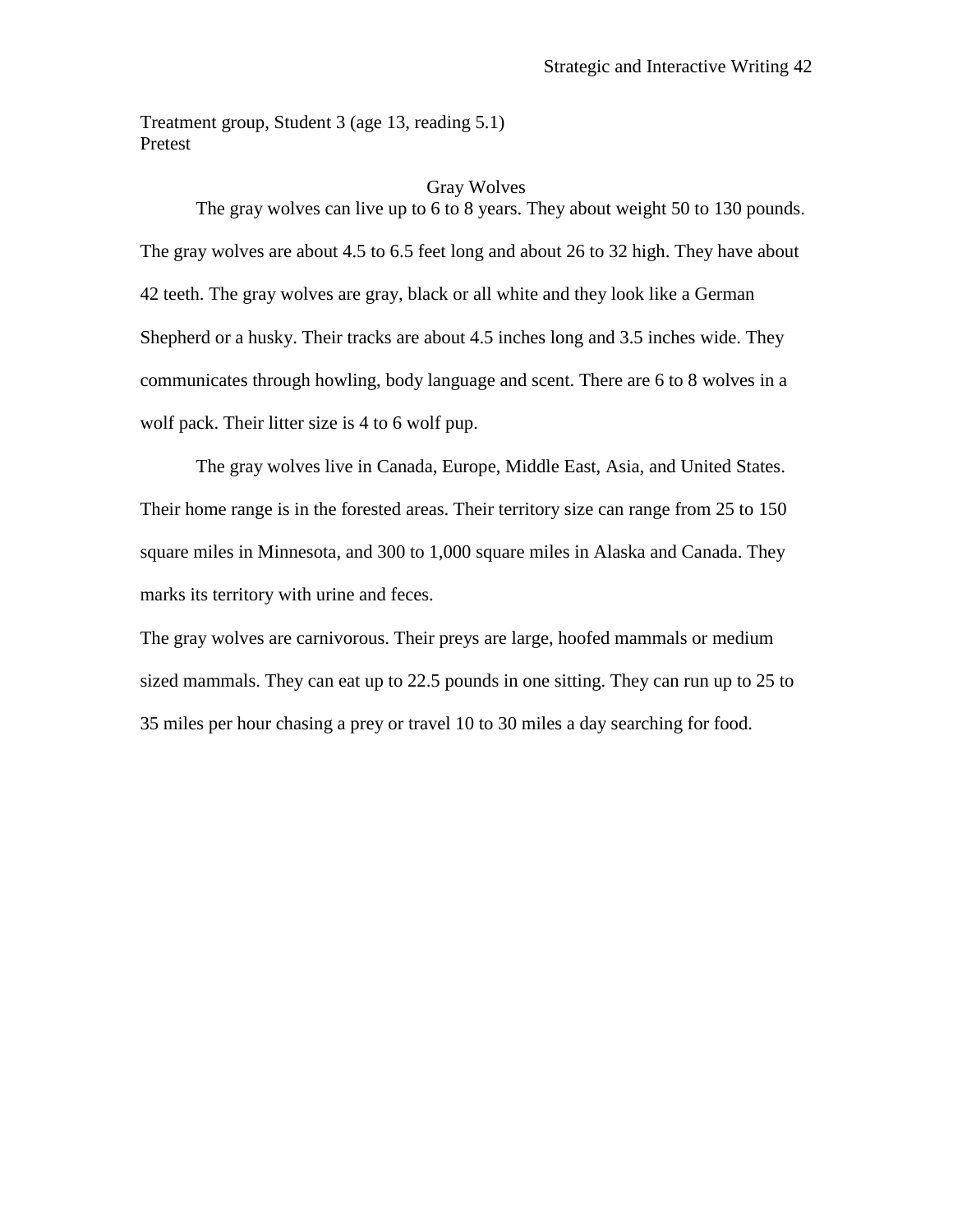Treatment group, Student 3 (age 13, reading 6.0) Posttest

The grizzly bears are mammals that are very cool animals. They are active during the mornings and evenings in Spring. They all looks the same, eats a lot of foods and also they lives in many different places.

The grizzly bears looks the same. They all have dark brown hair on the shoulders and back tipped white. They have long, curved claws. All grizzly bears have a shoulder hump. They mostly weighs 270 to 770 pounds with the height to 7 feet tall. The grizzly bears tend to live 20 to 30 years. They all looks the same but have different sizes.

The grizzly bears lives in variety of places in United States and Canada. Their home ranges are inland, forested or shrub covered, and away from oceans. They mostly live in mountain areas within 10 to 380 square miles. They tend to live alone, depending the exception of a female with her cubs. The grizzly bears mostly live in North America.

The grizzly bears are omnivorous, meat and plant eaters. They always eat berries, roots, bulbs of plants, whitebark pine nuts, carrion, and ground rodents. They also eat a lot of insects such as ants and moths. Their prey are large, hoofed mammals, for example, moose, elk, mountain goats, mountain sheeps. After they see their prey, they run up to 35 miles per hour leaving tracks of 6 to 16 inches long and 7 to 10  $\frac{1}{2}$  inches wide. The grizzly bears eat variety of foods.

You recently learned about what grizzly bears look like, where they live, and also, what they eat. They are really friendly so don't be afraid of them. The grizzly bears are a huge mammal that hibernates.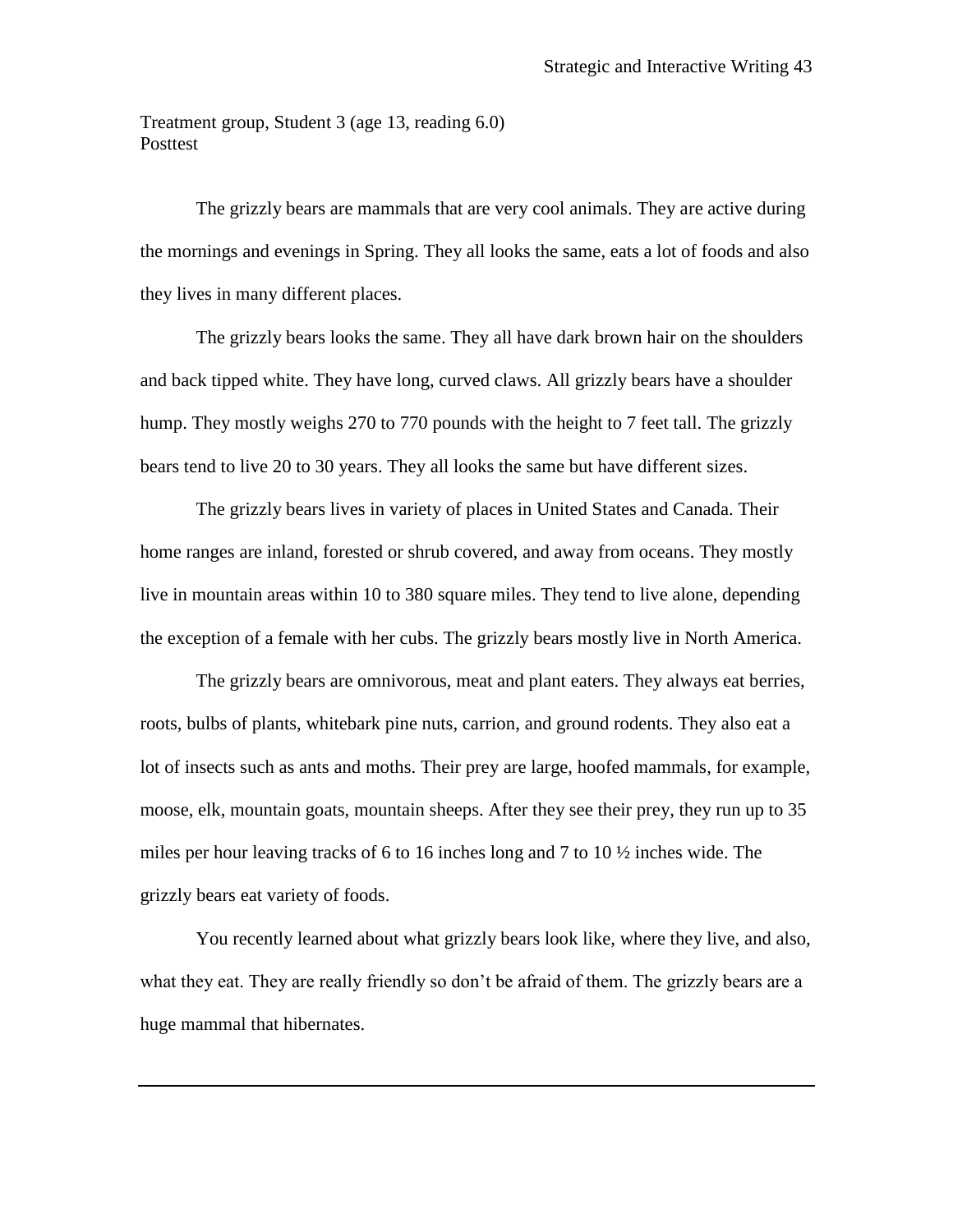## APPENDIX B

## STUDENT EXAMPLES OF GENERALIZED WRITING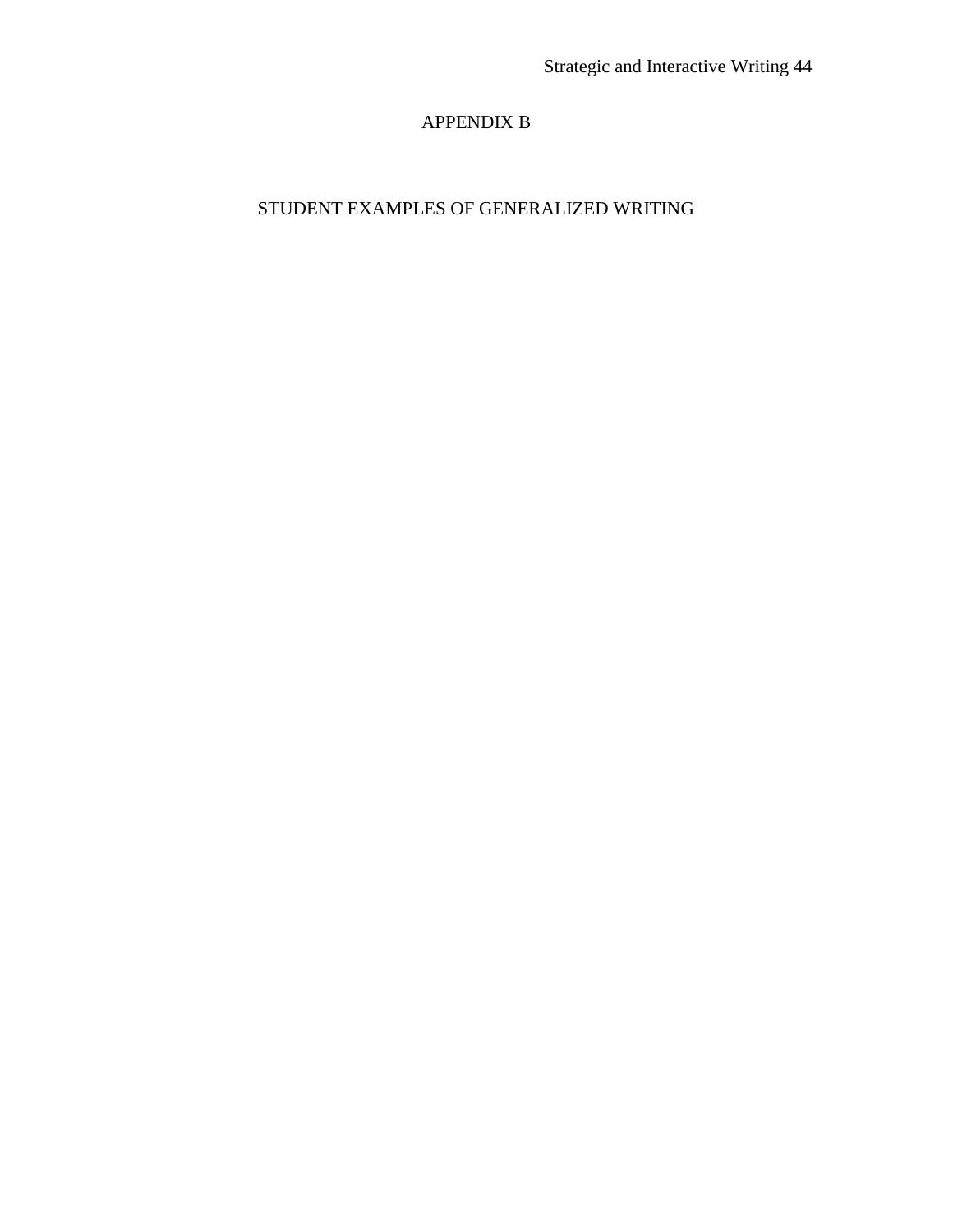Treatment group, Student 9 (age 12, reading 1.0) Pretest

I Want be need do Know.

Treatment group, Student 9 (age 12, reading 1.2) Posttest

last I go play in game basketball see many shall boys, MSD is not win is lost! Boss Tell more run'ed Than go water, I is hard! Work for practice is basketball, I go basketball again boys is shall, again MSD is lost.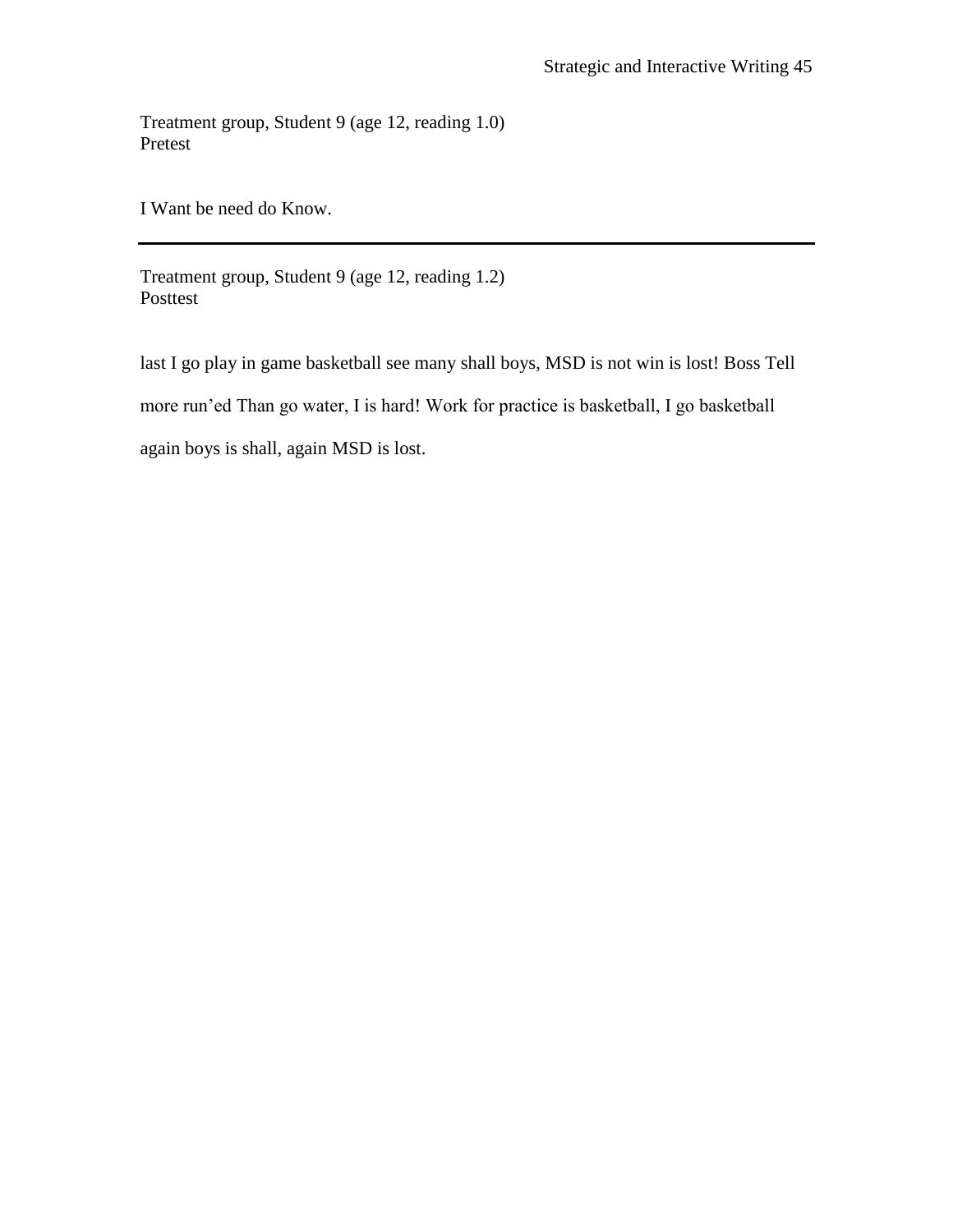Treatment group, Student 14 (age 12, reading 2.9) Pretest

"it about to get the goal"

i try the best a A+ 100% a goal.

Treatment group, Student 14 (age 12, reading 3.2) Posttest

If someone need helped then I talk tell them. to helped, and tell how you feel or need money to given to poor people, and food, and need house, and chothes. to keep them warm when during winter. for an support. that for poor people need something. it for them. some people need home, and money, and food. giving to other that mean charity. We giving an prestent parent and kids. Kids and parent need US for helping them and giving to them. They need us giving to to them, and food, an home, clothes, money. When you be nice to them then they will like you, and we will like them too. I like to giving them an clothes, and shoe, and toys, and money, and food. thanks you for supports to helping poor people and kids and adult.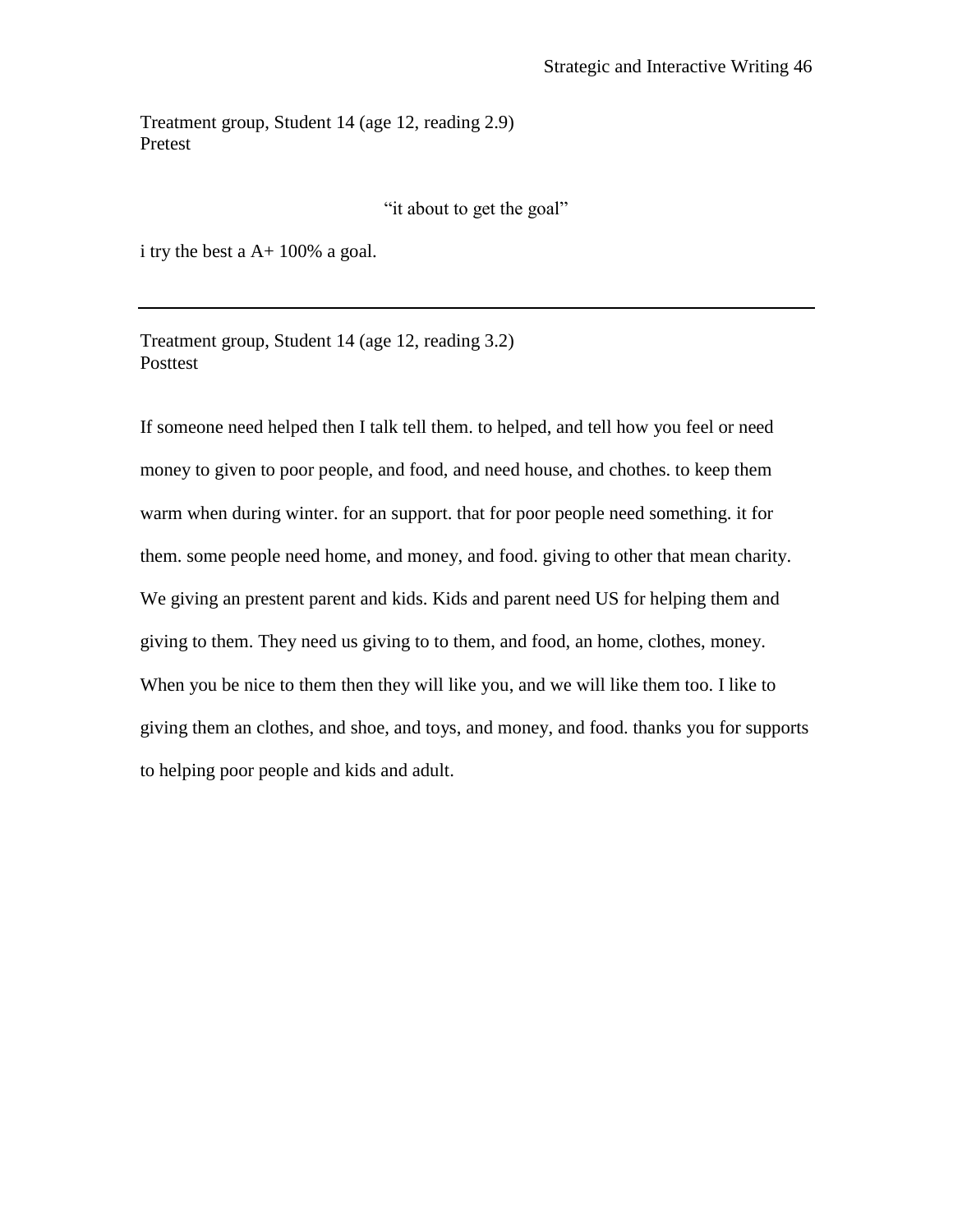Treatment group, Student 3 (age 13, reading 5.1) Pretest

One day, Scott was walking the school. He saw many kids were picking on a boy named Brain. They called Brain in many bad ways. He oftenly went into bathroom and cried. One time, he threated them that he'll bring guns and bombs to kill and blow the school buildings. Scott saw him threating the school. He went up to Brain and talked with him.

Scott took Brain to counseling center. The counselor helped Brain. Brain calmed down. Few weeks later, Brain went to school and had a talk with those who picked on him. They had a long talk and became friends. All thanks to Scott.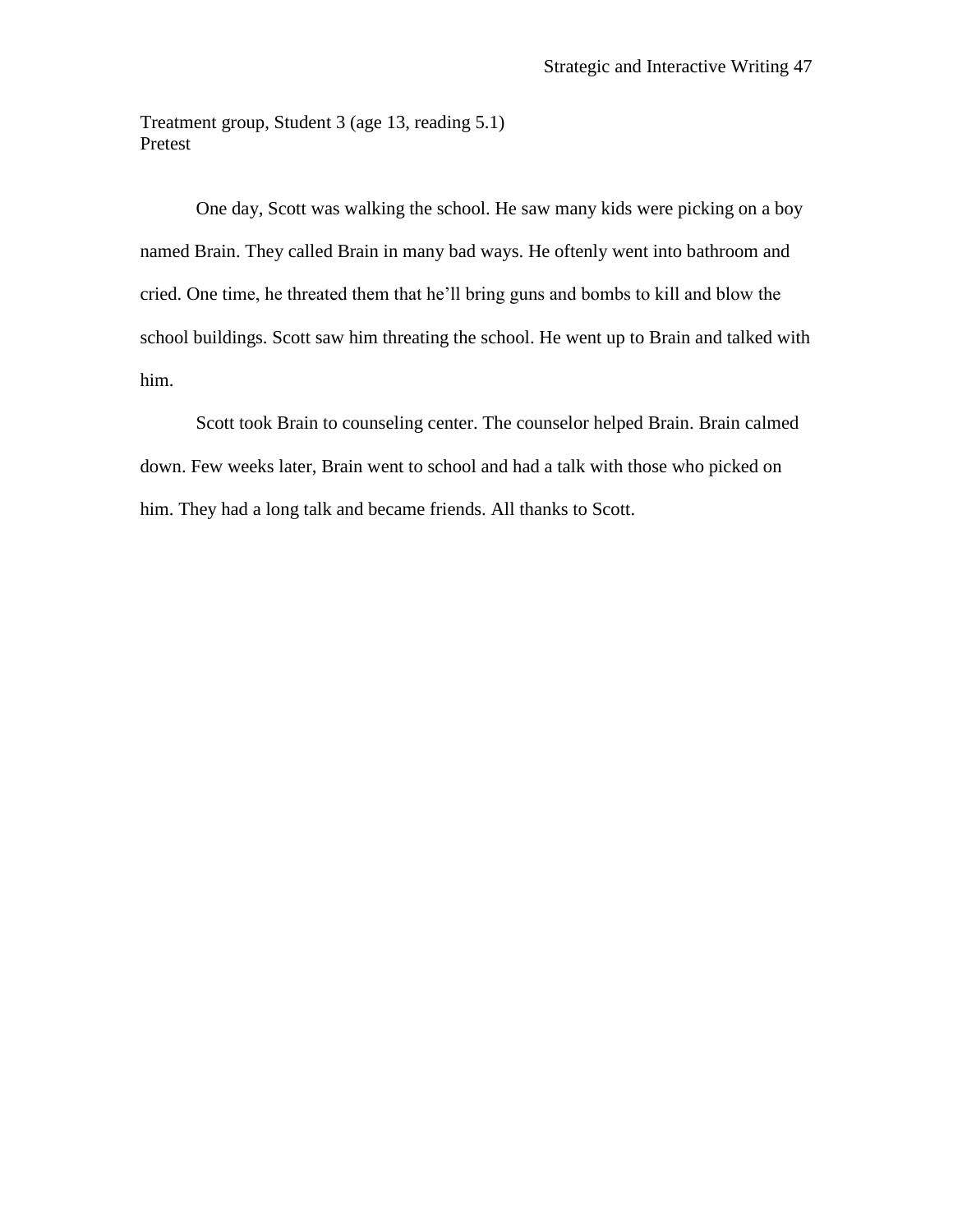Treatment group, Student 3 (age 13, reading 6.0) Posttest

My parents was divorced in 2003. They told me and my sister while we was having fun in KFC. My sister and I cried a lot when they told us. I'll tell you why my parents were divorced and how I felt about it.

My mom, Nancy, and my dad, Alan, was fighting (not physically) about money. My dad tend to be on the computer right after he arrived from work. But my dad always do chores. My mom tend to cook, take us shopping, etc. My mom thought that my dad pay NOTHING at all. So my parents was fighting, but they still love each other.

My sister and I felt really desperate when they told us. I thought that my life would be over. But in a year, I feel okay, probably better. We had to go to my mom's then to dad's every week, which was tough to do, and have time together. At first, you will feel really desperate when your parents are divorced but you will feel fine in a year or two.

I just told you why my parents are divorced and how I felt about it. When I hear the word, "divorced", I think of my parents. It's just that it's tough. If your parents are divorced, don't feel bad about it, and your life will not be over.